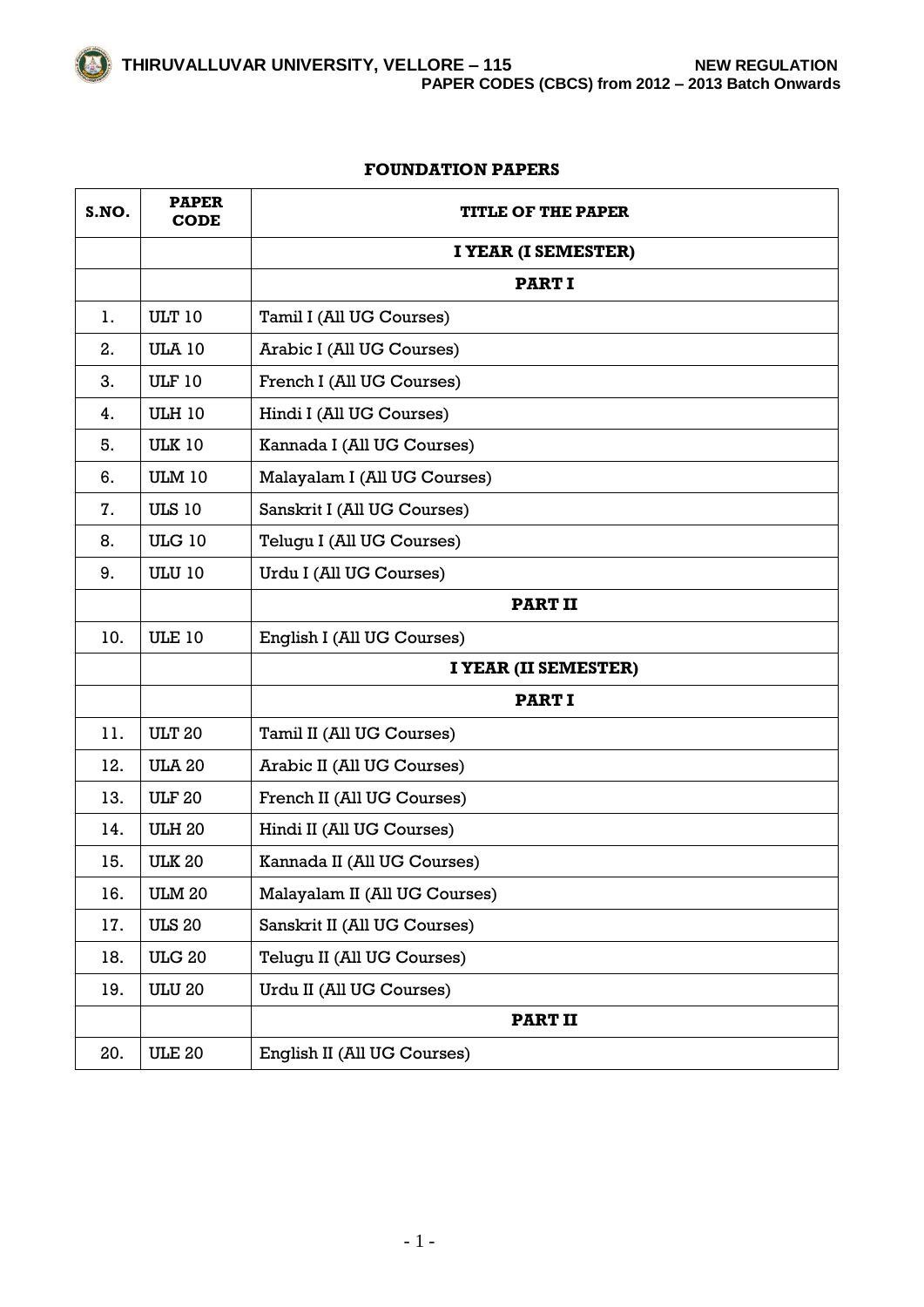# **B.A. CORPORATE ECONOMICS**

| S.NO. | <b>PAPER</b><br><b>CODE</b> | <b>TITLE OF THE PAPER</b>                      |
|-------|-----------------------------|------------------------------------------------|
|       |                             | I YEAR (I SEMESTER)                            |
| 1.    | <b>UES 10</b>               | <b>Environmental Studies</b>                   |
| 2.    | <b>UCE 11</b>               | Micro Economics I                              |
| 3.    | <b>UCE 12</b>               | <b>Elementary Statistics for Economists I</b>  |
|       |                             | <b>ALLIED</b>                                  |
|       |                             | (Choose any 1 out of 4)                        |
| 4.    | <b>UACE 13A</b>             | Mathematical Methods in Economics I            |
| 5.    | <b>UACE 13B</b>             | <b>Financial Administration I</b>              |
| 6.    | <b>UACM 15C</b>             | <b>Financial Accounting I</b>                  |
| 7.    | UAHI 15D                    | Principles of Public Administration I          |
|       |                             | I YEAR (II SEMESTER)                           |
| 8.    | <b>UGA 20</b>               | <b>Value Education</b>                         |
| 9.    | <b>USS 20</b>               | Soft Skill                                     |
| 10.   | <b>UCE 21</b>               | Micro Economics II                             |
| 11.   | <b>UCE 22</b>               | <b>Elementary Statistics for Economists II</b> |
|       |                             | <b>ALLIED</b>                                  |
|       |                             | (Choose any 1 out of 4)                        |
| 12.   | <b>UACE 23A</b>             | Mathematical Methods in Economics II           |
| 13.   | <b>UACE 23B</b>             | <b>Financial Administration II</b>             |
| 14.   | <b>UACM 25C</b>             | <b>Financial Accounting II</b>                 |
| 15.   | <b>UAHI 25D</b>             | Principles of Public Administration II         |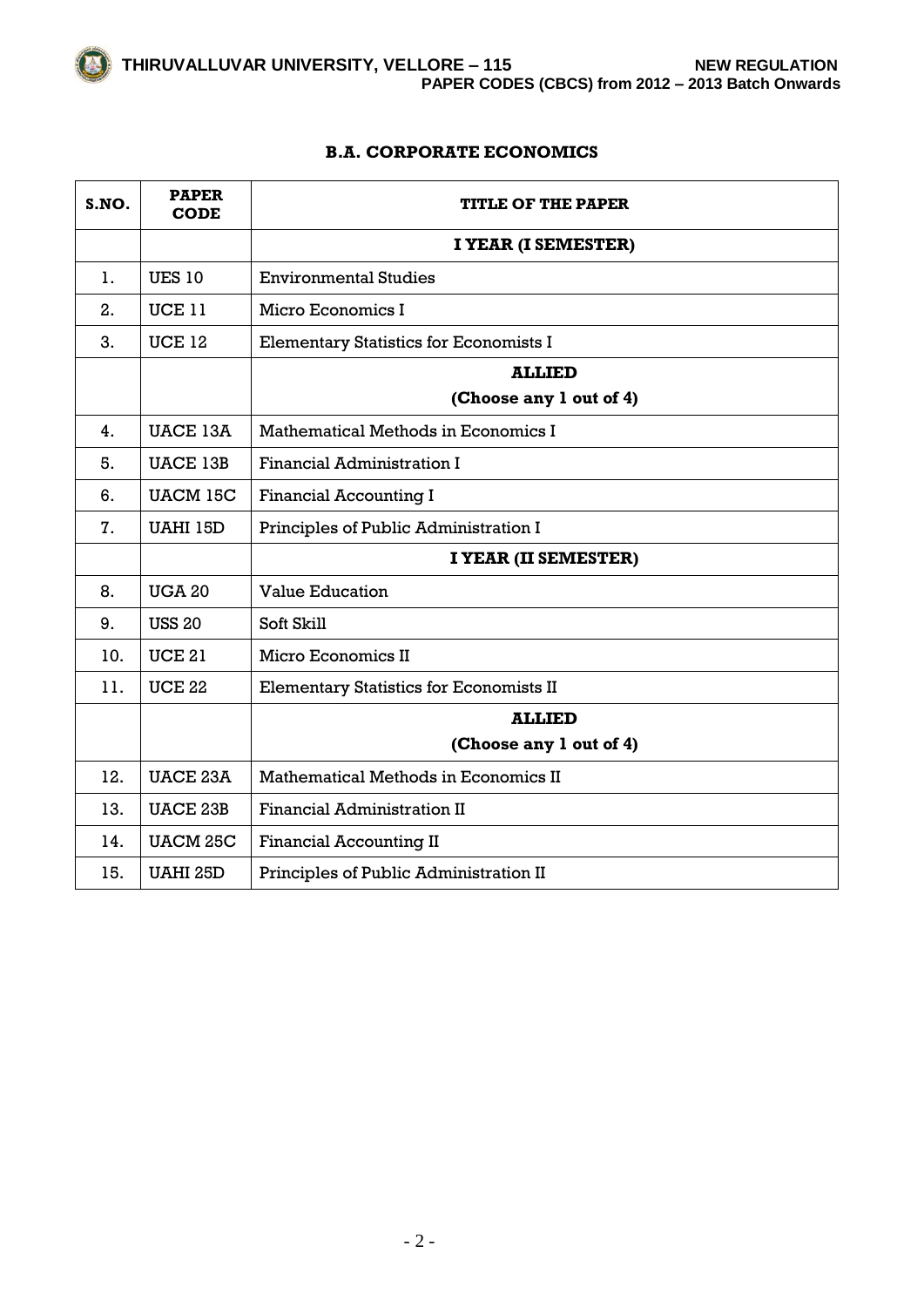| S.NO. | <b>PAPER</b><br><b>CODE</b> | <b>TITLE OF THE PAPER</b>                                                         |
|-------|-----------------------------|-----------------------------------------------------------------------------------|
|       |                             | I YEAR (I SEMESTER)                                                               |
| 1.    | <b>UES 10</b>               | <b>Environmental Studies</b>                                                      |
| 2.    | UDS 11                      | Fundamentals of War and Peace                                                     |
| 3.    | <b>UDS 12</b>               | Defence Mechanism of India                                                        |
| 4.    | UAHI 15C                    | Outlines of Political Theory I (Allied)                                           |
|       |                             | I YEAR (II SEMESTER)                                                              |
| 5.    | <b>UGA 20</b>               | <b>Value Education</b>                                                            |
| 6.    | <b>USS 20</b>               | Soft skill                                                                        |
| 7.    | <b>UDS 21</b>               | The Art of Warfare in India upto 15 <sup>th</sup> Century                         |
| 8.    | <b>UDS 22</b>               | World Military History I (4 <sup>th</sup> Century BC to 19 <sup>th</sup> Century) |
| 9.    | UAHI 25C                    | Outlines of Political Theory II (Allied)                                          |

# **B.A. DEFENCE AND STRATEGIC STUDIES**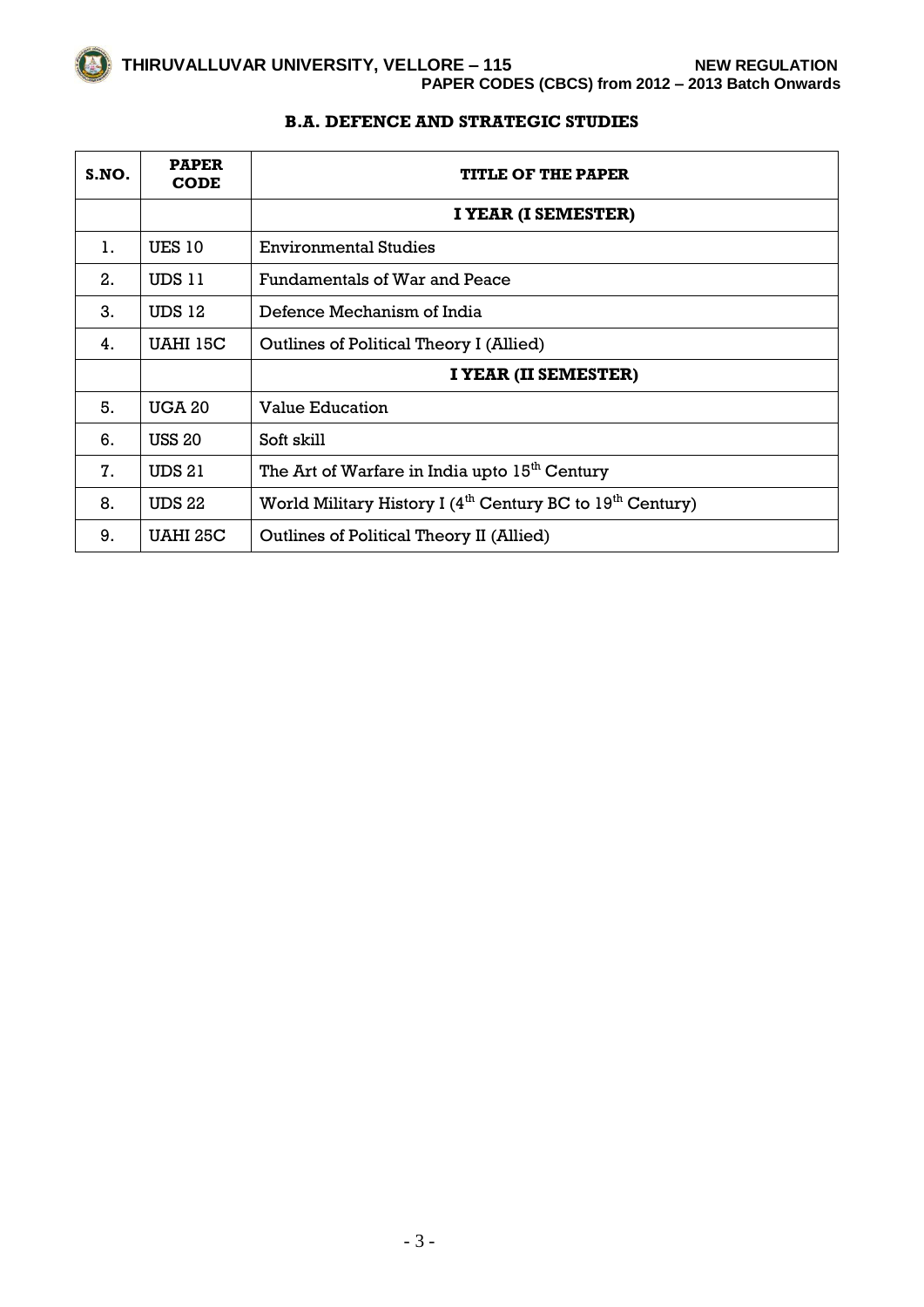# **B.A. ECONOMICS**

| S.NO. | <b>PAPER</b><br><b>CODE</b> | TITLE OF THE PAPER                            |
|-------|-----------------------------|-----------------------------------------------|
|       |                             | I YEAR (I SEMESTER)                           |
| 1.    | <b>UES 10</b>               | <b>Environmental Studies</b>                  |
| 2.    | <b>UEC 11</b>               | Micro Economics I                             |
| 3.    | <b>UEC 12</b>               | <b>Elementary Statistics for Economics I</b>  |
|       |                             | <b>ALLIED</b>                                 |
|       |                             | (Choose any 1 out of 4)                       |
| 4.    | <b>UAEC 13A</b>             | History of India I                            |
| 5.    | <b>UAEC 13B</b>             | <b>Agricultural Marketing I</b>               |
| 6.    | UAEC 13C                    | <b>Basics of Computer Application I</b>       |
| 7.    | <b>UACM 15C</b>             | <b>Financial Accounting I</b>                 |
|       |                             | I YEAR (II SEMESTER)                          |
| 8.    | <b>UGA 20</b>               | <b>Value Education</b>                        |
| 9.    | <b>USS 20</b>               | Soft Skill                                    |
| 10.   | <b>UEC 21</b>               | Micro Economics II                            |
| 11.   | <b>UEC 22</b>               | <b>Elementary Statistics for Economics II</b> |
|       |                             | <b>ALLIED</b>                                 |
|       |                             | (Choose any 1 out of 4)                       |
| 12.   | <b>UAEC 23A</b>             | History of India II                           |
| 13.   | <b>UAEC 23B</b>             | <b>Agricultural Marketing II</b>              |
| 14.   | <b>UAEC 23C</b>             | <b>Basics of Computer Application II</b>      |
| 15.   | <b>UACM 25C</b>             | <b>Financial Accounting II</b>                |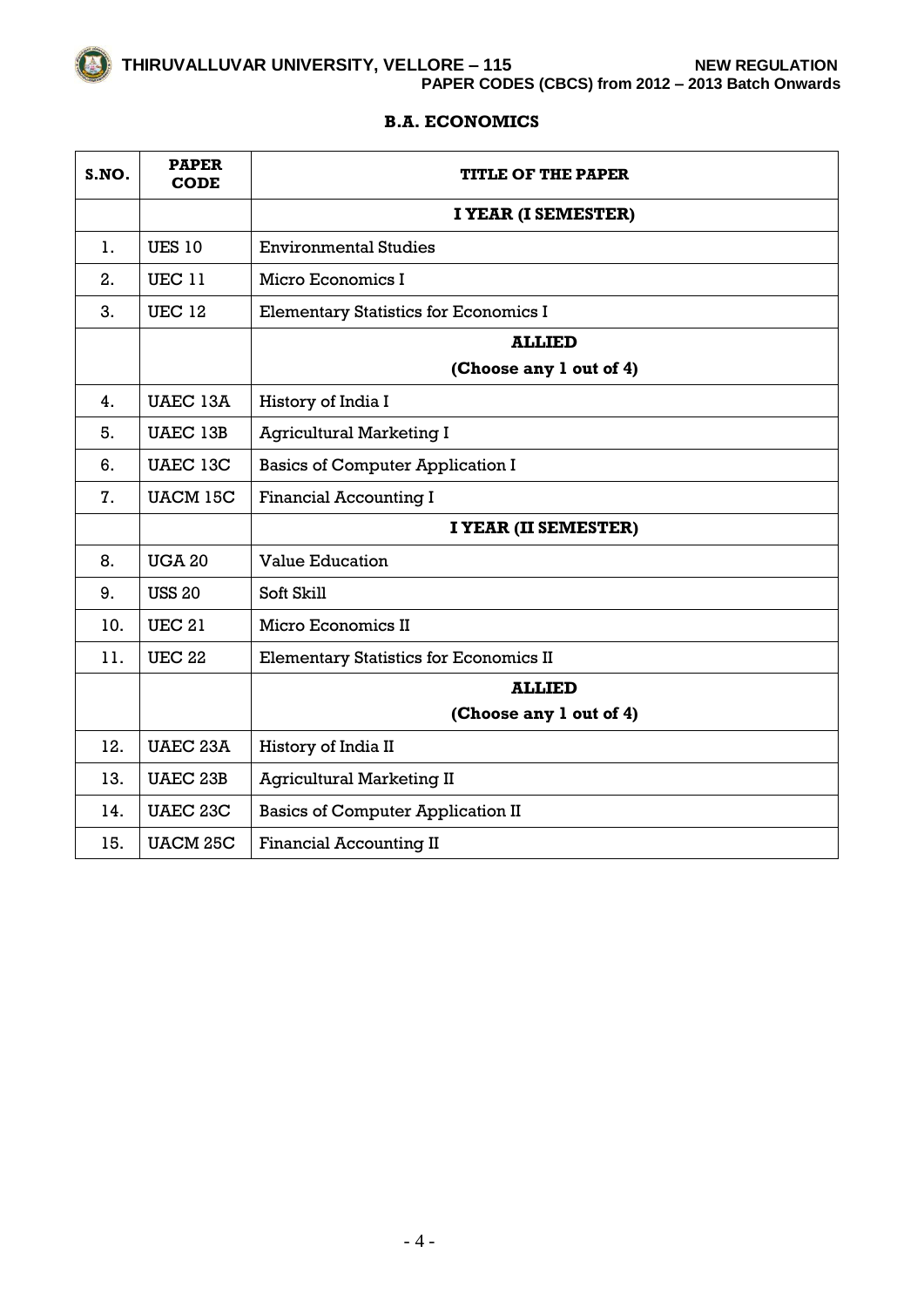

# **B.A. ENGLISH**

| S.NO. | <b>PAPER</b><br><b>CODE</b> | <b>TITLE OF THE PAPER</b>                                    |
|-------|-----------------------------|--------------------------------------------------------------|
|       |                             | I YEAR (I SEMESTER)                                          |
| 1.    | <b>UES 10</b>               | <b>Environmental Studies</b>                                 |
| 2.    | <b>UEN 11</b>               | Indian Writing in English                                    |
| 3.    | <b>UEN 12</b>               | Fiction                                                      |
| 4.    | <b>UAEN 13</b>              | Literary Forms and Terms (Allied)                            |
|       |                             | I YEAR (II SEMESTER)                                         |
| 5.    | <b>UGA 20</b>               | <b>Value Education</b>                                       |
| 6.    | <b>USS 20</b>               | Soft Skill                                                   |
| 7.    | <b>UEN 21</b>               | Prose                                                        |
| 8.    | <b>UEN 22</b>               | Drama                                                        |
| 9.    | <b>UAEN 23</b>              | The History of English Literature $(1350 - 1850)$ I (Allied) |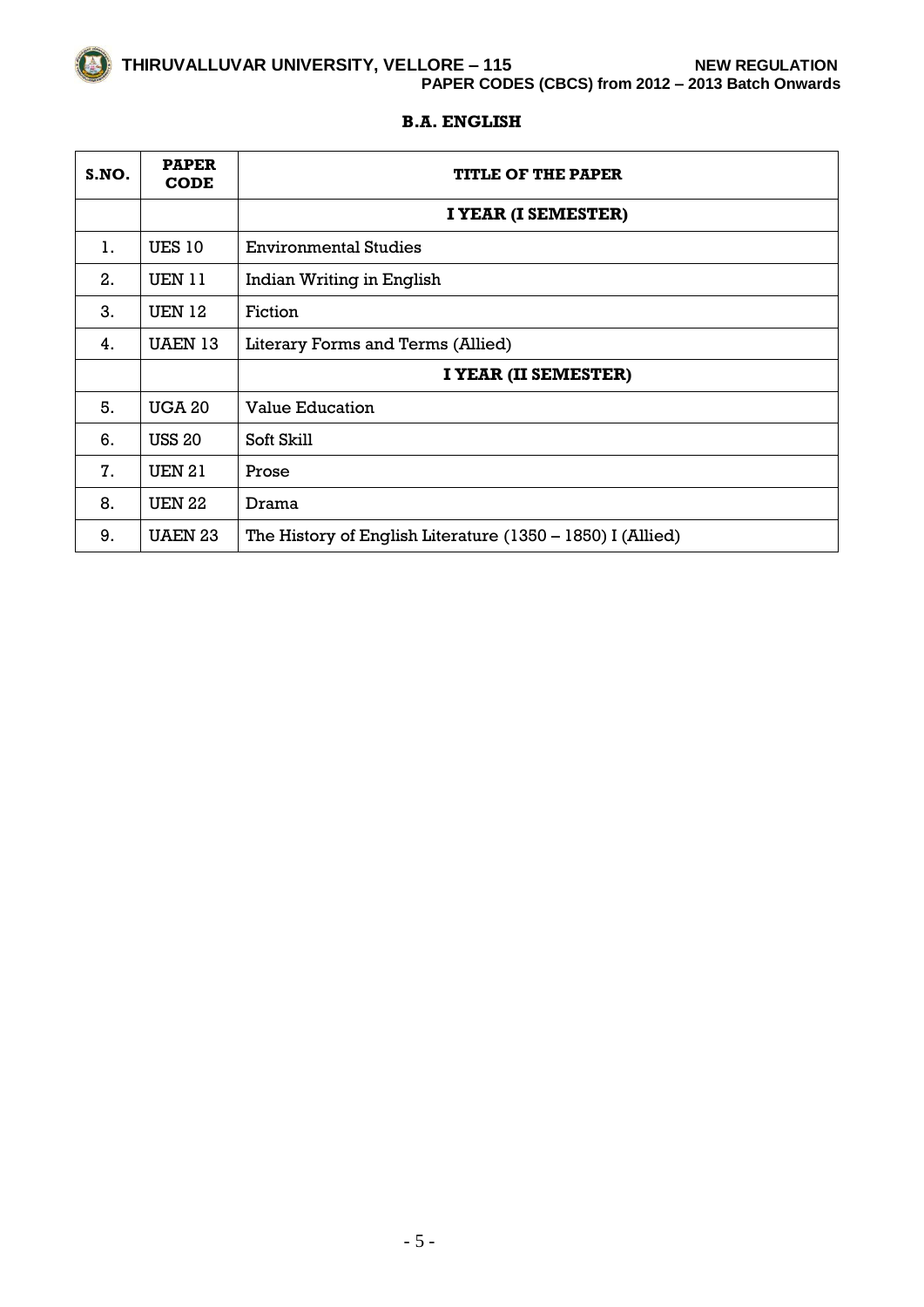# **PAPER CODES (CBCS) from 2012 – 2013 Batch Onwards**

## **B.A. HISTORY**

| S.NO. | <b>PAPER</b><br><b>CODE</b> | <b>TITLE OF THE PAPER</b>                   |
|-------|-----------------------------|---------------------------------------------|
|       |                             | I YEAR (I SEMESTER)                         |
| 1.    | <b>UES 10</b>               | <b>Environmental Studies</b>                |
| 2.    | UHI 11                      | History of India up to 1206 AD              |
| 3.    | <b>UHI 12</b>               | History of India from 1206 AD to 1707 AD    |
|       |                             | <b>ALLIED</b>                               |
|       |                             | (Choose any 1 out of 4)                     |
| 4.    | UAHI 13A                    | <b>Studies on States and Governments I</b>  |
| 5.    | UAHI 13B                    | Principles of Sociology I                   |
| 6.    | <b>UAHI 15C</b>             | Outlines of Political Theory I              |
| 7.    | UAHI 15D                    | Principles of Public Administration I       |
|       |                             | I YEAR (II SEMESTER)                        |
| 8.    | <b>UGA 20</b>               | <b>Value Education</b>                      |
| 9.    | <b>USS 20</b>               | Soft Skill                                  |
| 10.   | <b>UHI 21</b>               | History of India from AD 1707 - AD 1885     |
| 11.   | <b>UHI 22</b>               | History of India from AD 1885 - AD 2001     |
|       |                             | <b>ALLIED</b>                               |
|       |                             | (Choose any 1 out of 4)                     |
| 12.   | <b>UAHI 23A</b>             | <b>Studies on States and Governments II</b> |
| 13.   | <b>UAHI 23B</b>             | Principles of Sociology II                  |
| 14.   | <b>UAHI 25C</b>             | Outlines of Political Theory II             |
| 15.   | <b>UAHI 25D</b>             | Principles of Public Administration II      |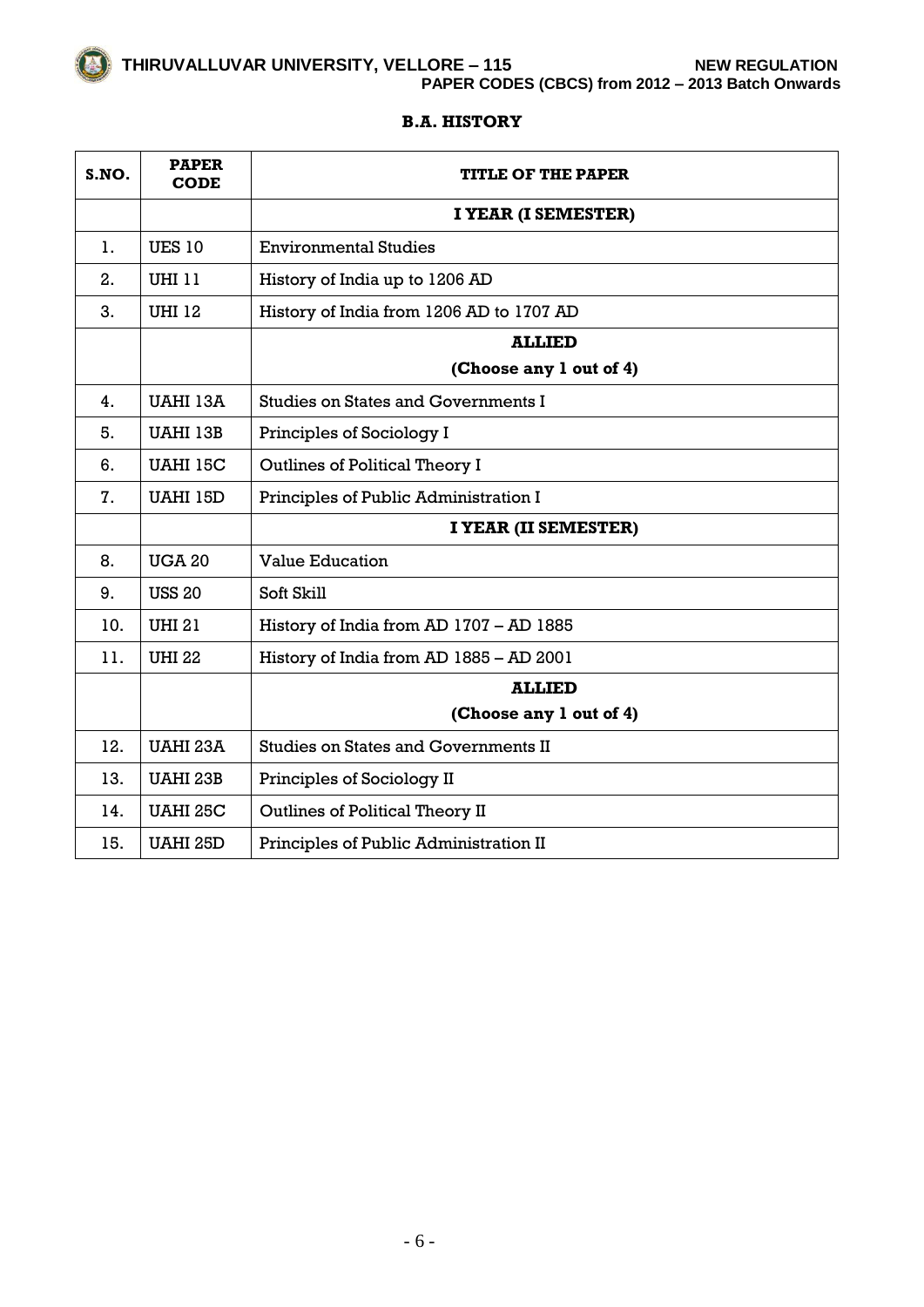# **THIRUVALLUVAR UNIVERSITY, VELLORE – 115 NEW REGULATION PAPER CODES (CBCS) from 2012 – 2013 Batch Onwards**

#### **B.A. TAMIL**

| S.NO. | <b>PAPER</b><br><b>CODE</b> | <b>TITLE OF THE PAPER</b>                                   |
|-------|-----------------------------|-------------------------------------------------------------|
|       |                             | Kjy; Mz;L (Kjy; gUtk;)                                      |
| 1.    | <b>UES 10</b>               | Rw;W R{Hy; gphpt[fs;                                        |
| 2.    | UTA 11                      | ,f;fhy ,yf;fpak; 1 (ftpij. ciueil. ehlfk;. g[jpdk;. rpwfij) |
| 3.    | <b>UTA 12</b>               | y(f; fzk; 1 ed; D)y; (vG; jjpfhuk; 1.                       |
| 4.    | UATA 13                     | jkpHf tuyhWk; gz;ghLk; 1 (rhh;g[ ghlk;)                     |
|       |                             | Kjy; Mz;L (,uz;lhk; gUtk;)                                  |
| 5.    | <b>UGA 20</b>               | kjpg;g[f; fy;tpg;ghlk;                                      |
| 6.    | <b>USS 20</b>               | Soft Skill                                                  |
| 7.    | <b>UTA 21</b>               | ,f;fhy, yf;fpak; 2 (ftpij. ciueil. ehlfk;. g[jpdk;. rpwfij) |
| 8.    | UTA 22                      | $yf; fzk; 2 ed; D\}y; (brh y; yjpfhuk; 1)$                  |
| 9.    | <b>UATA 23</b>              | jkpHf tuyhWk; $gz$ ;ghLk; $2$ (rhh;g[ ghlk;)                |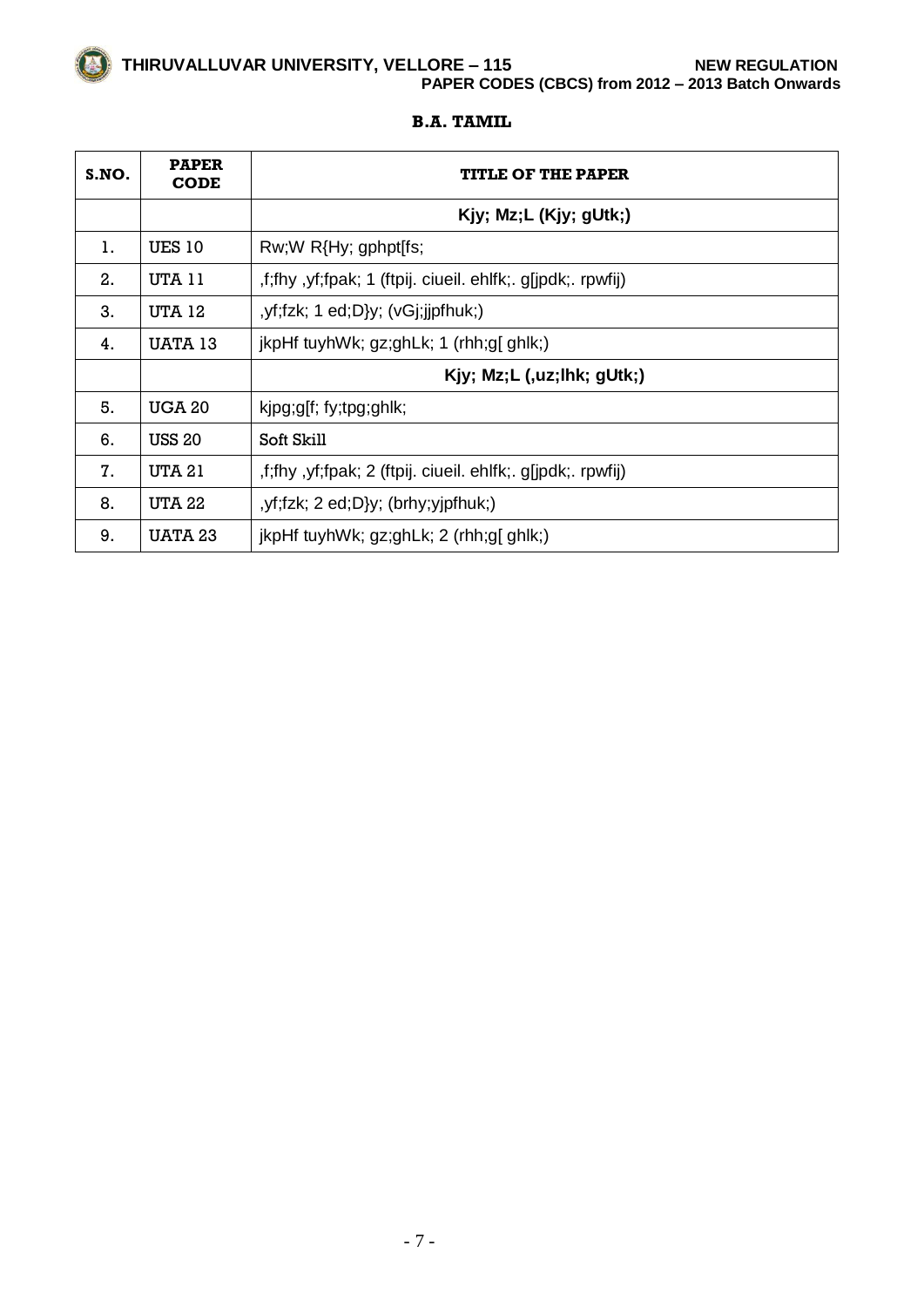**PAPER CODES (CBCS) from 2012 – 2013 Batch Onwards**

| S.NO. | <b>PAPER</b><br><b>CODE</b> | <b>TITLE OF THE PAPER</b>                     |
|-------|-----------------------------|-----------------------------------------------|
|       |                             | I YEAR (I SEMESTER)                           |
| 1.    | <b>UES 10</b>               | <b>Environmental Studies</b>                  |
| 2.    | <b>UBA 11</b>               | <b>Principles of Management</b>               |
| 3.    | <b>UBA 12</b>               | <b>Business Mathematics and Statistics I</b>  |
|       |                             | <b>ALLIED</b>                                 |
|       |                             | (Choose any 1 out of 4)                       |
| 4.    | UABA 13A                    | <b>Business Organization</b>                  |
| 5.    | <b>UABA 13B</b>             | Principles of Insurance                       |
| 6.    | <b>UABA 13C</b>             | Farm Management                               |
| 7.    | <b>UABA 13D</b>             | <b>Business Ethics</b>                        |
|       |                             | I YEAR (II SEMESTER)                          |
| 8.    | <b>UGA 20</b>               | <b>Value Education</b>                        |
| 9.    | <b>USS 20</b>               | Soft Skill                                    |
| 10.   | <b>UBA 21</b>               | <b>Financial Accounting</b>                   |
| 11.   | <b>UBA 22</b>               | <b>Business Mathematics and Statistics II</b> |
|       |                             | <b>ALLIED</b>                                 |
|       |                             | (Choose any 1 out of 4)                       |
| 12.   | UABA 23A                    | <b>Organizational Behaviour</b>               |
| 13.   | <b>UABA 23B</b>             | Principles of Banking System                  |
| 14.   | <b>UABA 23C</b>             | <b>Time Management</b>                        |
| 15.   | <b>UABA 23D</b>             | <b>Fundamentals of Computer</b>               |

# **B.B.A.**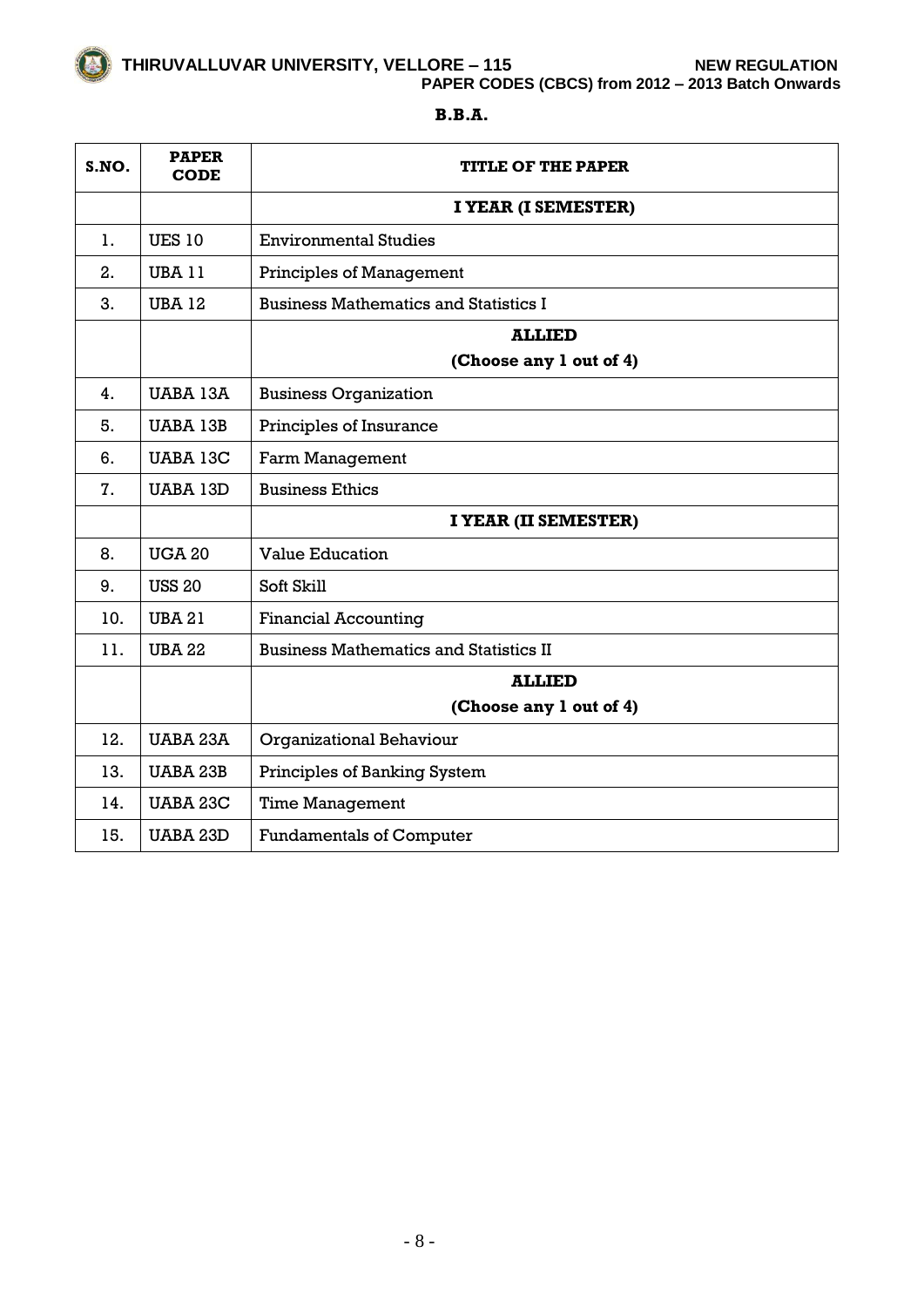**THIRUVALLUVAR UNIVERSITY, VELLORE – 115 NEW REGULATION PAPER CODES (CBCS) from 2012 – 2013 Batch Onwards**

| S.NO. | <b>PAPER</b><br><b>CODE</b> | <b>TITLE OF THE PAPER</b>                  |
|-------|-----------------------------|--------------------------------------------|
|       |                             | I YEAR (I SEMESTER)                        |
| 1.    | <b>UES 10</b>               | <b>Environmental Studies</b>               |
| 2.    | <b>UCA 11</b>               | Digital Logic and Microprocessor           |
| 3.    | UAMA 15B                    | Mathematical Foundations I (Allied)        |
|       |                             | I YEAR (II SEMESTER)                       |
| 4.    | <b>UGA 20</b>               | <b>Value Education</b>                     |
| 5.    | <b>USS 20</b>               | Soft Skill                                 |
| 6.    | <b>UCA 21</b>               | Programming in C                           |
| 7.    | UAMA 25B                    | Mathematical Foundation II (Allied)        |
|       |                             | <b>PRACTICAL</b>                           |
| 8.    | <b>UPCA 23</b>              | <b>Practical I-PC Software Lab</b>         |
| 9.    | <b>UPCA 24</b>              | <b>Practical II – Programming in C Lab</b> |

# **B.C.A.**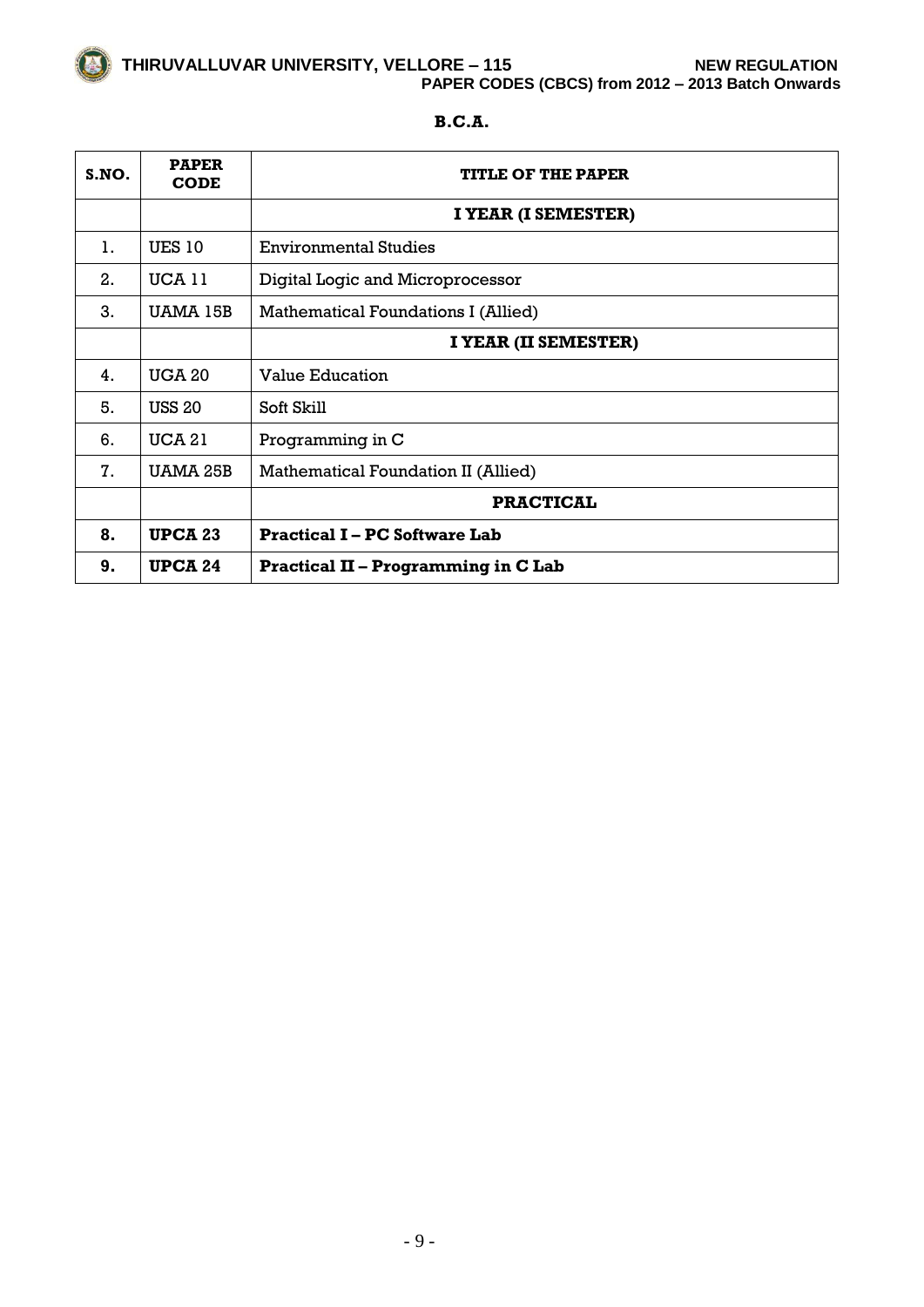**THIRUVALLUVAR UNIVERSITY, VELLORE – 115 NEW REGULATION PAPER CODES (CBCS) from 2012 – 2013 Batch Onwards**

# **B.COM.**

| S.NO. | <b>PAPER</b><br><b>CODE</b> | <b>TITLE OF THE PAPER</b>      |
|-------|-----------------------------|--------------------------------|
|       |                             | I YEAR (I SEMESTER)            |
| 1.    | <b>UES 10</b>               | <b>Environmental Studies</b>   |
| 2.    | UCM 11                      | <b>Financial Accounting I</b>  |
| 3.    | <b>UCM 12</b>               | <b>Business Organization</b>   |
|       |                             | <b>ALLIED</b>                  |
|       |                             | (Choose any 1 out of 3)        |
| 4.    | <b>UACM 13A</b>             | <b>Business Mathematics</b>    |
| 5.    | <b>UACM 13B</b>             | <b>Principles of Marketing</b> |
| 6.    | UAEC 15C                    | Indian Economy I               |
|       |                             | I YEAR (II SEMESTER)           |
| 7.    | <b>UGA 20</b>               | <b>Value Education</b>         |
| 8.    | <b>USS 20</b>               | Soft Skill                     |
| 9.    | <b>UCM 21</b>               | <b>Financial Accounting II</b> |
| 10.   | <b>UCM 22</b>               | <b>Business Communication</b>  |
|       |                             | <b>ALLIED</b>                  |
|       |                             | (Choose any 1 out of 3)        |
| 11.   | <b>UACM 23A</b>             | <b>Modern Marketing</b>        |
| 12.   | <b>UACM 23B</b>             | <b>Logistics Management</b>    |
| 13.   | <b>UAEC 25C</b>             | Indian Economy II              |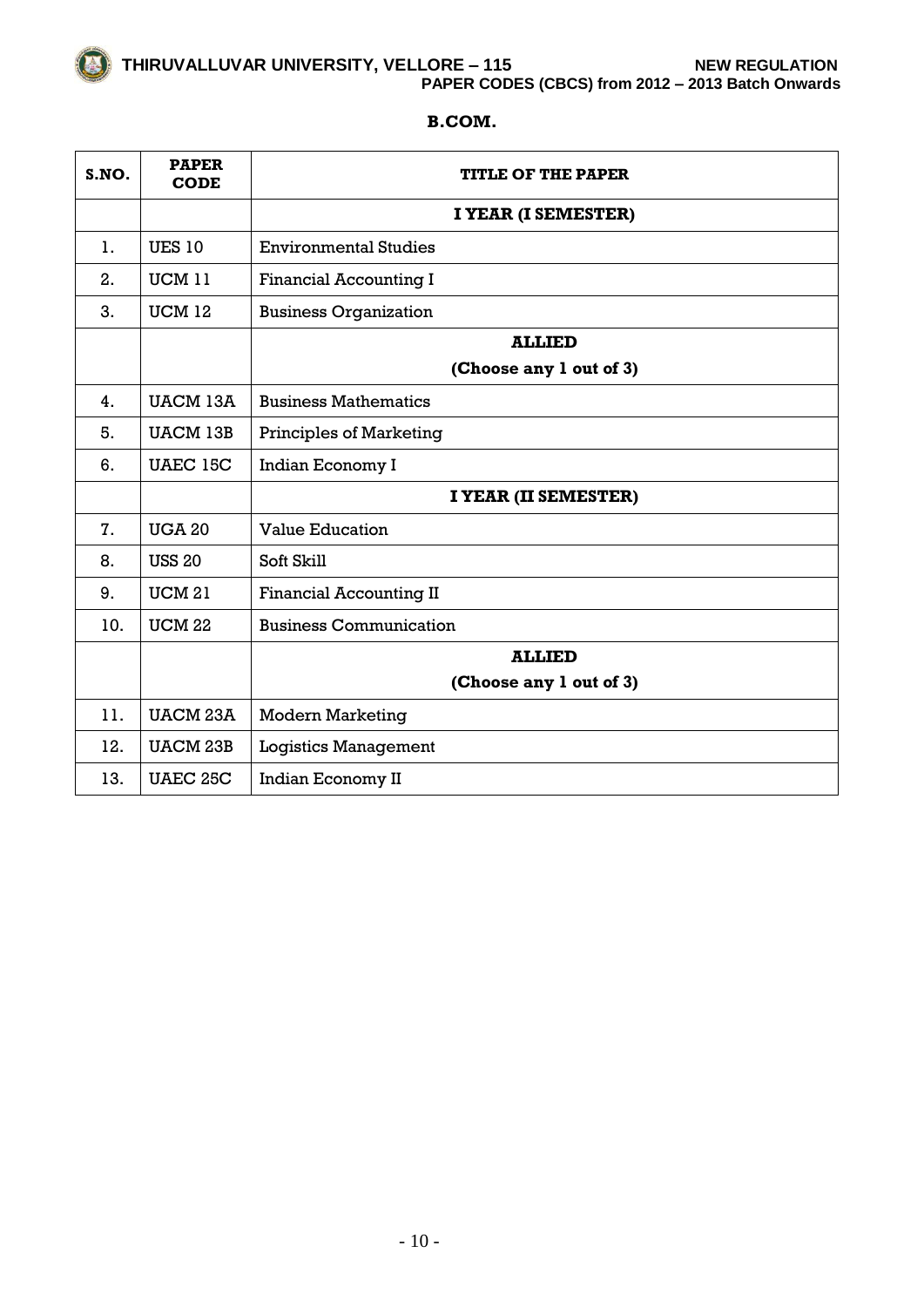# **B.COM. COMPUTER APPLICATION**

| S.NO. | <b>PAPER</b><br><b>CODE</b> | <b>TITLE OF THE PAPER</b>                  |
|-------|-----------------------------|--------------------------------------------|
|       |                             | I YEAR (I SEMESTER)                        |
| 1.    | <b>UES 10</b>               | <b>Environmental Studies</b>               |
| 2.    | UCP11                       | <b>Financial Accounting I</b>              |
| 3.    | <b>UCP 12</b>               | <b>Basics of Information Technology</b>    |
|       |                             | <b>ALLIED</b>                              |
|       |                             | (Choose any 1 out of 3)                    |
| 4.    | UACP 13A                    | <b>Business Economics I</b>                |
| 5.    | <b>UACP 13B</b>             | <b>Entrepreneurial Development</b>         |
| 6.    | <b>UAMA 15D</b>             | <b>Business Mathematics</b>                |
|       |                             | I YEAR (II SEMESTER)                       |
| 7.    | <b>UGA 20</b>               | <b>Value Education</b>                     |
| 8.    | <b>USS 20</b>               | Soft Skill                                 |
| 9.    | <b>UCP 21</b>               | <b>Financial Accounting II</b>             |
|       |                             | <b>ALLIED</b>                              |
|       |                             | (Choose any 1 out of 3)                    |
| 10.   | <b>UACP 22A</b>             | <b>Business Economics II</b>               |
| 11.   | <b>UACP 22B</b>             | <b>Modern Marketing</b>                    |
| 12.   | <b>UAST 25C</b>             | <b>Business Statistics</b>                 |
|       |                             | <b>PRACTICAL</b>                           |
| 13.   | <b>UPCP 23</b>              | <b>Practical I – Office Automation Lab</b> |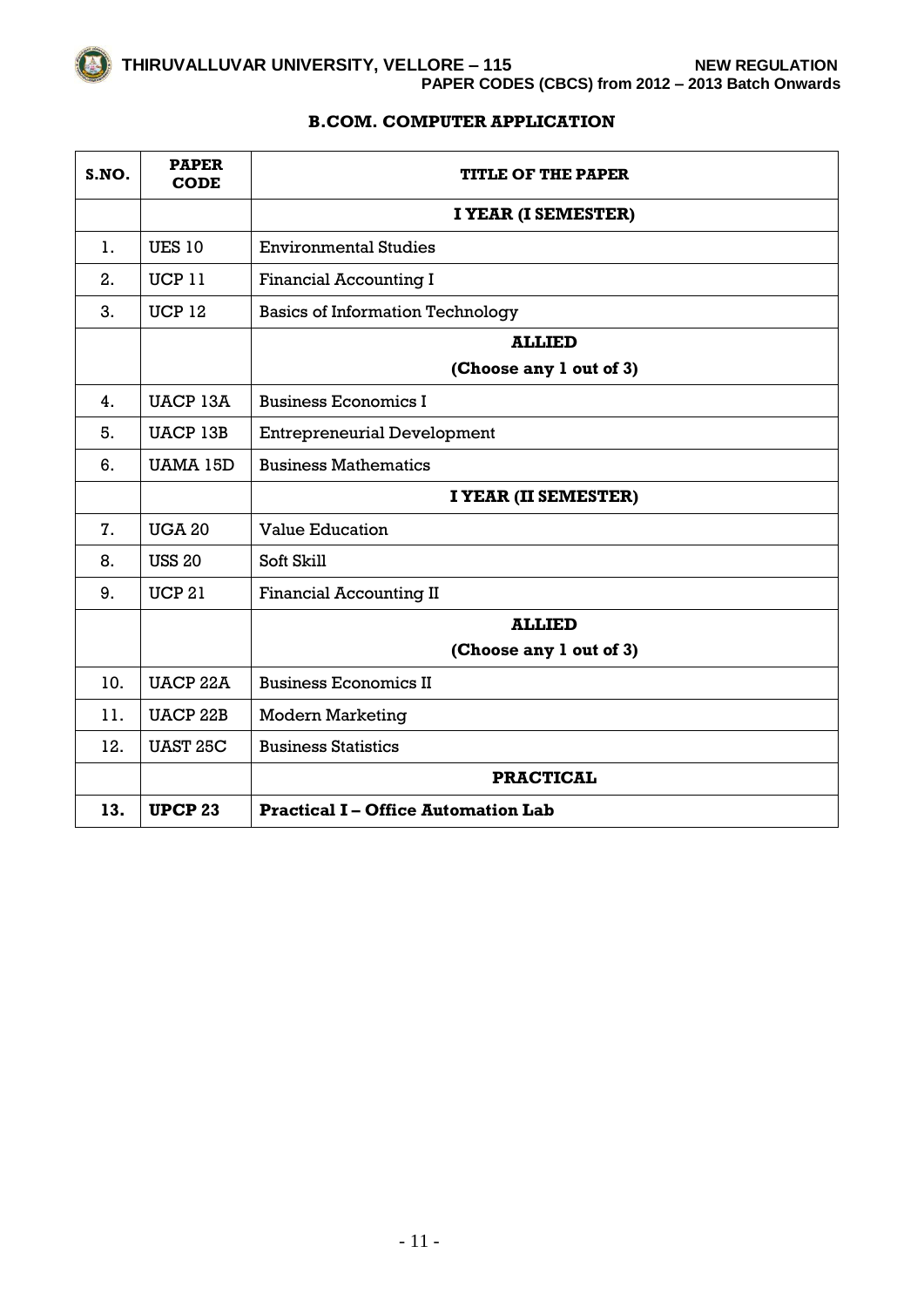# **B.COM. CORPORATE SECRETARYSHIP**

| S.NO. | <b>PAPER</b><br><b>CODE</b> | <b>TITLE OF THE PAPER</b>                     |
|-------|-----------------------------|-----------------------------------------------|
|       |                             | I YEAR (I SEMESTER)                           |
| 1.    | <b>UES 10</b>               | <b>Environmental Studies</b>                  |
| 2.    | <b>UKS 11</b>               | <b>Financial Accounting I</b>                 |
| 3.    | <b>UKS 12</b>               | <b>Principles of Management</b>               |
|       |                             | <b>ALLIED</b>                                 |
|       |                             | (Choose any 1 out of 4)                       |
| 4.    | <b>UAKS 13A</b>             | <b>Managerial Economics I</b>                 |
| 5.    | <b>UAKS 13B</b>             | Corporate E-Management I                      |
| 6.    | <b>UAKS 13C</b>             | Principles of Marketing                       |
| 7.    | <b>UAKS 13D</b>             | Elements of Insurance                         |
|       |                             | I YEAR (II SEMESTER)                          |
| 8.    | <b>UGA 20</b>               | <b>Value Education</b>                        |
| 9.    | <b>USS 20</b>               | Soft Skill                                    |
| 10.   | <b>UKS 21</b>               | <b>Financial Accounting II</b>                |
| 11.   | <b>UKS 22</b>               | Human Resource Management                     |
|       |                             | <b>ALLIED</b>                                 |
|       |                             | (Choose any 1 out of 4)                       |
| 12.   | <b>UAKS 23A</b>             | <b>Managerial Economics II</b>                |
| 13.   | <b>UAKS 23B</b>             | Corporate E-Management II                     |
| 14.   | <b>UAKS 23C</b>             | <b>Office Management</b>                      |
| 15.   | <b>UAKS 23D</b>             | <b>Fundamentals of Information Technology</b> |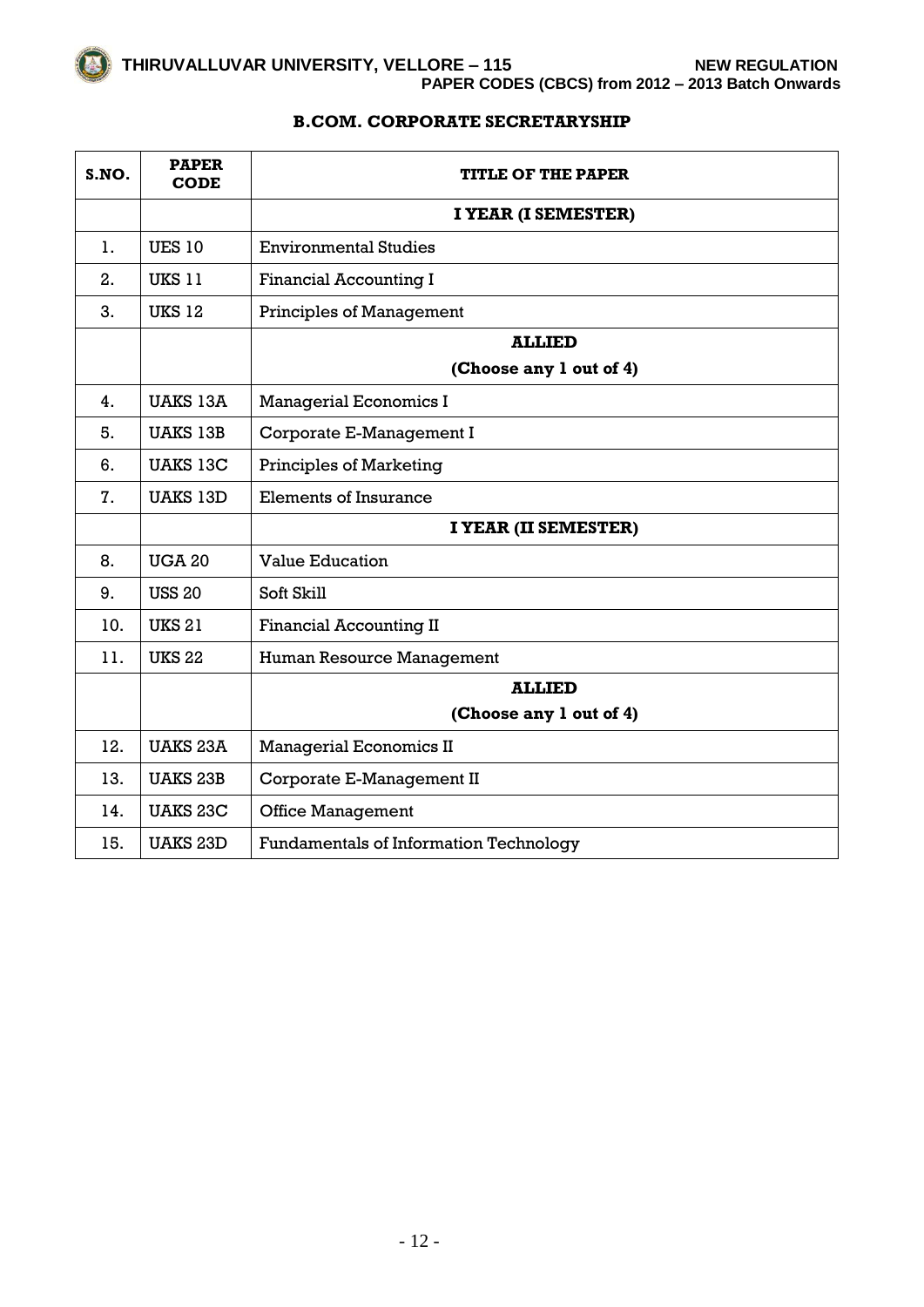# **B.COM. FINANCE AND ACCOUNTS**

| S.NO. | <b>PAPER</b><br><b>CODE</b> | <b>TITLE OF THE PAPER</b>         |
|-------|-----------------------------|-----------------------------------|
|       |                             | I YEAR (I SEMESTER)               |
| 1.    | <b>UES 10</b>               | <b>Environmental Studies</b>      |
| 2.    | <b>UFA 11</b>               | Financial Accounting I            |
| 3.    | <b>UFA 12</b>               | <b>Business Communication</b>     |
|       |                             | <b>ALLIED</b>                     |
|       |                             | (Choose any 1 out of 3)           |
| 4.    | <b>UAFA 13A</b>             | <b>Elements of Insurance</b>      |
| 5.    | <b>UAFA 13B</b>             | <b>Retail Business Management</b> |
| 6.    | UAMA 15D                    | <b>Business Mathematics</b>       |
|       |                             | I YEAR (II SEMESTER)              |
| 7.    | <b>UGA 20</b>               | <b>Value Education</b>            |
| 8.    | <b>USS 20</b>               | Soft Skill                        |
| 9.    | <b>UFA 21</b>               | <b>Financial Accounting II</b>    |
| 10.   | <b>UFA 22</b>               | <b>Business Law</b>               |
|       |                             | <b>ALLIED I</b>                   |
|       |                             | (Choose any 1 out of 3)           |
| 11.   | UAFA 23A                    | <b>Office Management</b>          |
| 12.   | <b>UAFA 23B</b>             | <b>Logistics Management</b>       |
| 13.   | <b>UAST 25C</b>             | <b>Business Statistics</b>        |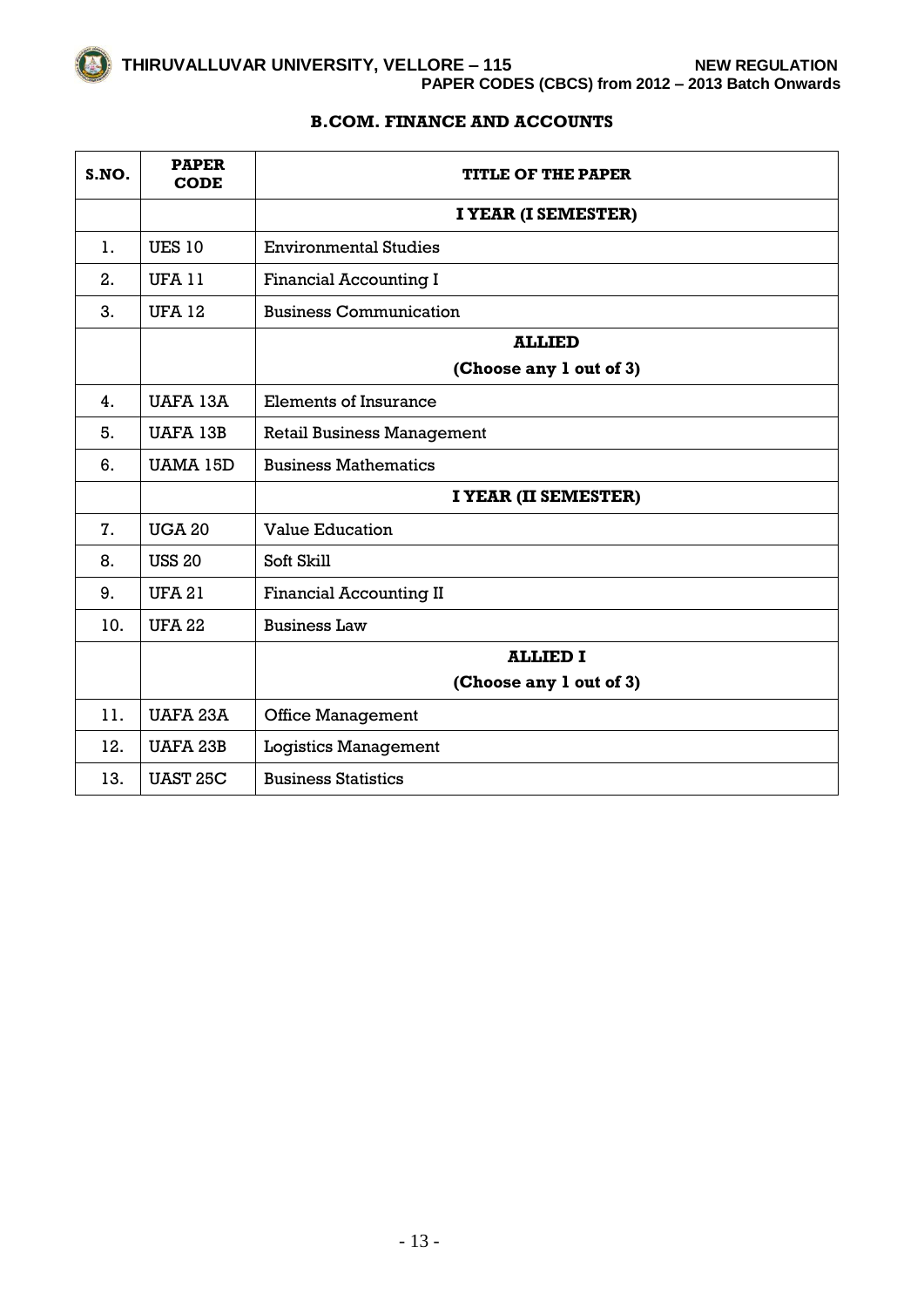**THIRUVALLUVAR UNIVERSITY, VELLORE – 115 NEW REGULATION PAPER CODES (CBCS) from 2012 – 2013 Batch Onwards**

#### **B.LIT. TAMIL**

| S.NO. | <b>PAPER</b><br><b>CODE</b> | TITLE OF THE PAPER                                     |
|-------|-----------------------------|--------------------------------------------------------|
|       |                             | Kjy; Mz;L (Kjy; gUtk;)                                 |
| 1.    | <b>UES 10</b>               | $Rw;W R{Hy; gphpt[fs;$                                 |
| 2.    | ULI 11                      | bkhHpj;jpwDk; gilg;gpyf;fpaKk;                         |
| 3.    | <b>ULI 12</b>               | yf;fpak; 1,f;fhy, yf;fpak; ftpij,                      |
| 4.    | <b>ULI 13</b>               | , yf; fzk; 1 ed; D}y; ? vGj; jjpfhuk;                  |
| 5.    | <b>ULI 14</b>               | , yf; fzk; 2 ahg; gU'; fyf; fhhpif. jz; oay'; fhuk;    |
| 6.    | UALI 15                     | jkpHf tuyhWk; gz;ghLk; ? gFjp 1 (rhh;g[ ghlk;)         |
|       |                             | Kjy; $Mz; L$ (,uz;lhk; $gUtk;$ )                       |
| 7.    | <b>UGA 20</b>               | kjpg;g[f; fy;tpg;ghlk;                                 |
| 8.    | <b>USS 20</b>               | Soft Skill                                             |
| 9.    | ULI 21                      | yf;fpak; 2, f;fhy, yf;fpak; ? ciueil                   |
| 10.   | ULI 22                      | ,yf;fzk; 3 ed;D}y; ? brhy;yjpfhuk;. fhz;oifa[iu        |
| 11.   | <b>ULI 23</b>               | , yf;fzk; 4 ek; gpafg; bghUs; g[wg; bghUs; btz; ghkhiy |
| 12.   | <b>ULI 24</b>               | jkpH; ,yf;fpa tuyhW ? gFjp 1                           |
| 13.   | <b>UALI 25</b>              | jkpHf tuyhWk; $gz$ ;ghLk; ? $gF$ jp 2 (rhh;g[ ghlk;)   |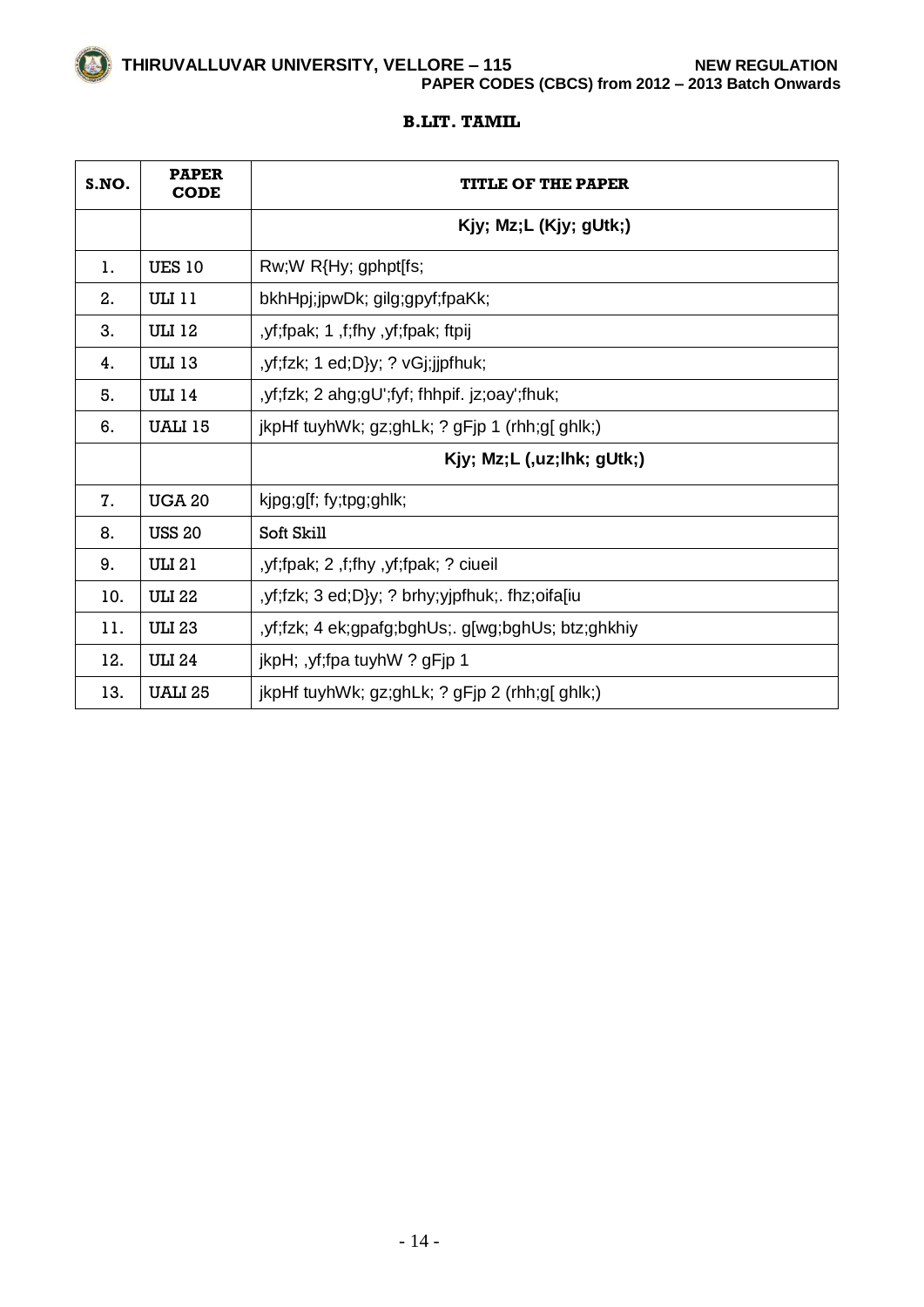**PAPER CODES (CBCS) from 2012 – 2013 Batch Onwards**

# **B.SC. BIOCHEMISTRY**

| S.NO. | <b>PAPER</b><br><b>CODE</b> | <b>TITLE OF THE PAPER</b>                                                                             |
|-------|-----------------------------|-------------------------------------------------------------------------------------------------------|
|       |                             | I YEAR (I SEMESTER)                                                                                   |
| 1.    | <b>UES 10</b>               | <b>Environmental Studies</b>                                                                          |
| 2.    | UBC 11                      | Cell Biology                                                                                          |
| 3.    | UACH 15C                    | Chemistry I (Allied)                                                                                  |
|       |                             | I YEAR (II SEMESTER)                                                                                  |
| 4.    | <b>UGA 20</b>               | <b>Value Education</b>                                                                                |
| 5.    | <b>USS 20</b>               | Soft Skill                                                                                            |
| 6.    | <b>UBC 21</b>               | Bio-Molecules                                                                                         |
| 7.    | UACH 25C                    | Chemistry II (Allied)                                                                                 |
|       |                             | <b>PRACTICAL</b>                                                                                      |
| 8.    | <b>UPBC 22</b>              | <b>Practical I-(1) Experiment Involving Titrimetric Procedures (2)</b><br><b>Qualitative Analysis</b> |
| 9.    | <b>UPCH 25C</b>             | <b>Practical – Chemistry I &amp; II (Allied)</b>                                                      |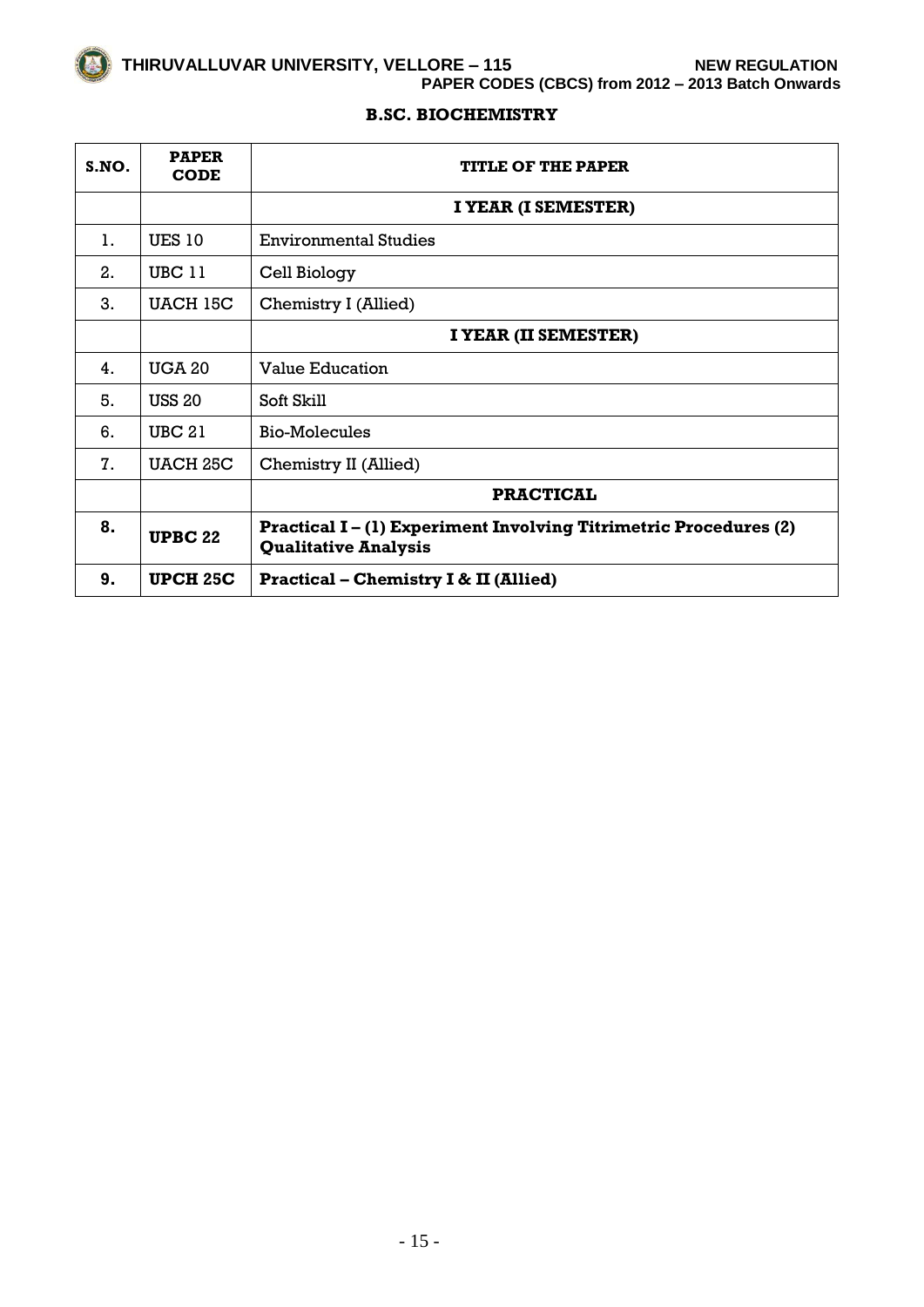# **B.SC. BIOTECHNOLOGY**

| S.NO. | <b>PAPER</b><br><b>CODE</b> | <b>TITLE OF THE PAPER</b>                                      |
|-------|-----------------------------|----------------------------------------------------------------|
|       |                             | I YEAR (I SEMESTER)                                            |
| 1.    | <b>UES 10</b>               | <b>Environmental Studies</b>                                   |
| 2.    | UBT 11                      | Cell and Molecular Biology                                     |
| 3.    | UABT 12                     | <b>Biochemistry (Allied)</b>                                   |
|       |                             | I YEAR (II SEMESTER)                                           |
| 4.    | <b>UGA 20</b>               | <b>Value Education</b>                                         |
| 5.    | <b>USS 20</b>               | Soft Skill                                                     |
| 6.    | <b>UBT 21</b>               | Microbiology                                                   |
| 7.    | UABT <sub>22</sub>          | <b>Biostatistics (Allied)</b>                                  |
|       |                             | <b>PRACTICAL</b>                                               |
| 8.    | <b>UPBT 23</b>              | <b>Practical I-Cell and Molecular Biology and Microbiology</b> |
| 9.    | <b>UPBT 24</b>              | <b>Practical – Biochemistry and Biostatistics (Allied)</b>     |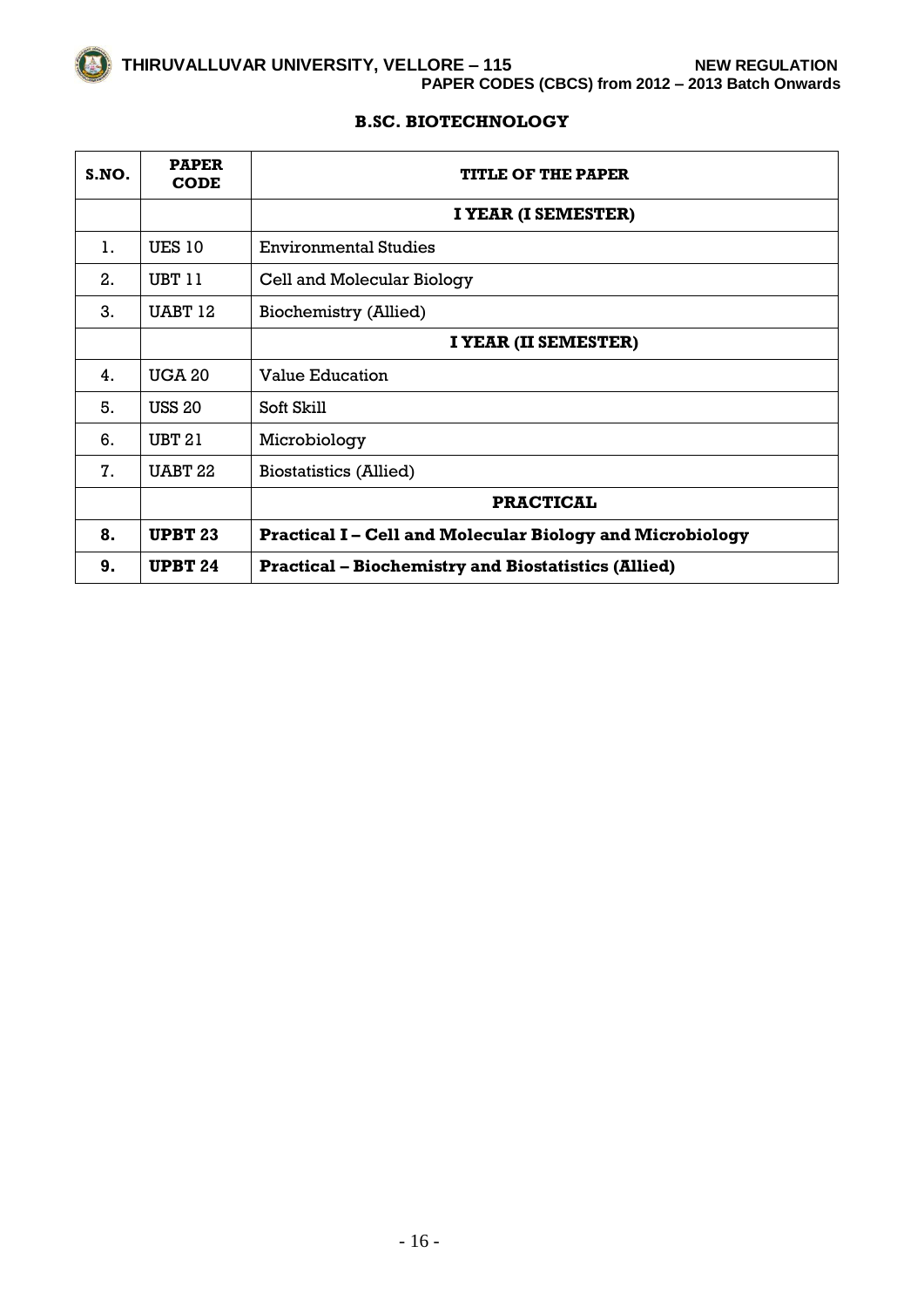#### **B.SC. BOTANY**

| S.NO. | <b>PAPER</b><br><b>CODE</b> | <b>TITLE OF THE PAPER</b>                                          |
|-------|-----------------------------|--------------------------------------------------------------------|
|       |                             | I YEAR (I SEMESTER)                                                |
| 1.    | <b>UES 10</b>               | <b>Environmental Studies</b>                                       |
| 2.    | UBO 11                      | Phycology and Mycology                                             |
| 3.    | UAZO 15C                    | Zoology I (Allied)                                                 |
|       |                             | I YEAR (II SEMESTER)                                               |
| 4.    | <b>UGA 20</b>               | <b>Value Education</b>                                             |
| 5.    | <b>USS 20</b>               | Soft Skill                                                         |
| 6.    | <b>UBO 21</b>               | Bacteriology, Virology, Lichenology, Bryophytes and Plant Diseases |
| 7.    | <b>UAZO 25C</b>             | Zoology II (Allied)                                                |
|       |                             | <b>PRACTICAL</b>                                                   |
| 8.    | UPBO 22                     | <b>Practical I-Covering Papers I and II</b>                        |
| 9.    | <b>UPZO 25C</b>             | <b>Practical – Zoology (Allied)</b>                                |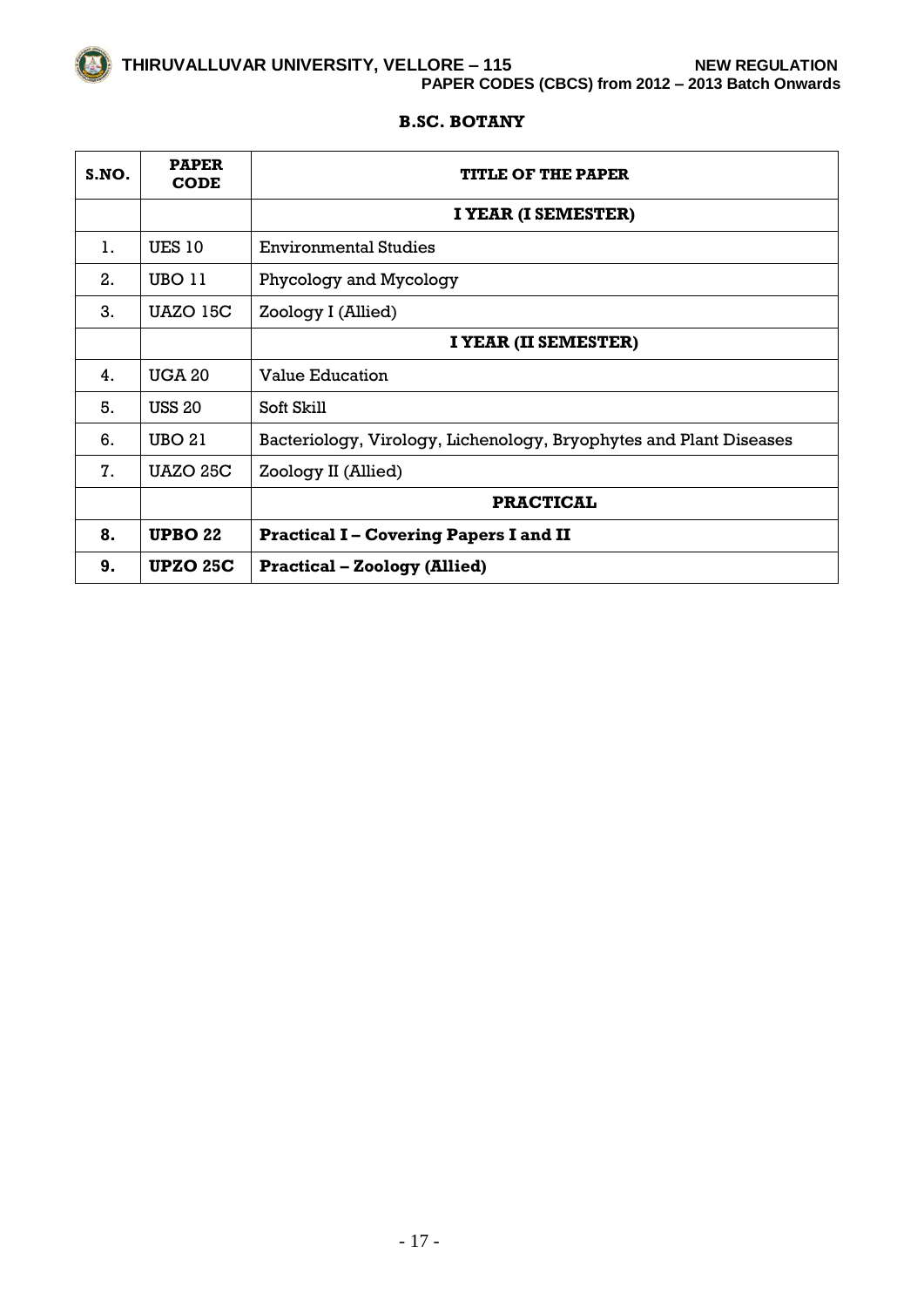**THIRUVALLUVAR UNIVERSITY, VELLORE – 115 NEW REGULATION PAPER CODES (CBCS) from 2012 – 2013 Batch Onwards**

#### **B.SC. CHEMISTRY**

| S.NO. | <b>PAPER</b><br><b>CODE</b> | <b>TITLE OF THE PAPER</b>                |
|-------|-----------------------------|------------------------------------------|
|       |                             | I YEAR (I SEMESTER)                      |
| 1.    | <b>UES 10</b>               | <b>Environmental Studies</b>             |
| 2.    | UCHR 11                     | <b>General Chemistry I</b>               |
|       |                             | <b>ALLIED</b>                            |
|       |                             | (Choose any 1 out of 5)                  |
| 3.    | <b>UAPH 15C</b>             | Physics I                                |
| 4.    | UABO 15C                    | Botany I                                 |
| 5.    | UAZO 15C                    | Zoology I                                |
| 6.    | UABC 15C                    | <b>Biochemistry I</b>                    |
| 7.    | <b>UAMA 15C</b>             | <b>Mathematics I</b>                     |
|       |                             | I YEAR (II SEMESTER)                     |
| 8.    | <b>UGA 20</b>               | <b>Value Education</b>                   |
| 9.    | <b>USS 20</b>               | Soft Skill                               |
| 10.   | <b>UCHR 21</b>              | <b>General Chemistry II</b>              |
|       |                             | <b>ALLIED</b>                            |
|       |                             | (Choose any 1 out of 5)                  |
| 11.   | <b>UAPH 25C</b>             | Physics II                               |
| 12.   | <b>UABO 25C</b>             | Botany II                                |
| 13.   | <b>UAZO 25C</b>             | Zoology II                               |
| 14.   | <b>UABC 25C</b>             | <b>Biochemistry II</b>                   |
| 15.   | <b>UAMA 25C</b>             | Mathematics II                           |
|       |                             | <b>PRACTICAL</b>                         |
| 16.   | <b>UPCHR 22</b>             | <b>Practical I - Volumetric Analysis</b> |
| 17.   | <b>UPPH 25C</b>             | <b>Practical - Physics (Allied)</b>      |
| 18.   | <b>UPBO 25C</b>             | <b>Practical - Botany (Allied)</b>       |
| 19.   | <b>UPZO 25C</b>             | <b>Practical - Zoology (Allied)</b>      |
| 20.   | <b>UPBC 25C</b>             | <b>Practical - Biochemistry (Allied)</b> |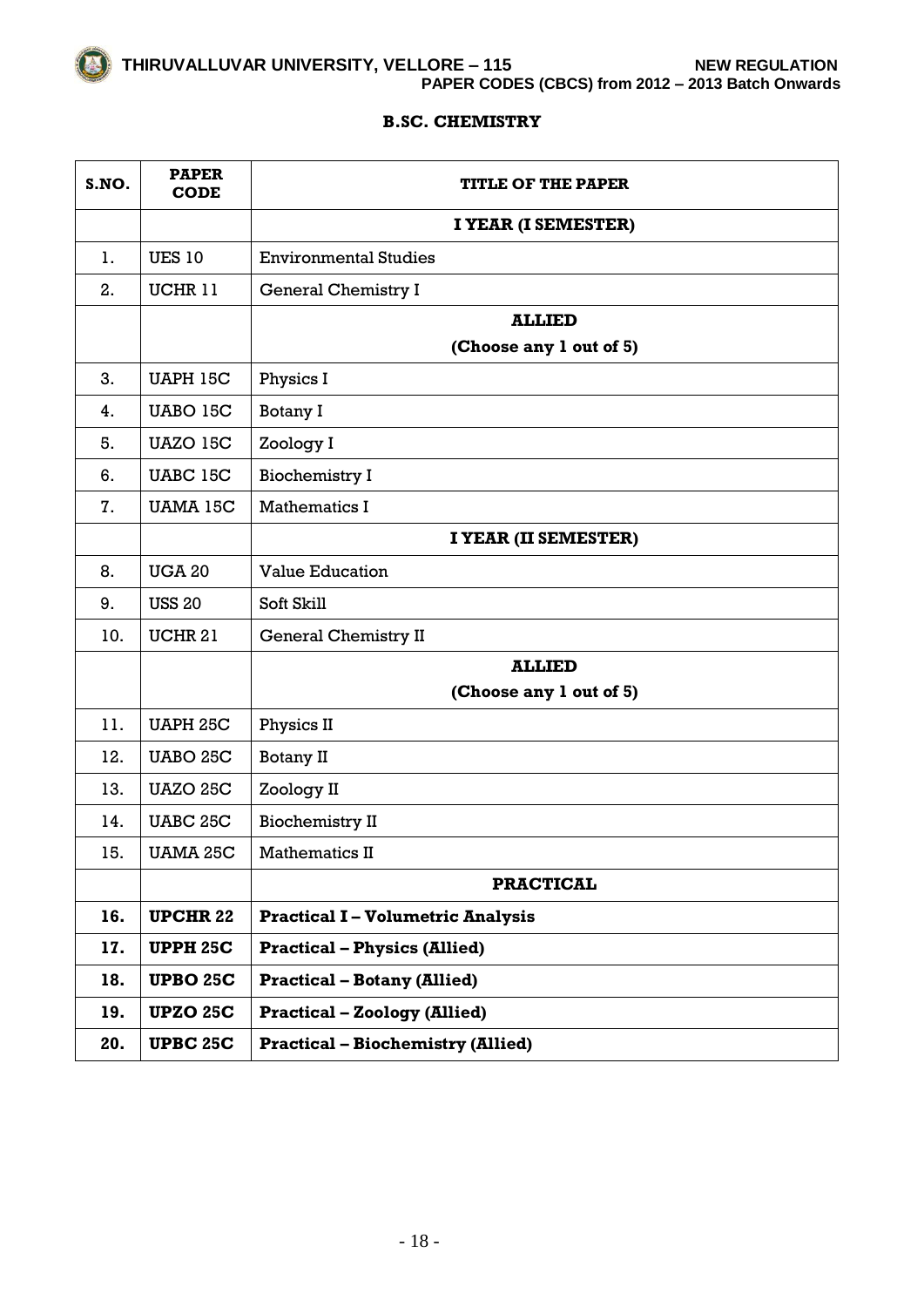

# **B.SC. COMPUTER SCIENCE**

| S.NO. | <b>PAPER</b><br><b>CODE</b> | <b>TITLE OF THE PAPER</b>                   |
|-------|-----------------------------|---------------------------------------------|
|       |                             | I YEAR (I SEMESTER)                         |
| 1.    | <b>UES 10</b>               | <b>Environmental Studies</b>                |
| 2.    | <b>UCS 11</b>               | Digital Logic and Microprocessor            |
|       |                             | <b>ALLIED</b>                               |
|       |                             | (Choose any 1 out of 2)                     |
| 3.    | UAMA 15B                    | <b>Mathematical Foundations I (Allied)</b>  |
| 4.    | UAMA 15C                    | Mathematics I (Allied)                      |
|       |                             | I YEAR (II SEMESTER)                        |
| 5.    | <b>UGA 20</b>               | <b>Value Education</b>                      |
| 6.    | <b>USS 20</b>               | Soft Skill                                  |
| 7.    | <b>UCS 21</b>               | Programming in C                            |
|       |                             | <b>ALLIED</b>                               |
|       |                             | (Choose any 1 out of 2)                     |
| 8.    | <b>UAMA 25B</b>             | <b>Mathematical Foundations II (Allied)</b> |
| 9.    | <b>UAMA 25C</b>             | Mathematics II (Allied)                     |
|       |                             | <b>PRACTICAL</b>                            |
| 10.   | <b>UPCS 23</b>              | <b>Practical I – PC Software Lab</b>        |
| 11.   | <b>UPCS 24</b>              | <b>Practical II - Programming in C Lab</b>  |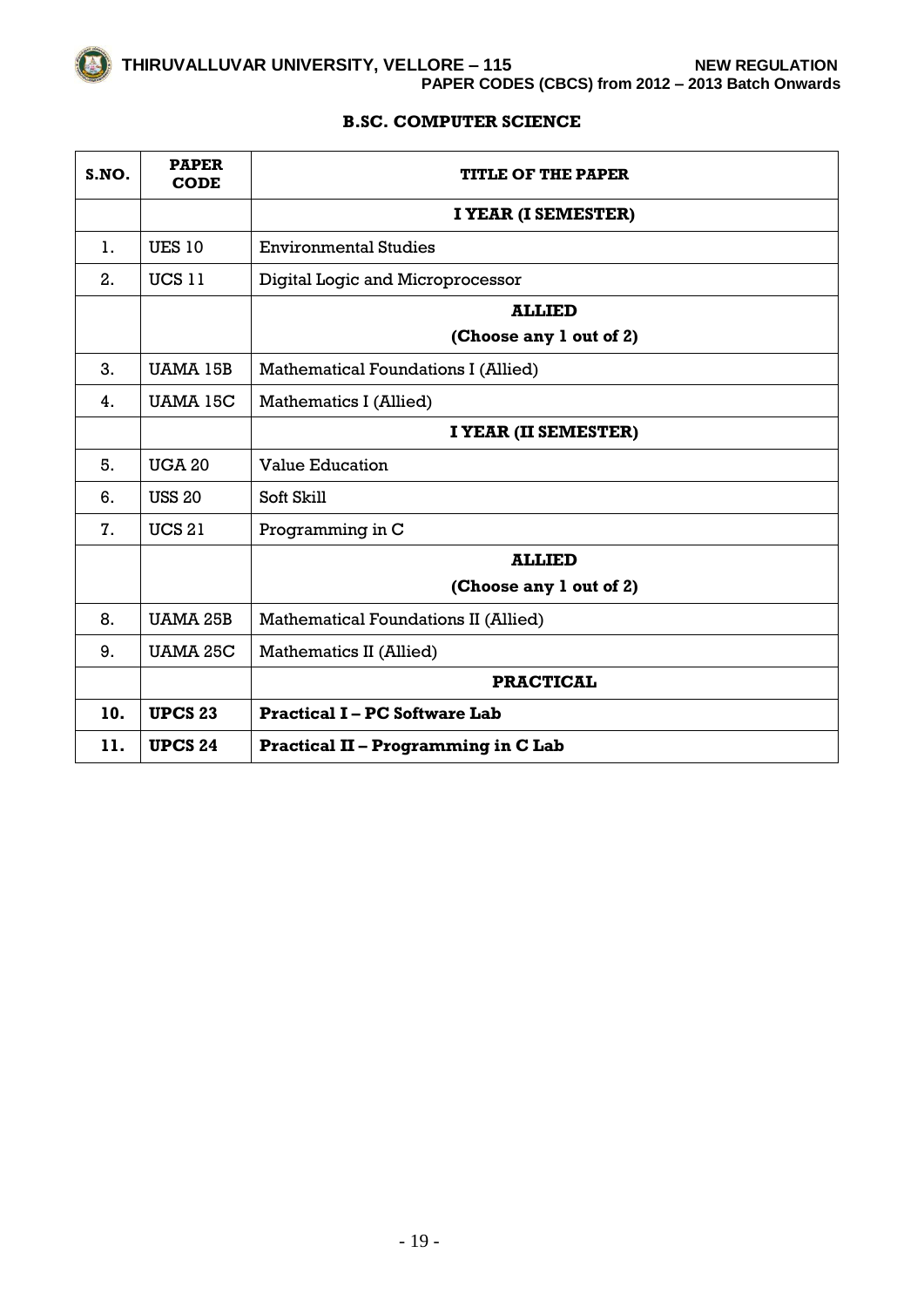**THIRUVALLUVAR UNIVERSITY, VELLORE – 115 NEW REGULATION PAPER CODES (CBCS) from 2012 – 2013 Batch Onwards**

# **B.SC. ELECTRONICS SCIENCE**

| S.NO. | <b>PAPER</b><br><b>CODE</b> | <b>TITLE OF THE PAPER</b>                   |
|-------|-----------------------------|---------------------------------------------|
|       |                             | I YEAR (I SEMESTER)                         |
| 1.    | <b>UES 10</b>               | <b>Environmental Studies</b>                |
| 2.    | <b>UEL 11</b>               | Fundamentals of Electricity and Electronics |
| 3.    | UAEL 12                     | Basic Mathematics I (Allied)                |
|       |                             | I YEAR (II SEMESTER)                        |
| 4.    | <b>UGA 20</b>               | Value Education                             |
| 5.    | <b>USS 20</b>               | Soft Skill                                  |
| 6.    | <b>UEL 21</b>               | Electromagnetism and AC Circuits            |
| 7.    | UAEL 22                     | <b>Basic Mathematics II (Allied)</b>        |
|       |                             | <b>PRACTICAL</b>                            |
| 8.    | <b>UPEL 23</b>              | <b>Practical I</b>                          |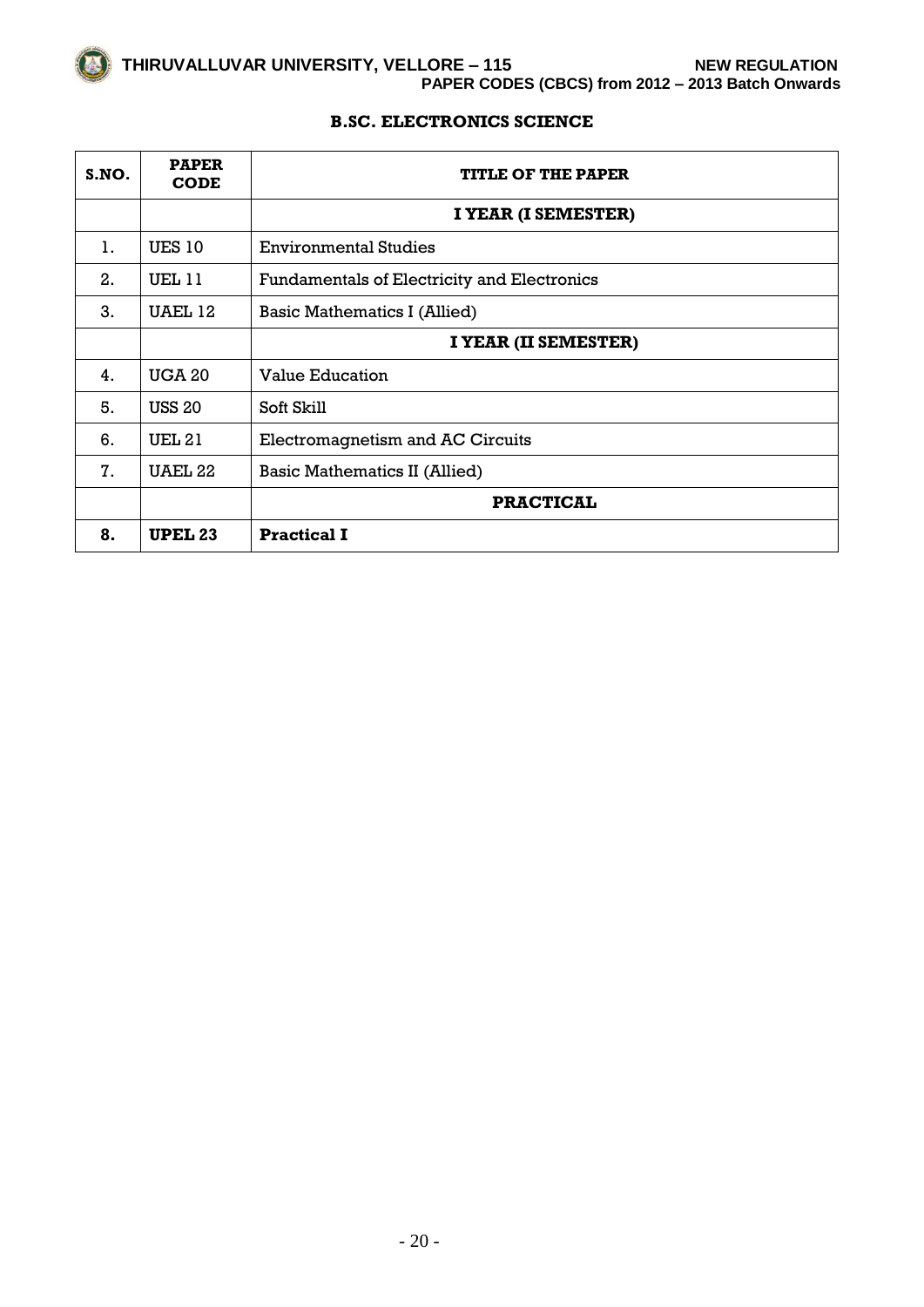

# **B.SC. ENVIRONMENTAL MANAGEMENT**

| S.NO. | <b>PAPER</b><br><b>CODE</b> | <b>TITLE OF THE PAPER</b>                                         |
|-------|-----------------------------|-------------------------------------------------------------------|
|       |                             | I YEAR (I SEMESTER)                                               |
| 1.    | <b>UES 10</b>               | <b>Environmental Studies</b>                                      |
| 2.    | UEM 11                      | <b>Fundamentals of Earth Science</b>                              |
| 3.    | UAEM 12                     | <b>Environmental Zoology (Allied)</b>                             |
|       |                             | I YEAR (II SEMESTER)                                              |
| 4.    | <b>UGA 20</b>               | <b>Value Education</b>                                            |
| 5.    | <b>USS 20</b>               | Soft Skill                                                        |
| 6.    | <b>UEM 21</b>               | <b>Environmental Ecology</b>                                      |
| 7.    | UAEM 22                     | Environmental Botany (Allied)                                     |
|       |                             | <b>PRACTICAL</b>                                                  |
| 8.    | <b>UPEM 23</b>              | <b>Practical I – Earth Science and Environmental Ecology</b>      |
| 9.    | <b>UPEM 24</b>              | Practical – Environmental Zoology & Environmental Botany (Allied) |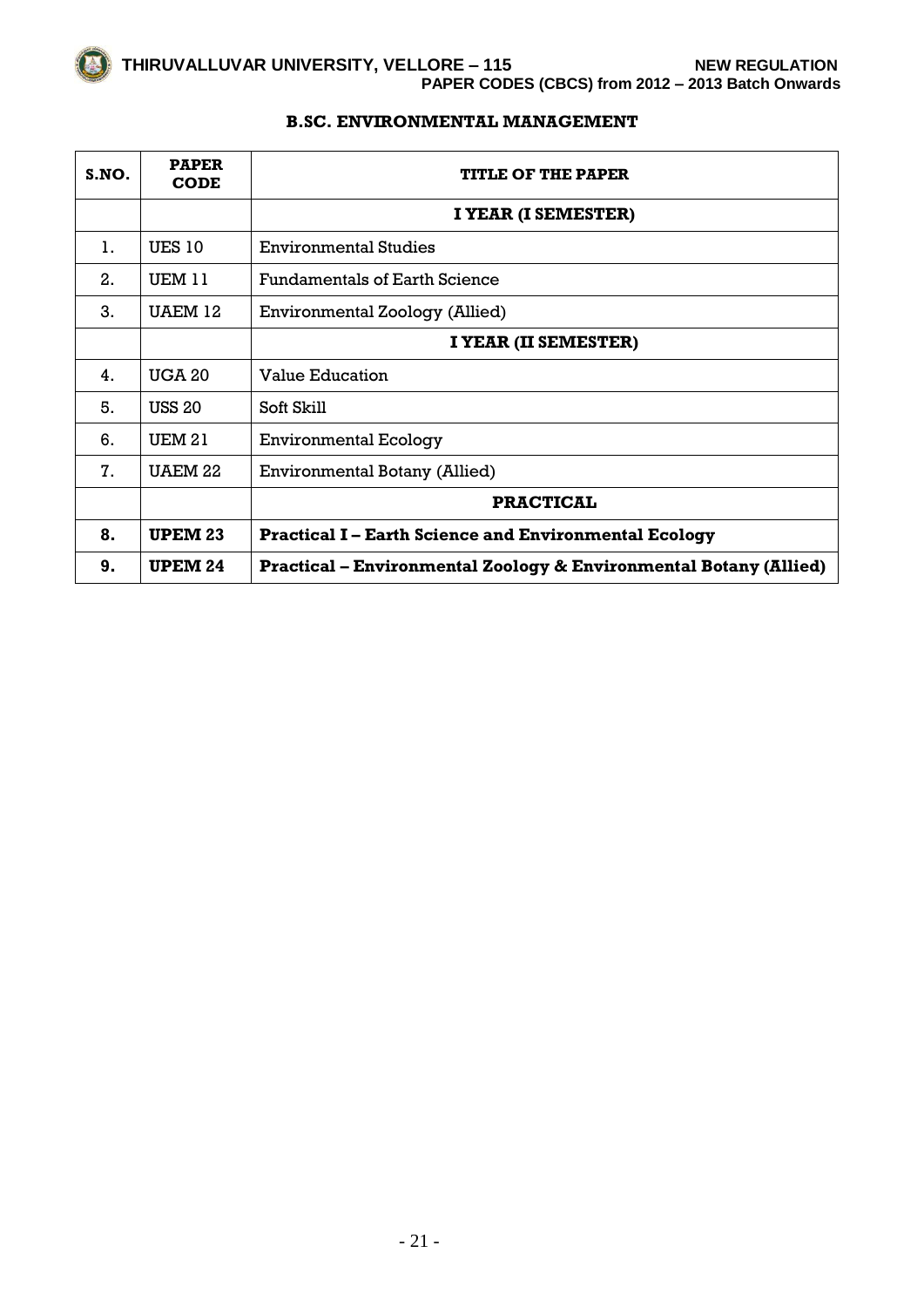# **B.SC. GEOLOGY**

| S.NO. | <b>PAPER</b><br><b>CODE</b> | <b>TITLE OF THE PAPER</b>             |
|-------|-----------------------------|---------------------------------------|
|       |                             | I YEAR (I SEMESTER)                   |
| 1.    | <b>UES 10</b>               | <b>Environmental Studies</b>          |
| 2.    | <b>UGE 11</b>               | Physical and Dynamic Geology          |
| 3.    | <b>UACH 15C</b>             | Chemistry I (Allied)                  |
|       |                             | I YEAR (II SEMESTER)                  |
| 4.    | <b>UGA 20</b>               | <b>Value Education</b>                |
| 5.    | <b>USS 20</b>               | Soft Skill                            |
| 6.    | <b>UGE 21</b>               | Paleontology                          |
| 7.    | <b>UACH 25C</b>             | Chemistry II (Allied)                 |
|       |                             | <b>PRACTICAL</b>                      |
| 8.    | <b>UPGE 22</b>              | <b>Practical I - Palaeontology</b>    |
| 9.    | <b>UPCH 25C</b>             | <b>Practical – Chemistry (Allied)</b> |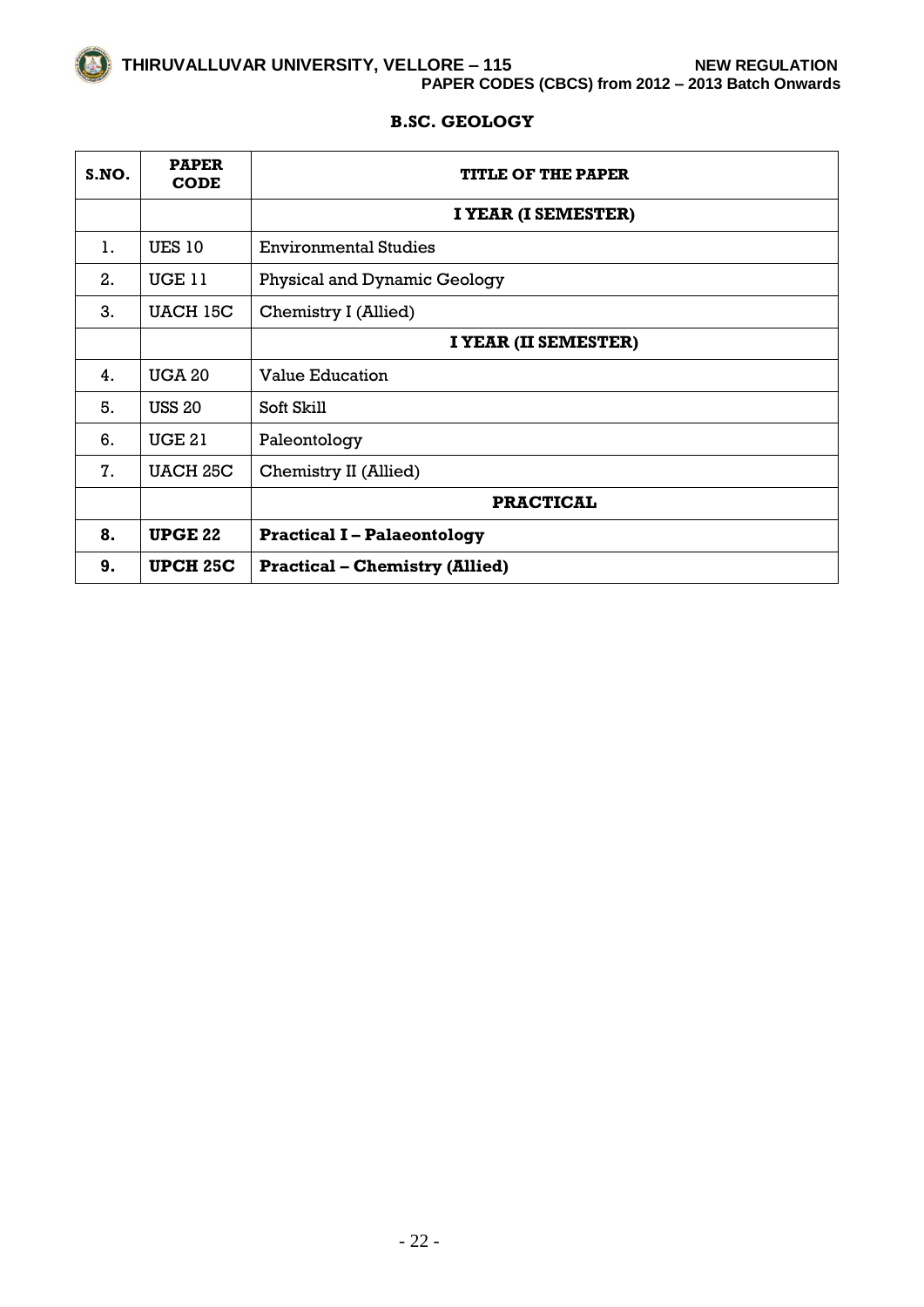# **THIRUVALLUVAR UNIVERSITY, VELLORE – 115 NEW REGULATION PAPER CODES (CBCS) from 2012 – 2013 Batch Onwards**

## **B.SC. INDUSTRIAL CHEMISTRY**

| S.NO. | <b>PAPER</b><br><b>CODE</b> | <b>TITLE OF THE PAPER</b>                        |
|-------|-----------------------------|--------------------------------------------------|
|       |                             | I YEAR (I SEMESTER)                              |
| 1.    | <b>UES 10</b>               | <b>Environmental Studies</b>                     |
| 2.    | <b>UIC 11</b>               | General Chemistry I                              |
| 3.    | UAIC 12                     | Industrial Chemistry I (Allied)                  |
|       |                             | I YEAR (II SEMESTER)                             |
| 4.    | <b>UGA 20</b>               | <b>Value Education</b>                           |
| 5.    | <b>USS 20</b>               | Soft Skill                                       |
| 6.    | <b>UIC 21</b>               | <b>General Chemistry II</b>                      |
| 7.    | UAIC 22                     | Industrial Chemistry II (Allied)                 |
|       |                             | <b>PRACTICAL</b>                                 |
| 8.    | <b>UPIC 23</b>              | <b>Practical I-Volumetric Analysis</b>           |
| 9.    | <b>UPIC 24</b>              | <b>Practical – Industrial Chemistry (Allied)</b> |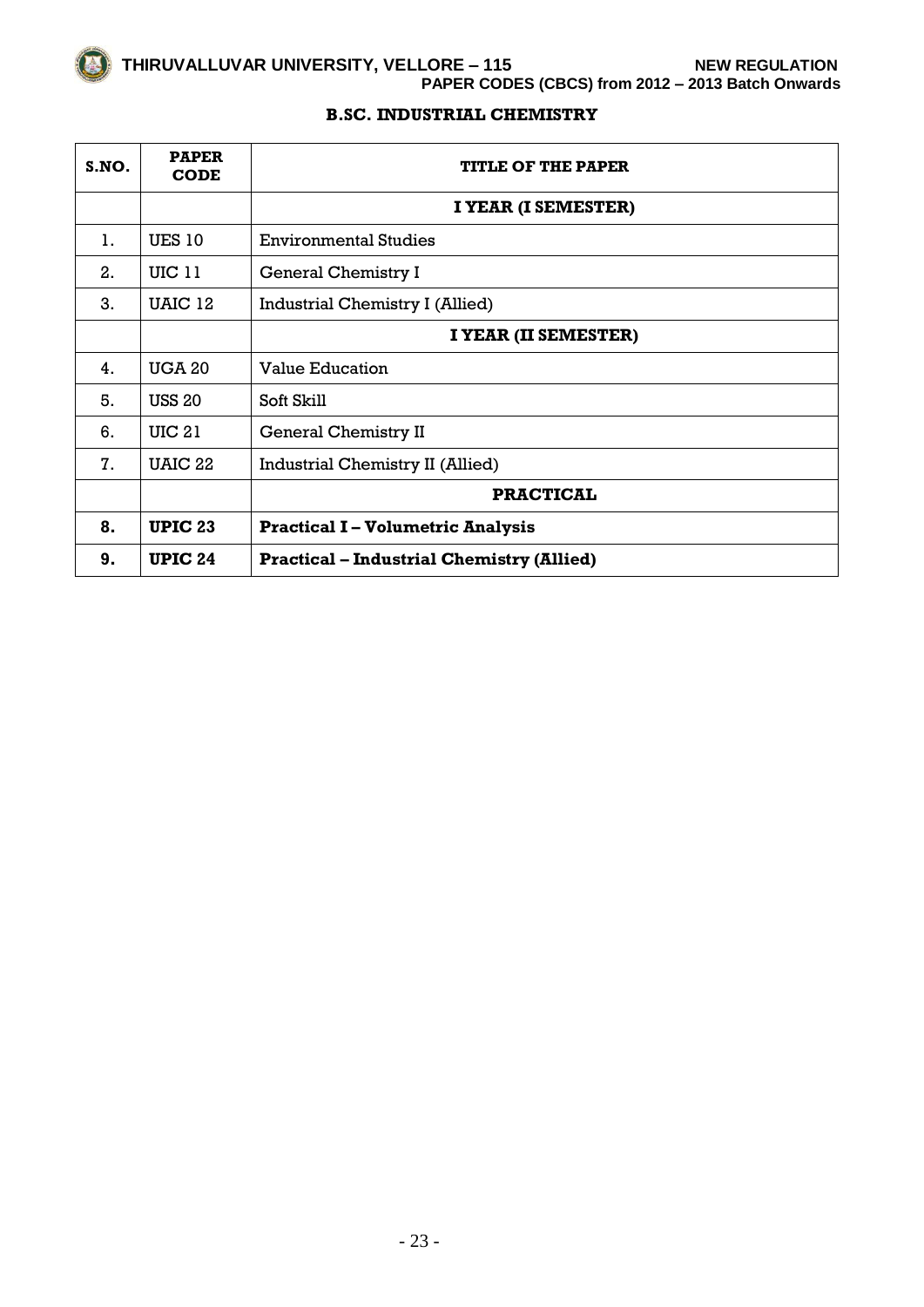

## **B.SC. INFORMATION SYSTEM MANAGEMENT**

| S.NO. | <b>PAPER</b><br><b>CODE</b> | <b>TITLE OF THE PAPER</b>                                          |
|-------|-----------------------------|--------------------------------------------------------------------|
|       |                             | I YEAR (I SEMESTER)                                                |
| 1.    | <b>UES 10</b>               | <b>Environmental Studies</b>                                       |
| 2.    | <b>UIM 11</b>               | Computer Systems and Elements of Programming                       |
|       |                             | <b>ALLIED</b>                                                      |
|       |                             | (Choose any 1 out of 2)                                            |
| 3.    | <b>UAIM 12A</b>             | <b>Mathematical Foundations (Allied)</b>                           |
| 4.    | <b>UAIM 12B</b>             | Financial Accounting I (Allied)                                    |
|       |                             | I YEAR (II SEMESTER)                                               |
| 5.    | <b>UGA 20</b>               | <b>Value Education</b>                                             |
| 6.    | <b>USS 20</b>               | Soft Skill                                                         |
| 7.    | <b>UIM 21</b>               | <b>Computer Architecture and Organization</b>                      |
|       |                             | <b>ALLIED</b>                                                      |
|       |                             | (Choose any 1 out of 2)                                            |
| 8.    | <b>UAIM 22A</b>             | <b>Statistics</b>                                                  |
| 9.    | <b>UAIM 22B</b>             | <b>Financial Accounting II</b>                                     |
|       |                             | <b>PRACTICAL</b>                                                   |
| 10.   | <b>UPIM 23</b>              | <b>Practical I - DTP Lab</b>                                       |
| 11.   | UPIM <sub>24</sub> A        | <b>Practical – Mathematical Foundation and Statistics (Allied)</b> |
| 12.   | UPIM <sub>24</sub> B        | <b>Practical - Tally Practical (Allied)</b>                        |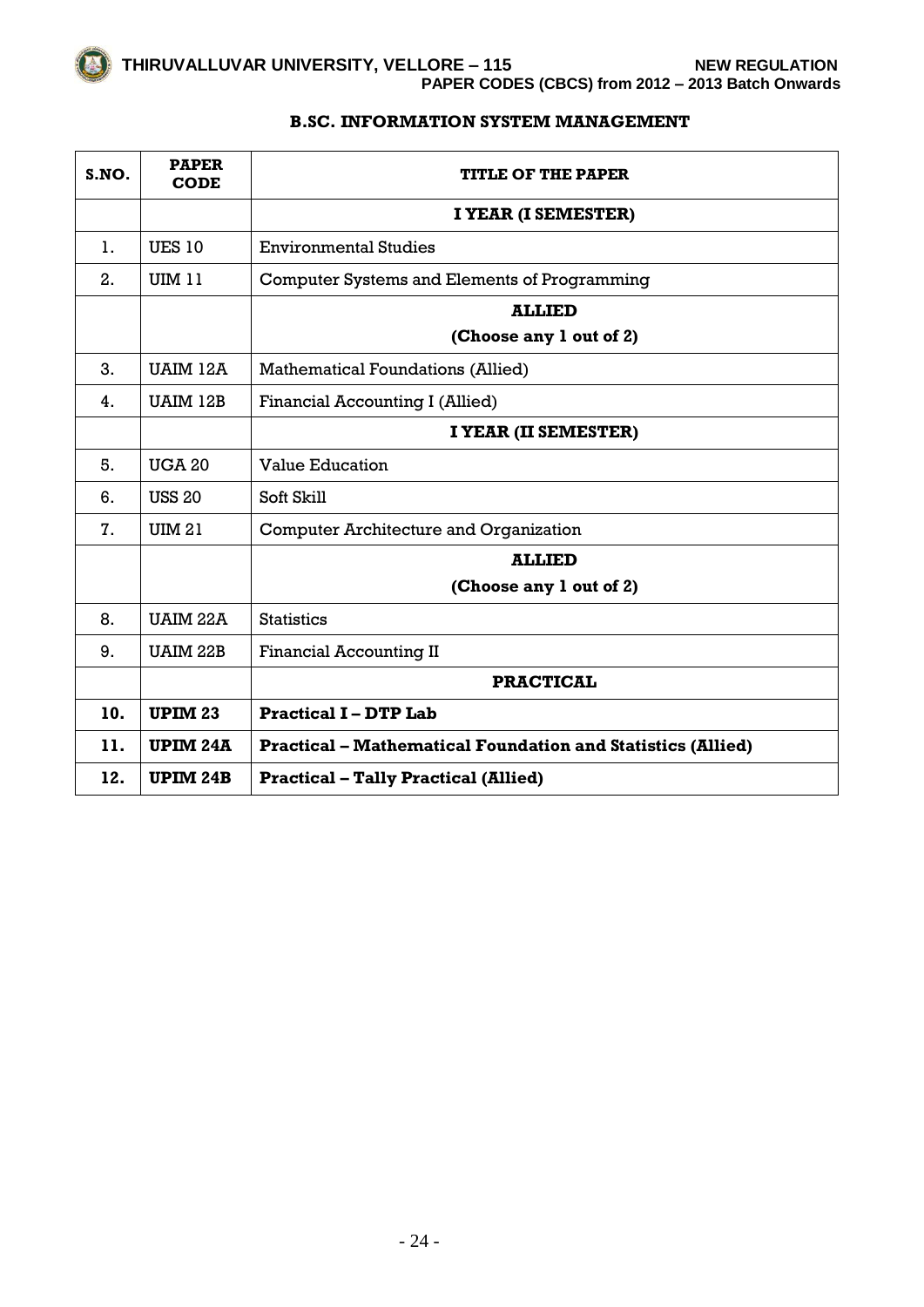# **B.SC. INTERIOR DESIGN AND DECOR**

| S.NO. | <b>PAPER</b><br><b>CODE</b> | <b>TITLE OF THE PAPER</b>                                         |
|-------|-----------------------------|-------------------------------------------------------------------|
|       |                             | I YEAR (I SEMESTER)                                               |
| 1.    | <b>UES 10</b>               | <b>Environmental Studies</b>                                      |
| 2.    | UID 11                      | Principles of Interior Design                                     |
| 3.    | UAID 12                     | Interior Design Studio and Building System Technology I (Allied)  |
|       |                             | I YEAR (II SEMESTER)                                              |
| 4.    | <b>UGA 20</b>               | <b>Value Education</b>                                            |
| 5.    | <b>USS 20</b>               | Soft Skill                                                        |
| 6.    | UID <sub>21</sub>           | Colour and Lighting                                               |
| 7.    | UAID <sub>22</sub>          | Interior Design Studio and Building System Technology II (Allied) |
|       |                             | <b>PRACTICAL</b>                                                  |
| 8.    | <b>UPID 23</b>              | <b>Practical I – Design Concept Practicals</b>                    |
| 9.    | <b>UPID 24</b>              | <b>Practical – Interior Design Studio Practicals (Allied)</b>     |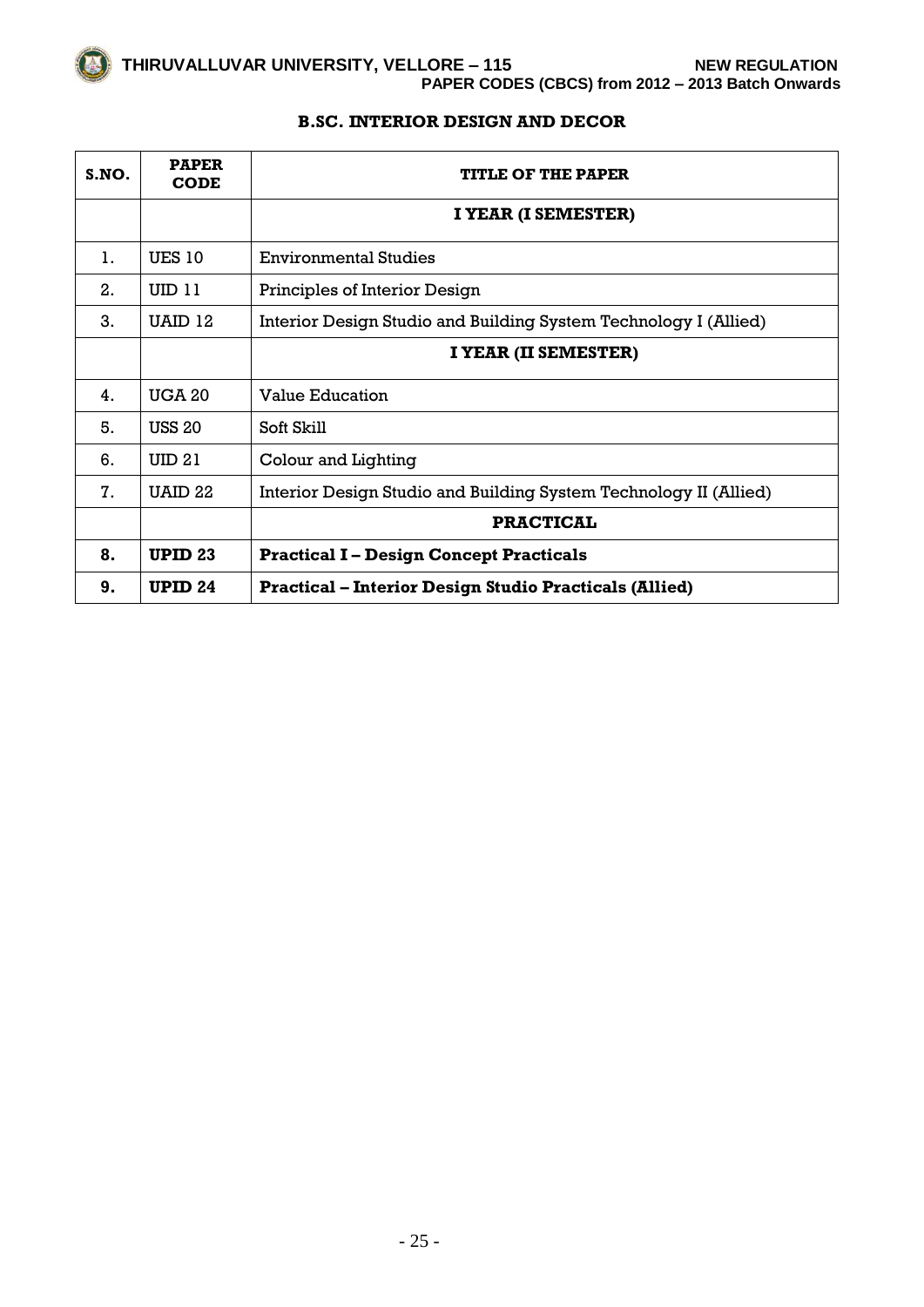

# **B.SC. MATHEMATICS**

| S.NO. | <b>PAPER</b><br><b>CODE</b> | <b>TITLE OF THE PAPER</b>                                      |
|-------|-----------------------------|----------------------------------------------------------------|
|       |                             | I YEAR (I SEMESTER)                                            |
| 1.    | <b>UES 10</b>               | <b>Environmental Studies</b>                                   |
| 2.    | <b>UMA 11</b>               | Algebra                                                        |
| 3.    | <b>UMA 12</b>               | Trigonometry                                                   |
|       |                             | <b>ALLIED</b>                                                  |
|       |                             | (Choose any 1 out of 4)                                        |
| 4.    | <b>UAMA 13A</b>             | <b>Numerical Methods I</b>                                     |
| 5.    | <b>UAMA 13B</b>             | <b>Mathematical Statistics I</b>                               |
| 6.    | <b>UAPH 15C</b>             | Physics I                                                      |
| 7.    | <b>UACH 15C</b>             | Chemistry I                                                    |
| 8.    | <b>UAMA 14</b>              | Introduction to Computers (v)                                  |
|       |                             | I YEAR (II SEMESTER)                                           |
| 9.    | <b>UGA 20</b>               | <b>Value Education</b>                                         |
| 10.   | <b>USS 20</b>               | Soft Skill                                                     |
| 11.   | <b>UMA 21</b>               | Calculus                                                       |
| 12.   | <b>UMA 22</b>               | <b>Analytical Geometry</b>                                     |
|       |                             | <b>ALLIED</b>                                                  |
|       |                             | (Choose any 1 out of 4)                                        |
| 13.   | <b>UAMA 23A</b>             | <b>Numerical Methods II</b>                                    |
| 14.   | <b>UAMA 23B</b>             | <b>Mathematical Statistics II</b>                              |
| 15.   | <b>UAPH 25C</b>             | Physics II                                                     |
| 16.   | <b>UACH 25C</b>             | Chemistry II                                                   |
| 17.   | <b>UAMA 26</b>              | Office Automation (v)                                          |
|       |                             | <b>PRACTICAL</b>                                               |
| 18.   | <b>UPPH 25C</b>             | <b>Practical - Physics (Allied)</b>                            |
| 19.   | <b>UPCH 25C</b>             | <b>Practical - Chemistry (Allied)</b>                          |
| 20.   | <b>UPMA 24</b>              | <b>Practical - Mathematical Statistics I &amp; II (Allied)</b> |
| 21.   | <b>UPMA 27</b>              | <b>Practical – Office Automation (v) (Allied)</b>              |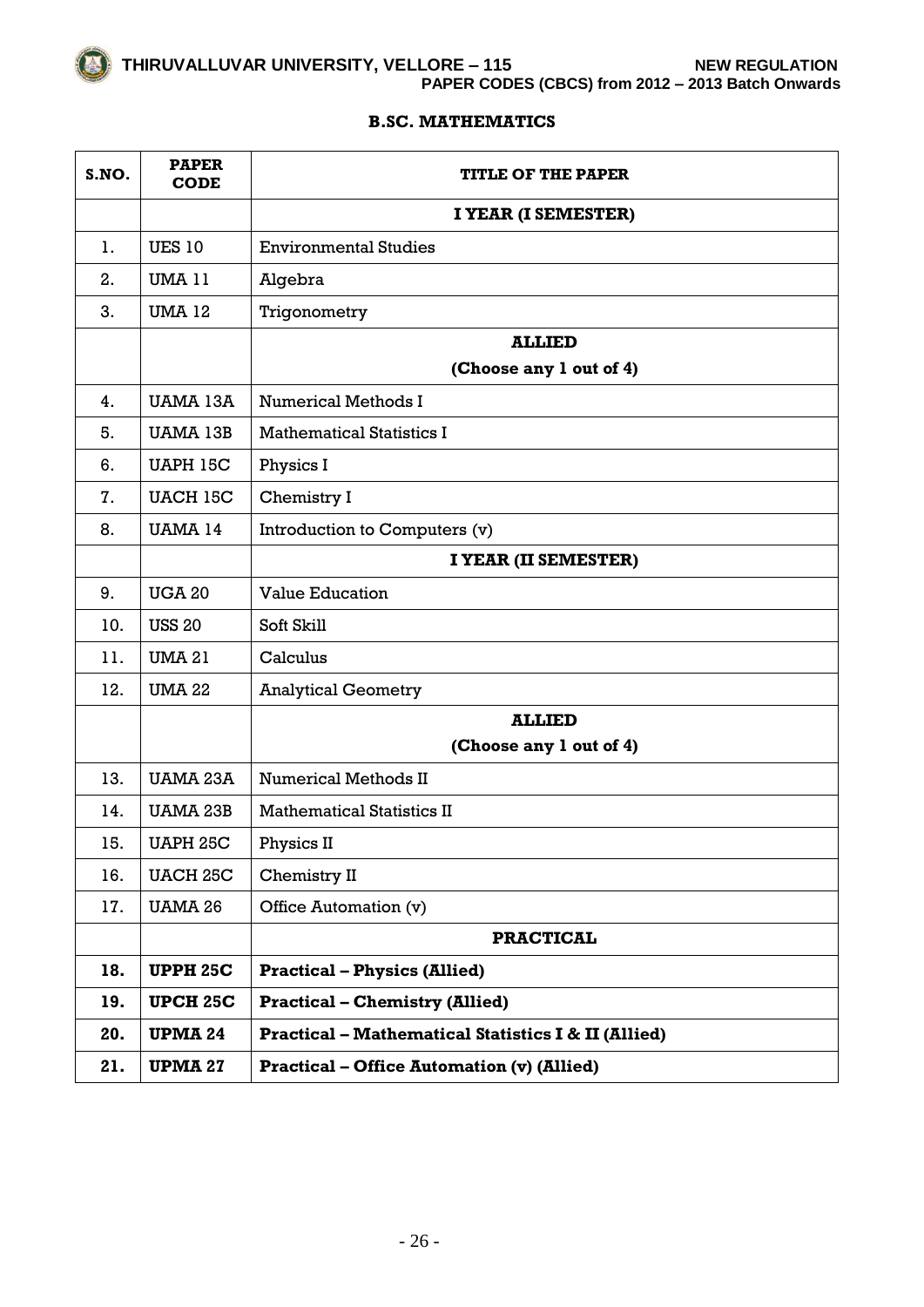

# **B.SC. MICROBIOLOGY**

| S.NO. | <b>PAPER</b><br><b>CODE</b> | <b>TITLE OF THE PAPER</b>                                   |
|-------|-----------------------------|-------------------------------------------------------------|
|       |                             | I YEAR (I SEMESTER)                                         |
| 1.    | <b>UES 10</b>               | <b>Environmental Studies</b>                                |
| 2.    | UMB 11                      | <b>Fundamentals of Microbiology</b>                         |
| 3.    | UABC 15C                    | Biochemistry I (Allied)                                     |
|       |                             | I YEAR (II SEMESTER)                                        |
| 4.    | <b>UGA 20</b>               | <b>Value Education</b>                                      |
| 5.    | <b>USS 20</b>               | Soft Skill                                                  |
| 6.    | <b>UMB 21</b>               | Microbial Physiology                                        |
| 7.    | UABC 25C                    | Biochemistry II (Allied)                                    |
|       |                             | <b>PRACTICAL</b>                                            |
| 8.    | UPMB 22                     | <b>Practical I-Subjects Covering Core Papers I &amp; II</b> |
| 9.    | <b>UPBC 25C</b>             | <b>Practical – Biochemistry (Allied)</b>                    |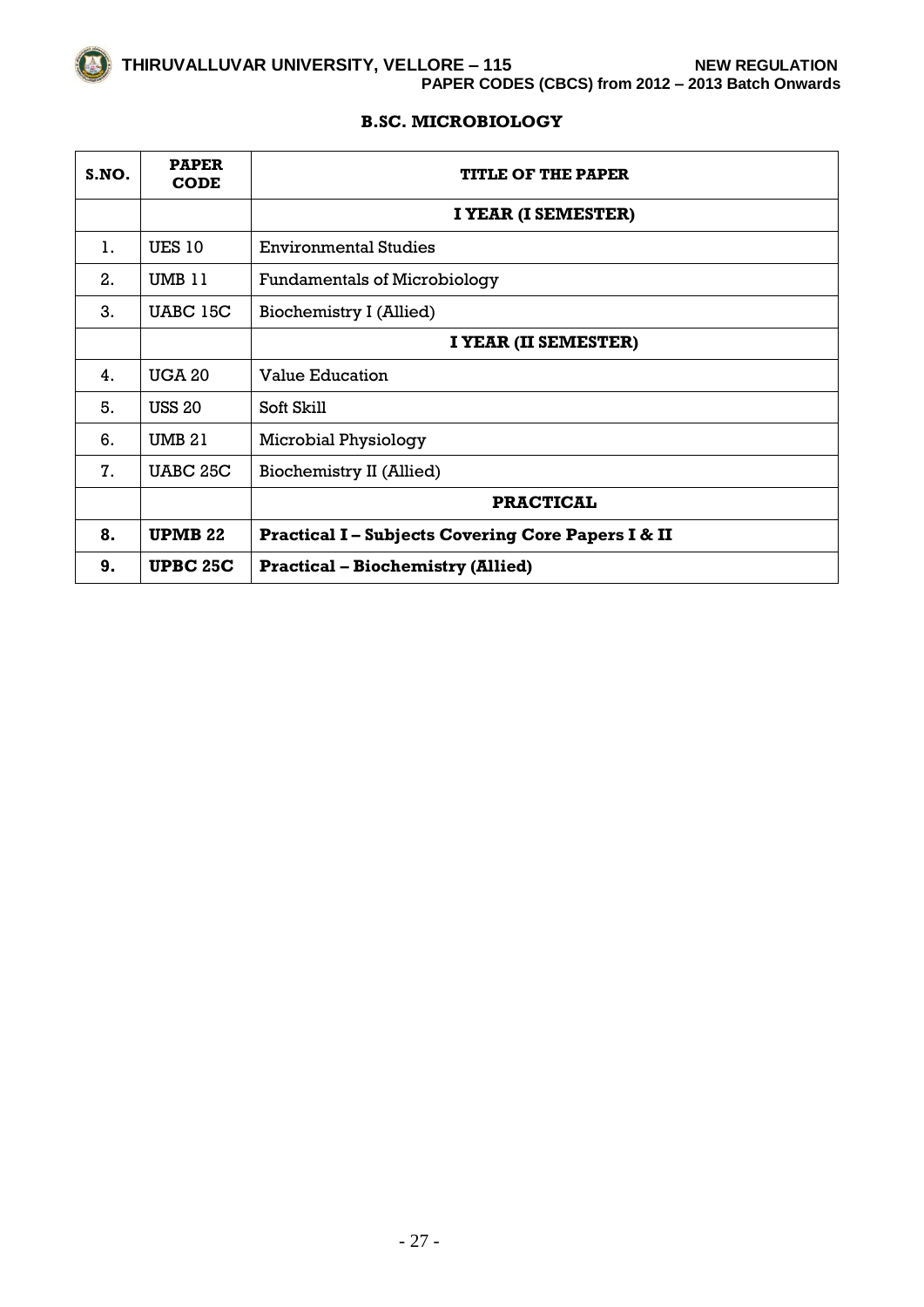# **B.SC. NUTRITION, FOOD SERVICE MANAGEMENT AND DIETETICS**

| S.NO. | <b>PAPER</b><br><b>CODE</b> | <b>TITLE OF THE PAPER</b>                          |
|-------|-----------------------------|----------------------------------------------------|
|       |                             | I YEAR (I SEMESTER)                                |
| 1.    | <b>UES 10</b>               | <b>Environmental Studies</b>                       |
| 2.    | <b>UNU 11</b>               | Microbiology                                       |
| 3.    | UACH 15C                    | Chemistry I (Allied)                               |
|       |                             | I YEAR (II SEMESTER)                               |
| 4.    | <b>UGA 20</b>               | <b>Value Education</b>                             |
| 5.    | <b>USS 20</b>               | Soft Skill                                         |
| 6.    | <b>UNU 21</b>               | Human Physiology                                   |
| 7.    | <b>UACH 25C</b>             | Chemistry II (Allied)                              |
|       |                             | <b>PRACTICAL</b>                                   |
| 8.    | <b>UPNU 22</b>              | Practical - (a) Microbiology, (b) Human Physiology |
| 9.    | <b>UPCH 25C</b>             | <b>Practical – Chemistry (Allied)</b>              |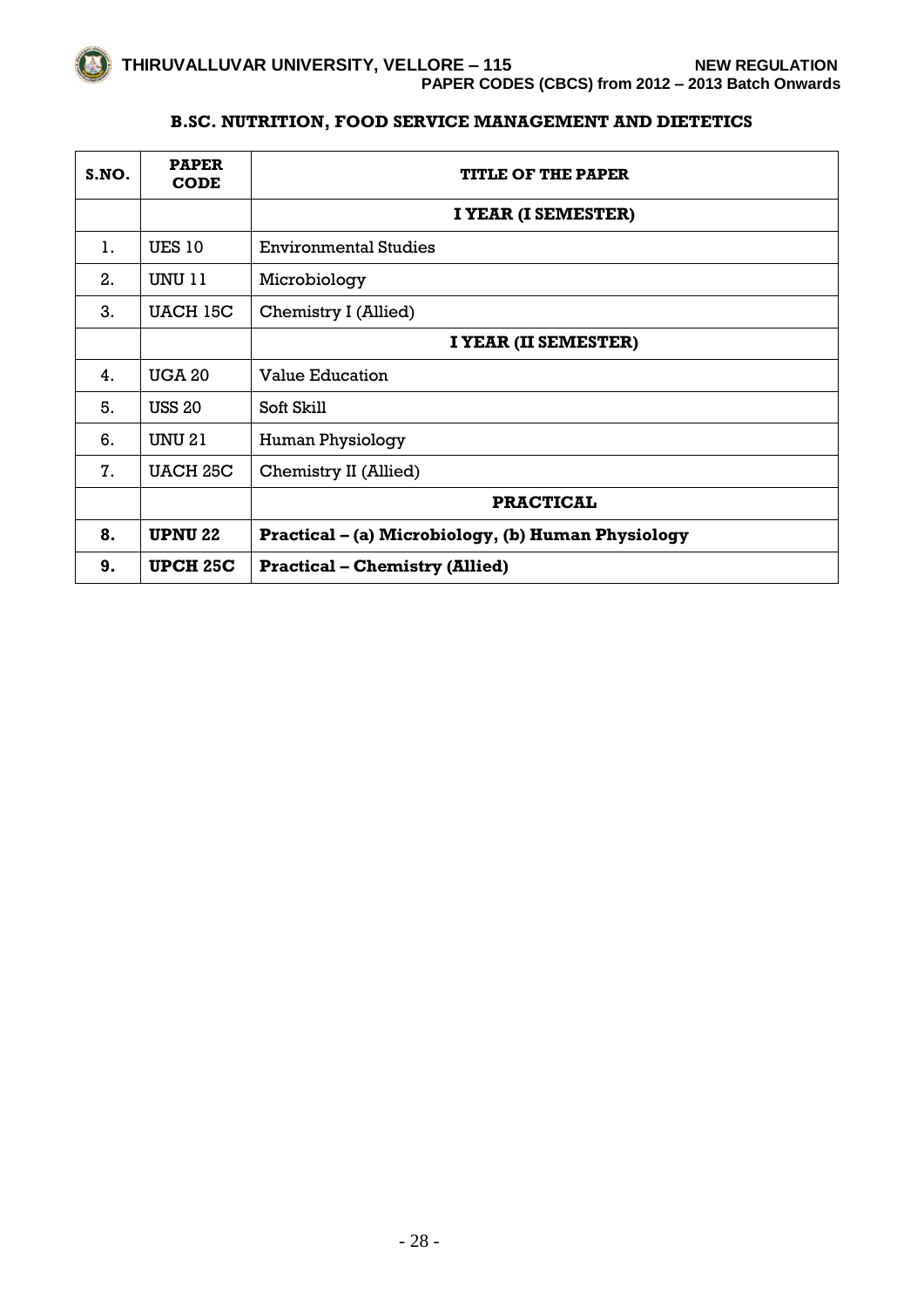

#### **B.SC. PHYSICS**

| S.NO. | <b>PAPER</b><br><b>CODE</b> | <b>TITLE OF THE PAPER</b>                      |
|-------|-----------------------------|------------------------------------------------|
|       |                             | I YEAR (I SEMESTER)                            |
| 1.    | <b>UES 10</b>               | <b>Environmental Studies</b>                   |
| 2.    | <b>UPH 11</b>               | Properties of Matter and Acoustics             |
|       |                             | <b>ALLIED</b>                                  |
|       |                             | (Choose any 1 out of 2)                        |
| 3.    | <b>UACH 15C</b>             | Chemistry I (Allied)                           |
| 4.    | UABC 15C                    | Biochemistry I (Allied)                        |
|       |                             | I YEAR (II SEMESTER)                           |
| 5.    | <b>UGA 20</b>               | <b>Value Education</b>                         |
| 6.    | <b>USS 20</b>               | Soft Skill                                     |
| 7.    | <b>UPH 21</b>               | <b>Thermal Physics and Statistical Methods</b> |
|       |                             | <b>ALLIED</b>                                  |
|       |                             | (Choose any 1 out of 2)                        |
| 8.    | <b>UACH 25C</b>             | Chemistry II (Allied)                          |
| 9.    | <b>UABC 25C</b>             | Biochemistry II (Allied)                       |
|       |                             | <b>PRACTICAL</b>                               |
| 10.   | <b>UPPH 22</b>              | <b>Practical I</b>                             |
| 11.   | <b>UPCH 25C</b>             | <b>Practical – Chemistry (Allied)</b>          |
| 12.   | <b>UPBC 25C</b>             | <b>Practical – Biochemistry (Allied)</b>       |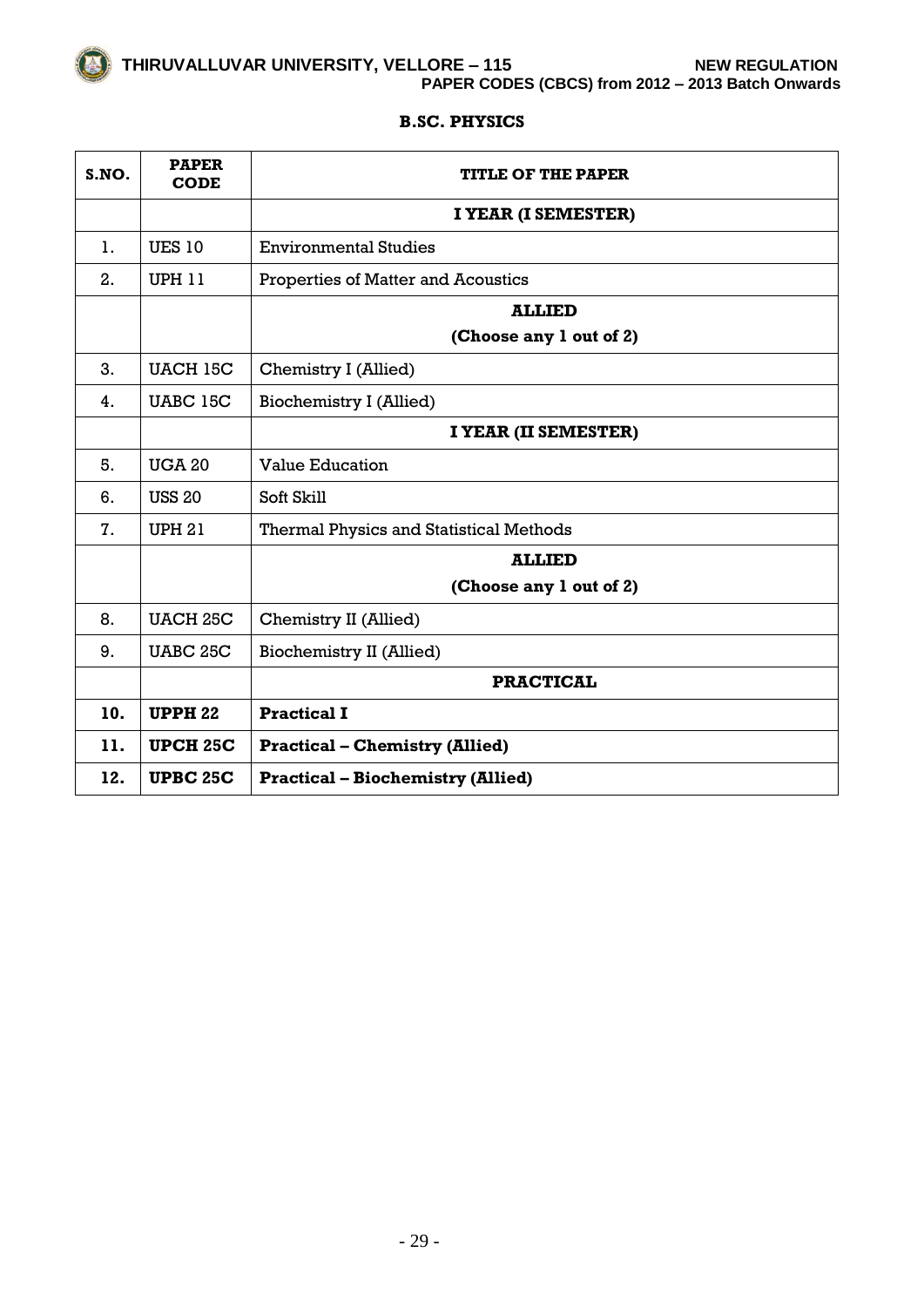# **B.SC. SOFTWARE COMPUTER SCIENCE**

| S.NO. | <b>PAPER</b><br><b>CODE</b> | <b>TITLE OF THE PAPER</b>                  |
|-------|-----------------------------|--------------------------------------------|
|       |                             | I YEAR (I SEMESTER)                        |
| 1.    | <b>UES 10</b>               | <b>Environmental Studies</b>               |
| 2.    | <b>USC 11</b>               | Introduction to Information Technology     |
| 3.    | UAMA 15B                    | Mathematical Foundations I (Allied)        |
|       |                             | I YEAR (II SEMESTER)                       |
| 4.    | <b>UGA 20</b>               | <b>Value Education</b>                     |
| 5.    | <b>USS 20</b>               | Soft Skill                                 |
| 6.    | <b>USC 21</b>               | Programming in C                           |
| 7.    | UAMA 25B                    | Mathematical Foundation II (Allied)        |
|       |                             | <b>PRACTICAL</b>                           |
| 8.    | <b>UPSC 23</b>              | <b>Practical I – Office Automation Lab</b> |
| 9.    | <b>UPSC 24</b>              | <b>Practical II - Programming in C Lab</b> |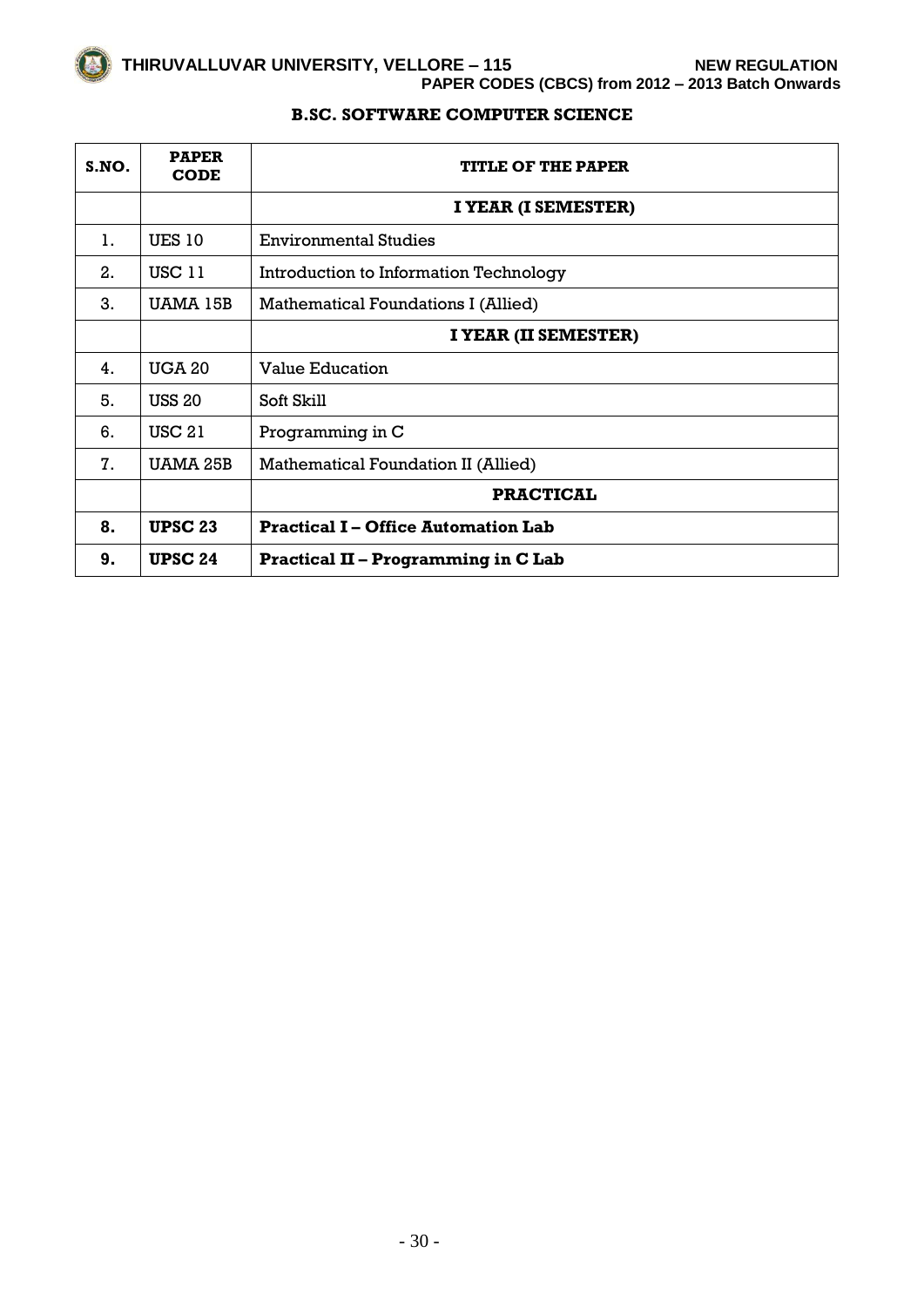

# **B.SC. VISUAL COMMUNICATION**

| S.NO. | <b>PAPER</b><br><b>CODE</b> | <b>TITLE OF THE PAPER</b>               |
|-------|-----------------------------|-----------------------------------------|
|       |                             | I YEAR (I SEMESTER)                     |
| 1.    | <b>UES 10</b>               | <b>Environmental Studies</b>            |
| 2.    | <b>UVC 11</b>               | Media and Society                       |
| 3.    | <b>UVC 12</b>               | <b>Fundamentals of Computers</b>        |
| 4.    | UAVC 13                     | Photography Theory (Allied)             |
|       |                             | I YEAR (II SEMESTER)                    |
| 5.    | <b>UGA 20</b>               | <b>Value Education</b>                  |
| 6.    | <b>USS 20</b>               | Soft Skill                              |
| 7.    | <b>UVC 21</b>               | Introduction to Visual Communication    |
|       |                             | <b>PRACTICAL</b>                        |
| 8.    | <b>UPVC 22</b>              | <b>Practical I – Computer Graphics</b>  |
| 9.    | <b>UPVC 23</b>              | <b>Practical - Photography (Allied)</b> |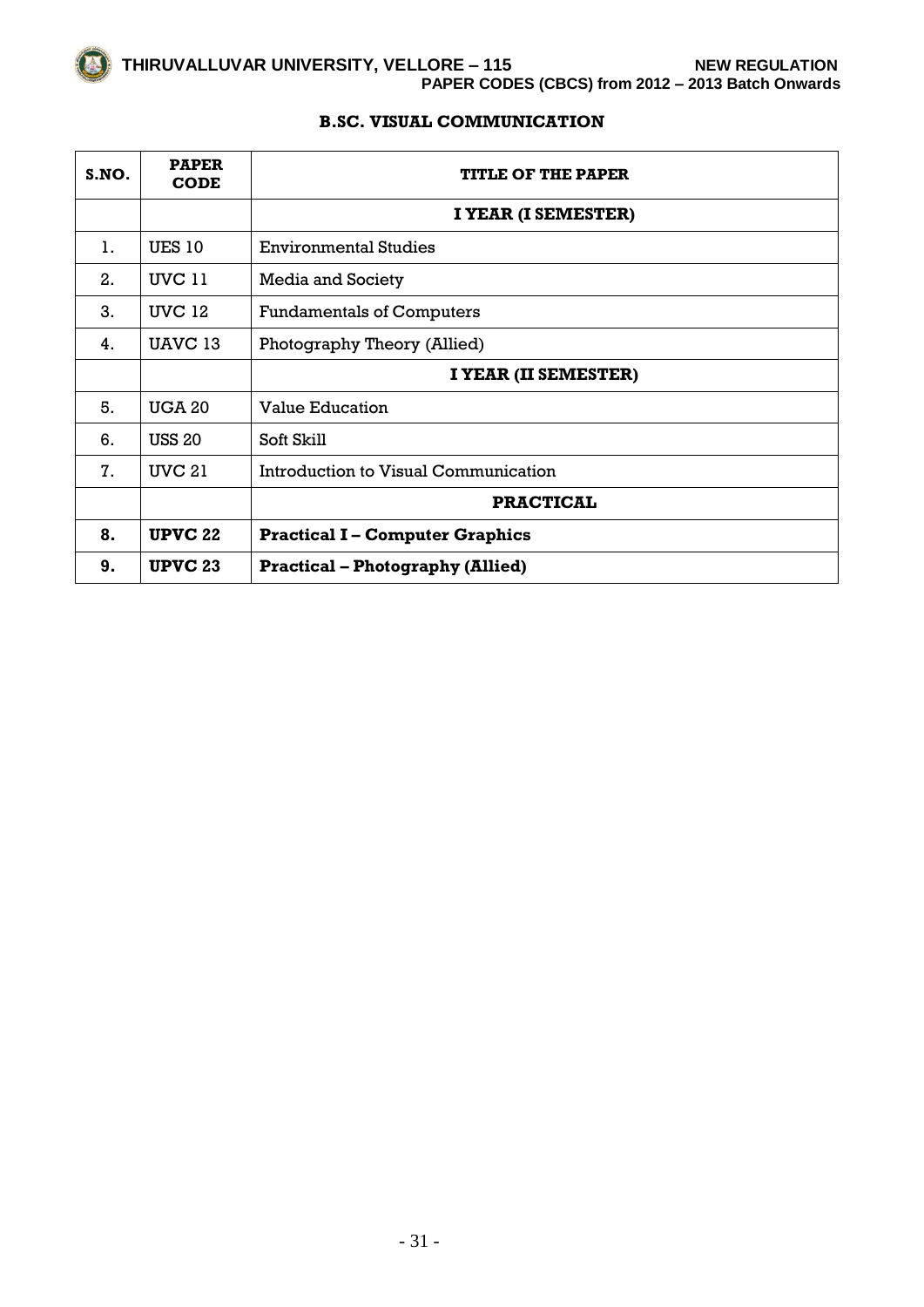

# **B.SC. ZOOLOGY**

| S.NO. | <b>PAPER</b><br><b>CODE</b> | <b>TITLE OF THE PAPER</b>                       |
|-------|-----------------------------|-------------------------------------------------|
|       |                             | I YEAR (I SEMESTER)                             |
| 1.    | <b>UES 10</b>               | <b>Environmental Studies</b>                    |
| 2.    | <b>UZO 11</b>               | Invertebrata                                    |
|       |                             | <b>ALLIED</b>                                   |
|       |                             | (Choose any 1 out of 3)                         |
| 3.    | <b>UAZO 12</b>              | <b>Economic Entomology I</b>                    |
| 4.    | <b>UACH 15C</b>             | Chemistry I                                     |
| 5.    | <b>UABO 15C</b>             | Botany I                                        |
|       |                             | I YEAR (II SEMESTER)                            |
| 6.    | <b>UGA 20</b>               | <b>Value Education</b>                          |
| 7.    | <b>USS 20</b>               | Soft Skill                                      |
| 8.    | <b>UZO 21</b>               | Chordata                                        |
|       |                             | <b>ALLIED</b>                                   |
|       |                             | (Choose any 1 out of 3)                         |
| 9.    | <b>UAZO 22</b>              | <b>Economic Entomology II</b>                   |
| 10.   | <b>UACH 25C</b>             | Chemistry II                                    |
| 11.   | <b>UABO 25C</b>             | Botany II                                       |
|       |                             | <b>PRACTICAL</b>                                |
| 12.   | <b>UPZO 23</b>              | <b>Practical I-Invertebrata and Chordata</b>    |
| 13.   | <b>UPZO 24</b>              | <b>Practical - Economic Entomology (Allied)</b> |
| 14.   | <b>UPCH 25C</b>             | <b>Practical - Chemistry (Allied)</b>           |
| 15.   | <b>UPBO 25C</b>             | <b>Practical - Botany (Allied)</b>              |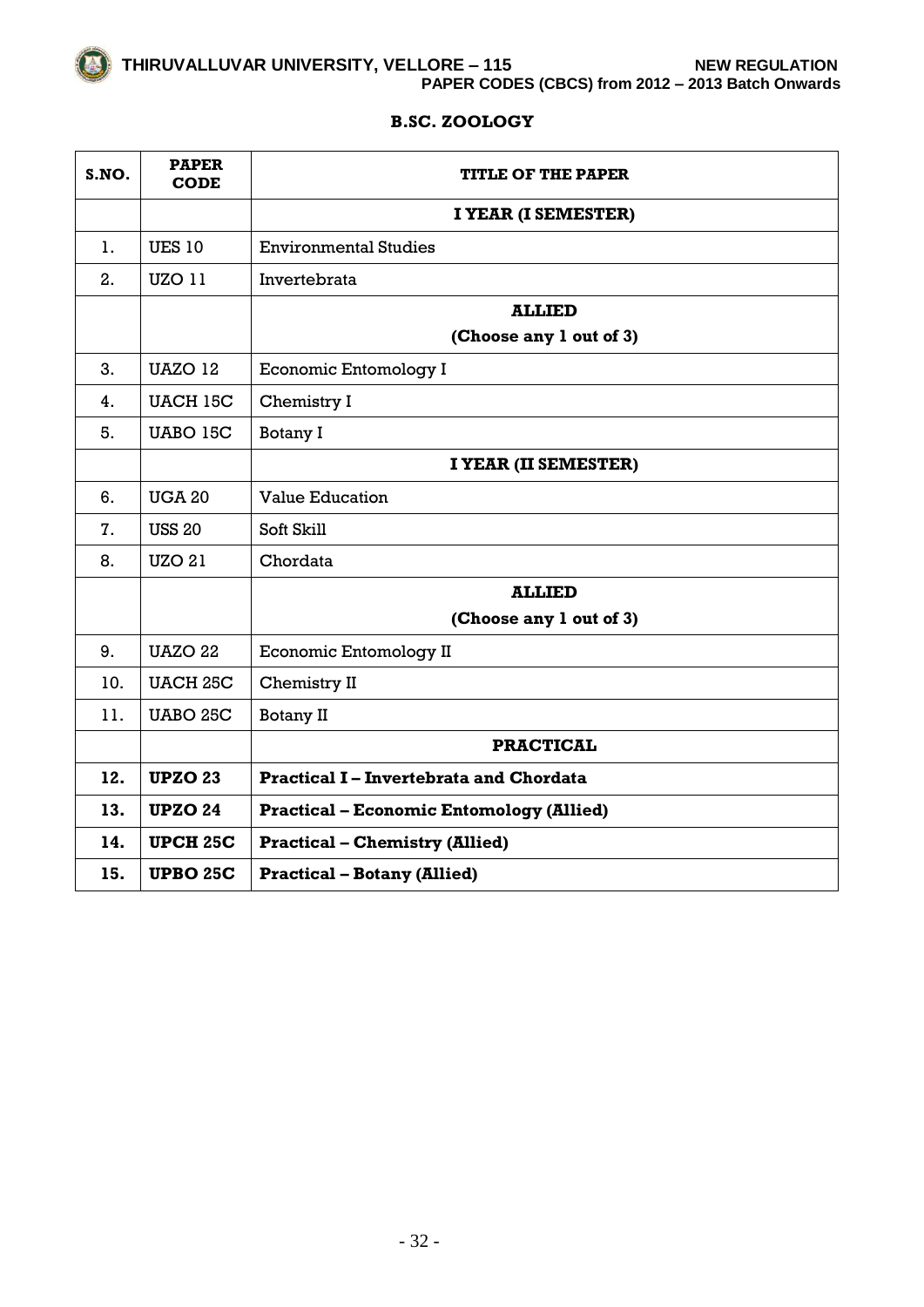

# **B.SC. STATISTICS**

| S.NO. | <b>PAPER</b><br><b>CODE</b> | <b>TITLE OF THE PAPER</b>        |
|-------|-----------------------------|----------------------------------|
|       |                             | I YEAR (I SEMESTER)              |
| 1.    | <b>UES 10</b>               | <b>Environmental Studies</b>     |
| 2.    | <b>UST 11</b>               | <b>Descriptive Statistics</b>    |
| 3.    | UAMA 15C                    | Mathematics I (Allied)           |
|       |                             | I YEAR (II SEMESTER)             |
| 4.    | <b>UGA 20</b>               | <b>Value Education</b>           |
| 5.    | <b>USS 20</b>               | Soft Skill                       |
| 6.    | <b>UST 21</b>               | Probability and Random Variables |
| 7.    | <b>UAMA 25C</b>             | Mathematics II (Allied)          |
|       |                             | <b>PRACTICAL</b>                 |
| 8.    | UPST <sub>23</sub>          | <b>Practical</b>                 |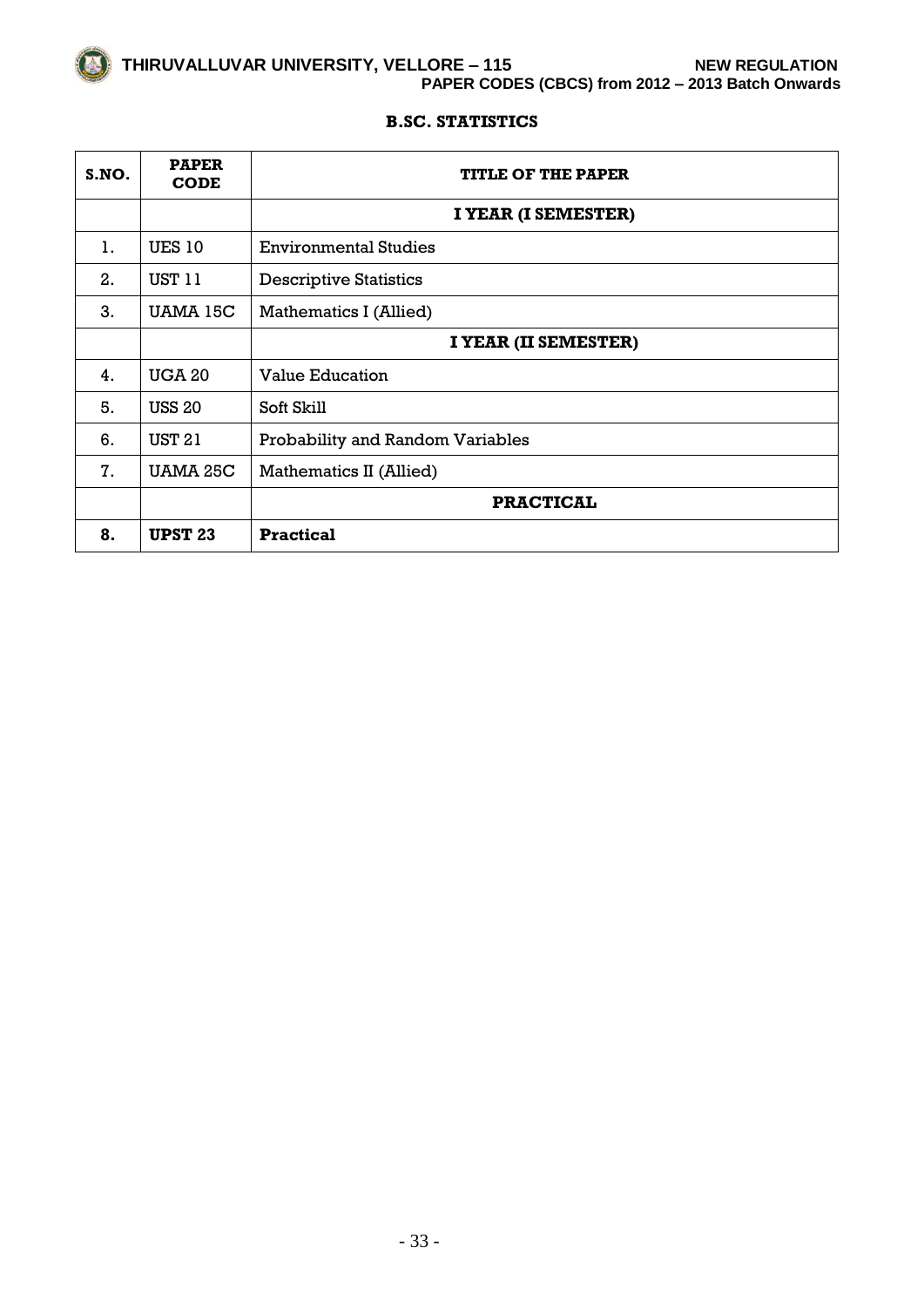# **M.A. ECONOMICS**

| S.NO. | <b>PAPER</b><br><b>CODE</b> | <b>TITLE OF THE PAPER</b>             |
|-------|-----------------------------|---------------------------------------|
|       |                             | I YEAR (I SEMESTER)                   |
| 1.    | <b>PEC 11</b>               | Micro Economic Analysis I             |
| 2.    | <b>PEC 12</b>               | Macro Economic Analysis I             |
| 3.    | <b>PEC 13</b>               | <b>Mathematical Economics</b>         |
| 4.    | <b>PEC 14</b>               | <b>Financial Economics</b>            |
|       |                             | <b>ELECTIVE</b>                       |
|       |                             | (Choose any ONE A or B)               |
| 5.    | <b>PEC 15A</b>              | <b>Industrial Economics</b>           |
| 6.    | <b>PEC 15B</b>              | Labour Economics                      |
|       |                             | I YEAR (II SEMESTER)                  |
| 7.    | <b>PHR 20</b>               | Human Rights                          |
| 8.    | <b>PEC 21</b>               | Micro Economic Analysis II            |
| 9.    | <b>PEC 22</b>               | Macro Economic Analysis II            |
| 10.   | <b>PEC 23</b>               | <b>Mathematics for Economics</b>      |
| 11.   | <b>PEC 24</b>               | Introduction to inferential statics   |
|       |                             | <b>ELECTIVE</b>                       |
|       |                             | (Choose any ONE A or B)               |
| 12.   | <b>PEC 25A</b>              | <b>Economics of Social Issues</b>     |
| 13.   | PEC 25B                     | <b>Economics of Business Strategy</b> |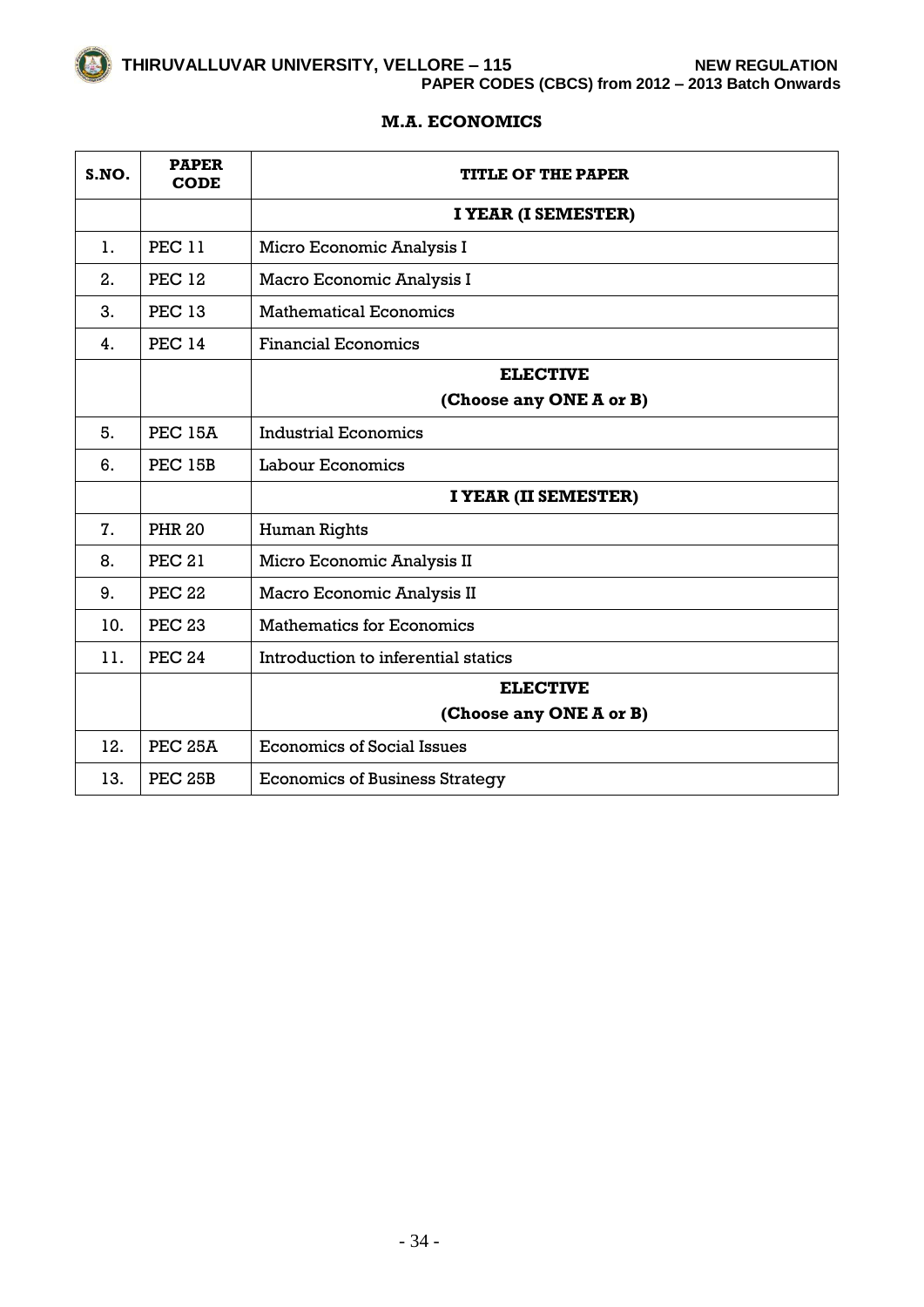**PAPER CODES (CBCS) from 2012 – 2013 Batch Onwards**

| S.NO. | <b>PAPER</b><br><b>CODE</b> | <b>TITLE OF THE PAPER</b>                     |
|-------|-----------------------------|-----------------------------------------------|
|       |                             | I YEAR (I SEMESTER)                           |
| 1.    | <b>PEN 11</b>               | Chaucer and the Elizabethan Age               |
| 2.    | <b>PEN 12</b>               | The Neo Classical Age                         |
| 3.    | <b>PEN 13</b>               | The Romantic and the Victorian Ages           |
| 4.    | <b>PEN 14</b>               | <b>Twentieth Century</b>                      |
| 5.    | <b>PEN 15</b>               | Theory and Practice of Translation (Elective) |
|       |                             | I YEAR (II SEMESTER)                          |
| 6.    | <b>PHR 20</b>               | Human Rights                                  |
| 7.    | <b>PEN 21</b>               | <b>English Language and Linguistics</b>       |
| 8.    | <b>PEN 22</b>               | Indian Literature in English                  |
| 9.    | <b>PEN 23</b>               | Shakespeare                                   |
| 10.   | <b>PEN 24</b>               | American Literature                           |
| 11.   | <b>PEN 25</b>               | New Literatures in English (Elective)         |

# **M.A. ENGLISH**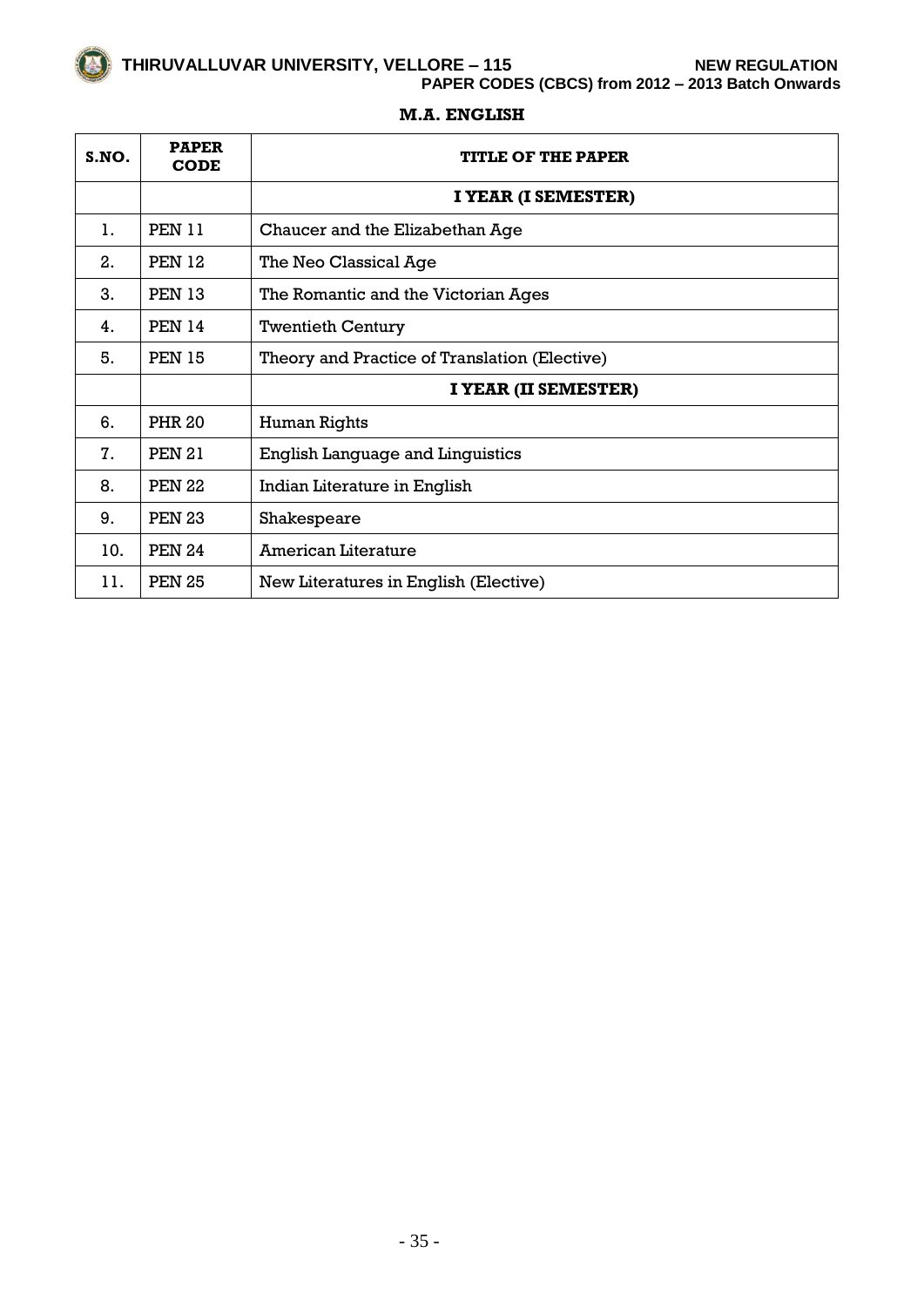**PAPER CODES (CBCS) from 2012 – 2013 Batch Onwards**

## **M.A. HISTORY**

| S.NO. | <b>PAPER</b><br>CODE | <b>TITLE OF THE PAPER</b>                                            |
|-------|----------------------|----------------------------------------------------------------------|
|       |                      | I YEAR (I SEMESTER)                                                  |
| 1.    | <b>PHI 11</b>        | Social and Cultural History of Tamilnadu from Sangam age to A.D 1565 |
| 2.    | PHI 12               | Social and Cultural History of India up to A.D. 1526                 |
| 3.    | PHI 13               | Social and Cultural History of India from A.D. 1526 to A.D. 1773     |
| 4.    | <b>PHI 14</b>        | Intellectual History of the 19 <sup>th</sup> Century India           |
|       |                      | <b>ELECTIVE</b>                                                      |
|       |                      | (Choose any ONE A or B or C)                                         |
| 5.    | <b>PHI 15A</b>       | Economic History of India up to 1526 A.D.                            |
| 6.    | <b>PHI 15B</b>       | Principles of Tourism                                                |
| 7.    | <b>PHI 15C</b>       | Principles of Archaeology                                            |
|       |                      | I YEAR (II SEMESTER)                                                 |
| 8.    | <b>PHR 20</b>        | Human Rights                                                         |
| 9.    | PHI 21               | Social and Cultural History of Tamilnadu from A.D. 1565 to A.D. 2000 |
| 10.   | <b>PHI 22</b>        | Social and Cultural History of India from A.D. 1773 to A.D. 2000     |
| 11.   | <b>PHI 23</b>        | Intellectual History of the 20 <sup>th</sup> Century India           |
| 12.   | <b>PHI 24</b>        | India and her Neighbours since A.D. 1947                             |
|       |                      | <b>ELECTIVE</b>                                                      |
|       |                      | (Choose any ONE A or B or C)                                         |
| 13.   | <b>PHI 25A</b>       | Economic History of India from A.D. 1526 to A.D. 1857                |
| 14.   | <b>PHI 25B</b>       | <b>Tourism and Its Practices</b>                                     |
| 15.   | <b>PHI 25C</b>       | Women's Studies                                                      |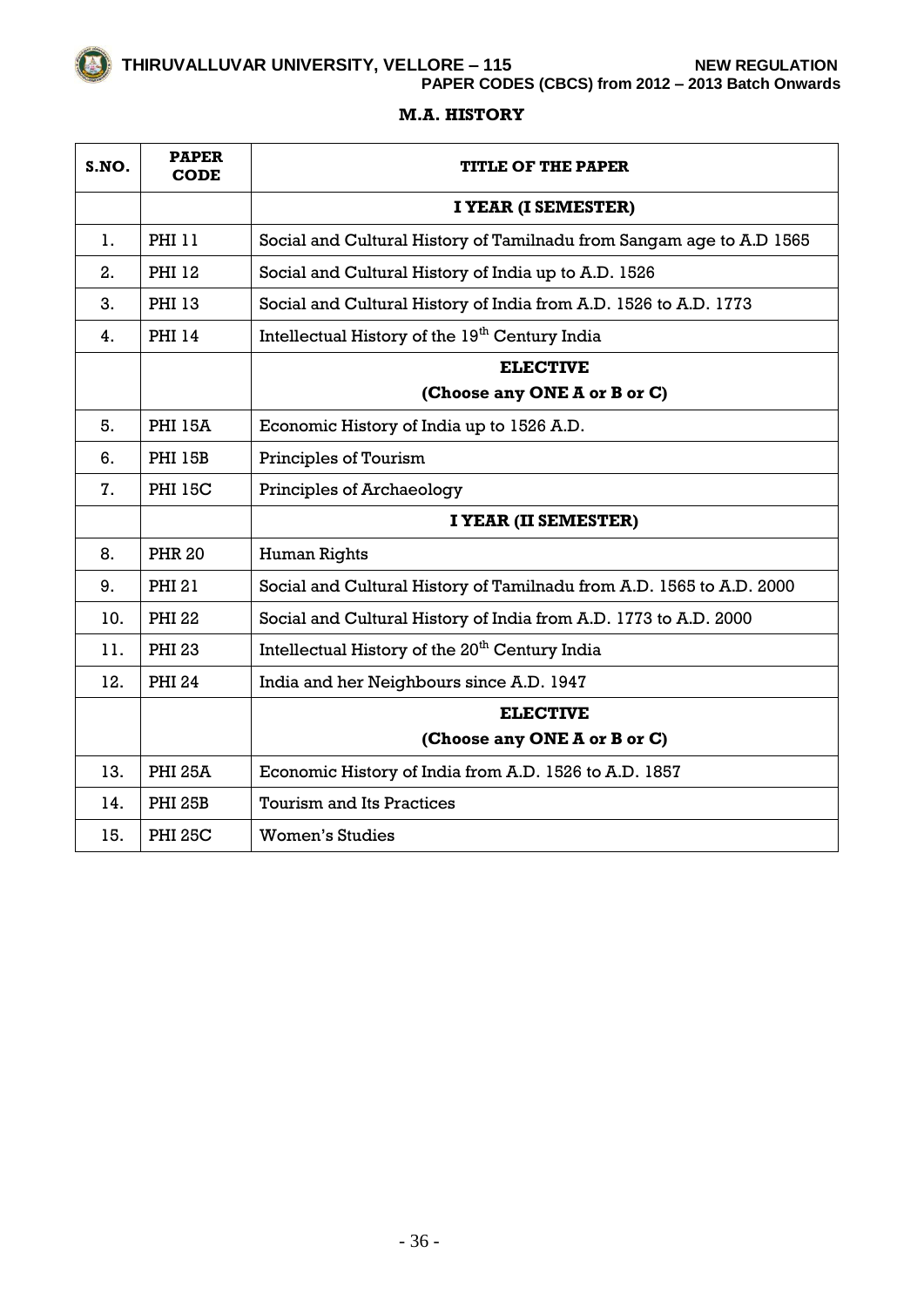**PAPER CODES (CBCS) from 2012 – 2013 Batch Onwards**

# **MASTER OF SOCIAL WORK**

| S.NO. | <b>PAPER</b><br><b>CODE</b> | <b>TITLE OF THE PAPER</b>                       |
|-------|-----------------------------|-------------------------------------------------|
|       |                             | I YEAR (I SEMESTER)                             |
| 1.    | <b>PSW 11</b>               | Social Work Practice with Individuals           |
| 2.    | <b>PSW 12</b>               | Social Work Practice with Groups                |
| 3.    | <b>PSW 13</b>               | Social Work Practice with Communities           |
| 4.    | <b>PSW 14</b>               | Psychology                                      |
| 5.    | <b>PSW 15</b>               | Sociology (Elective)                            |
|       |                             | <b>PRACTICAL</b>                                |
| 6.    | <b>PSW 16</b>               | <b>Practical – Concurrent Field Work I</b>      |
|       |                             | I YEAR (II SEMESTER)                            |
| 7.    | <b>PHR 20</b>               | Human Rights                                    |
| 8.    | <b>PSW 21</b>               | <b>Research Methodology</b>                     |
| 9.    | <b>PSW 22</b>               | Administration of service organizations         |
| 10.   | <b>PSW 23</b>               | Social Policy and Social Legislation            |
| 11.   | <b>PSW 24</b>               | Life Skills for Social Work Practice (Elective) |
|       |                             | <b>PRACTICAL</b>                                |
| 12.   | <b>PSW 25</b>               | <b>Practical - Concurrent Field Work II</b>     |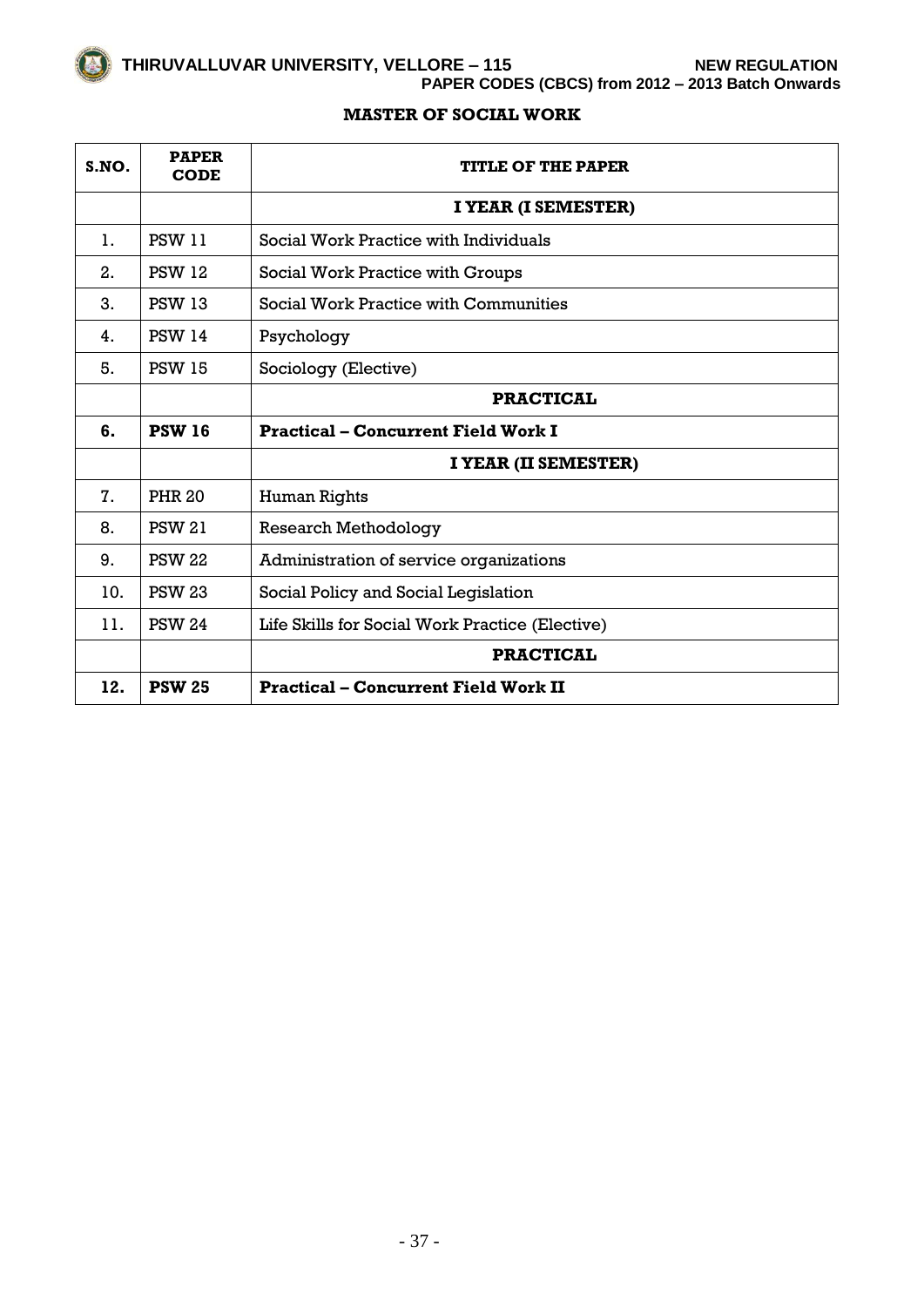**PAPER CODES (CBCS) from 2012 – 2013 Batch Onwards**

# **M.A. TAMIL**

| S.NO. | <b>PAPER</b><br><b>CODE</b> | TITLE OF THE PAPER                |
|-------|-----------------------------|-----------------------------------|
|       |                             | Kjy; tUlk; (Kjy; gUtk;)           |
| 1.    | <b>PTA 11</b>               | ,f;fhy ,yf;fpak; 1                |
| 2.    | <b>PTA 12</b>               | mw, yf;fpak;                      |
| 3.    | <b>PTA 13</b>               | fhg;gpa';fs;                      |
| 4.    | <b>PTA 14</b>               | bjhy;fhg;gpak; vGj;jjpfhuk; 1     |
|       |                             | <b>ELECTIVE</b>                   |
|       |                             | (Choose any ONE A or B or C or D) |
| 5.    | <b>PTA 15A</b>              | jkpH; gz;ghl;L tuyhW              |
| 6.    | <b>PTA 15B</b>              | rkaKk; jkpHpyf;fpaKk;             |
| 7.    | <b>PTA 15C</b>              | xg;gpyf;fpak;                     |
| 8.    | <b>PTA 15D</b>              | ,jHpaYk; kf;fs; bjhlh;gpaYk;      |
|       |                             | Kjy; tUlk; (,uz;lhk; gUtk;)       |
| 9.    | <b>PHR 20</b>               | kdpj chpikfs;                     |
| 10.   | <b>PTA 21</b>               | ,f;fhy ,yf;fpak; 2                |
| 11.   | <b>PTA 22</b>               | gf;jp,yf;fpa';fs;                 |
| 12.   | <b>PTA 23</b>               | vGj;jjpfhuk; 2                    |
| 13.   | <b>PTA 24</b>               | bjhy;fhg;gpak; brhy;yjpfhuk; 1    |
|       |                             | <b>ELECTIVE</b>                   |
|       |                             | (Choose any ONE A or B or C or D) |
| 14.   | <b>PTA 25A</b>              | nfhapw;fiya[k; gz;ghLk; Ml;rpa[k; |
| 15.   | <b>PTA 25B</b>              | fk;gh;                            |
| 16.   | <b>PTA 25C</b>              | rpj;jh; ,yf;fpak;                 |
| 17.   | <b>PTA 25D</b>              | bghJbkhHpapay;                    |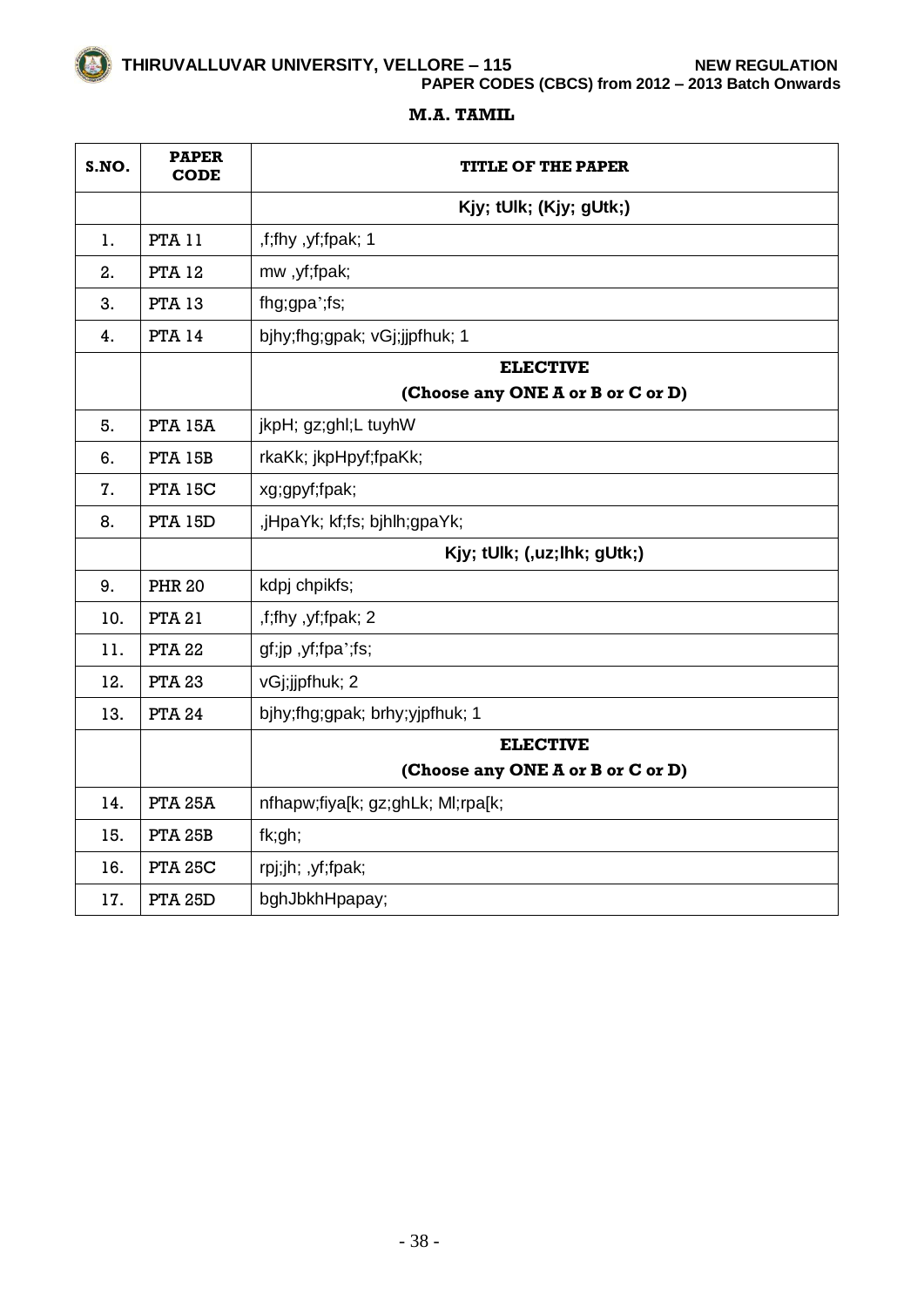

**PAPER CODES (CBCS) from 2012 – 2013 Batch Onwards**

# **M.B.A**

| S.NO. | <b>PAPER</b><br><b>CODE</b> | <b>TITLE OF THE PAPER</b>                  |
|-------|-----------------------------|--------------------------------------------|
|       |                             | I YEAR (I SEMESTER)                        |
| 1.    | <b>PBA 11</b>               | <b>Management Principles</b>               |
| 2.    | <b>PBA 12</b>               | <b>Applied Operations Research</b>         |
| 3.    | <b>PBA 13</b>               | <b>Organizational Behavior</b>             |
| 4.    | <b>PBA 14</b>               | <b>Accounting for Managers</b>             |
| 5.    | <b>PBA 15</b>               | <b>Managerial Economics</b>                |
| 6.    | <b>PBA 16</b>               | <b>Research Methodology</b>                |
|       |                             | I YEAR (II SEMESTER)                       |
| 7.    | <b>PHR 20</b>               | Human Rights                               |
| 8.    | <b>PBA21</b>                | Human Resource Management                  |
| 9.    | <b>PBA 22</b>               | <b>Marketing Management</b>                |
| 10.   | <b>PBA 23</b>               | <b>Financial Management</b>                |
| 11.   | <b>PBA 24</b>               | <b>Production and Materials Management</b> |
|       |                             | <b>ELECTIVE I &amp; II</b>                 |
|       |                             | (Choose any TWO A or B or C)               |
| 12.   | <b>PBA 25A</b>              | <b>Industrial and Labour Relations</b>     |
| 13.   | <b>PBA 25B</b>              | Consumer Behaviour                         |
| 14.   | <b>PBA 25C</b>              | Security Analysis and Portfolio Management |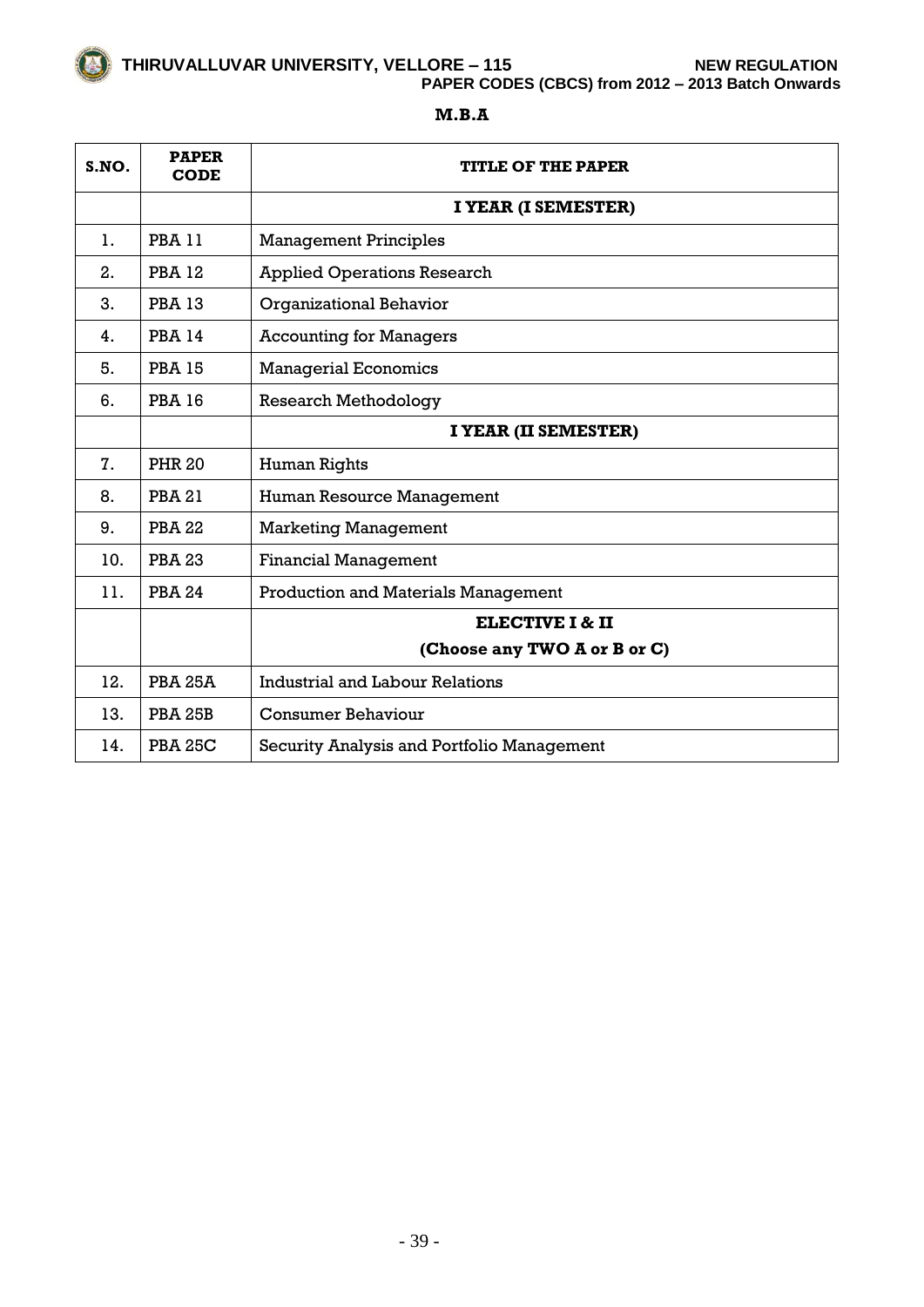**PAPER CODES (CBCS) from 2012 – 2013 Batch Onwards**

| S.NO. | <b>PAPER</b><br><b>CODE</b> | TITLE OF THE PAPER                            |
|-------|-----------------------------|-----------------------------------------------|
|       |                             | I YEAR (I SEMESTER)                           |
| 1.    | <b>PCA 11</b>               | Programming in C                              |
| 2.    | <b>PCA 12</b>               | Fundamentals of Digital Logic and Design      |
| 3.    | <b>PCA 13</b>               | <b>Relational Database Management Systems</b> |
|       |                             | <b>ELECTIVE</b>                               |
|       |                             | (Choose any ONE A or B or C)                  |
| 4.    | <b>PCA 14A</b>              | <b>Introduction to Information Technology</b> |
| 5.    | PCA 14B                     | Principles of Programming Languages           |
| 6.    | <b>PCA 14C</b>              | <b>Computer Architecture</b>                  |
|       |                             | I YEAR (II SEMESTER)                          |
| 7.    | <b>PHR 20</b>               | Human Rights                                  |
| 8.    | <b>PCA 21</b>               | Object Oriented Programming using C++         |
| 9.    | <b>PCA 22</b>               | Data Structures                               |
| 10.   | <b>PCA 23</b>               | <b>Computer Graphics</b>                      |
|       |                             | <b>ELECTIVE</b>                               |
|       |                             | (Choose any ONE A or B or C)                  |
| 11.   | PCA <sub>24</sub> A         | <b>Discrete Mathematics</b>                   |
| 12.   | PCA <sub>24</sub> B         | <b>Resource Management Techniques</b>         |
| 13.   | <b>PCA 24C</b>              | <b>Accounting and Financial Management</b>    |
|       |                             | <b>PRACTICAL</b>                              |
| 14.   | <b>PCA 25</b>               | <b>Practical - C++ Programming Lab</b>        |
| 15.   | <b>PCA 26</b>               | <b>Practical – Data Structures Lab</b>        |
| 16.   | <b>PCA 27</b>               | <b>Practical - Computer Graphics Lab</b>      |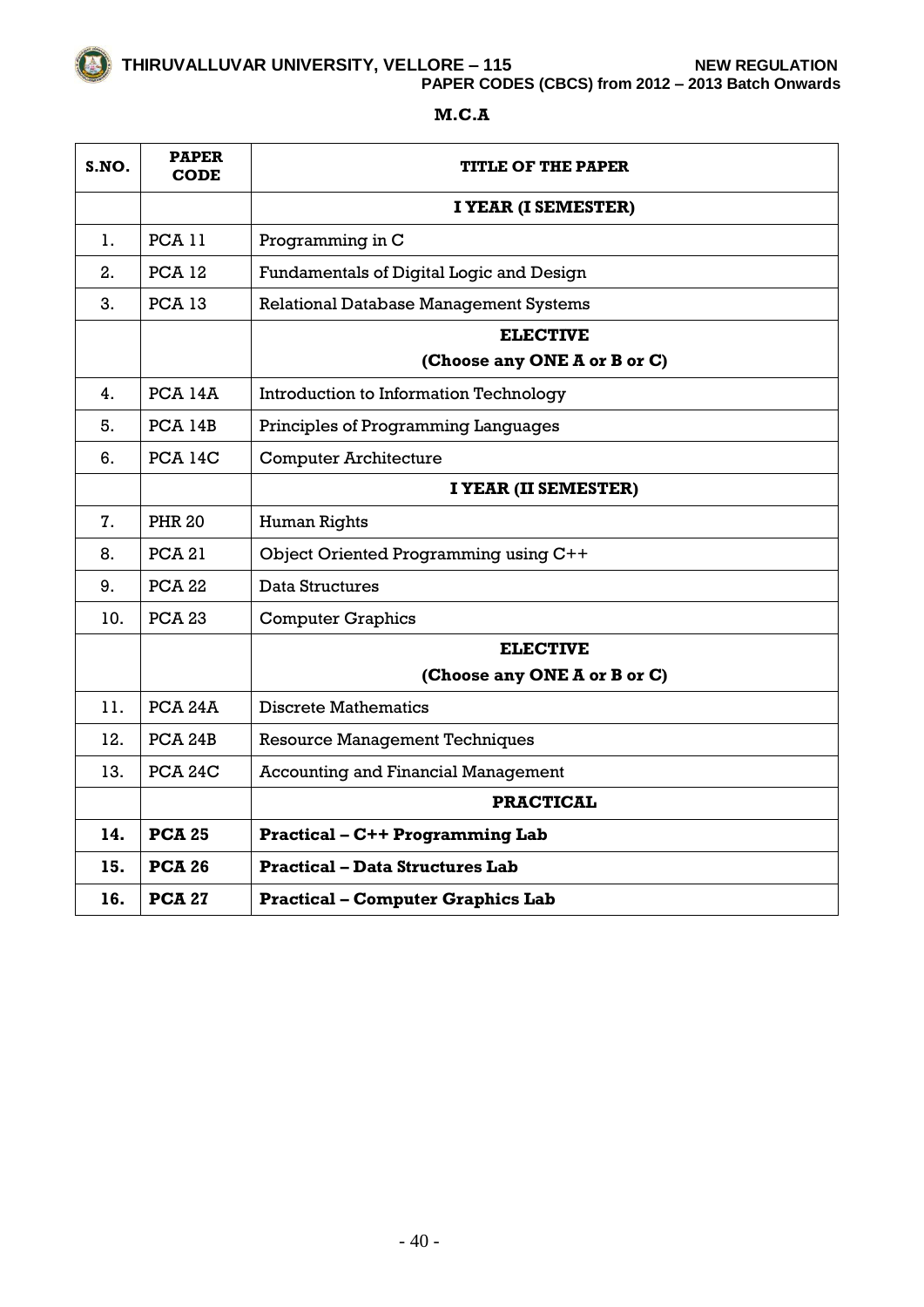**PAPER CODES (CBCS) from 2012 – 2013 Batch Onwards**

# **M.COM**

| S.NO. | <b>PAPER</b><br><b>CODE</b> | <b>TITLE OF THE PAPER</b>                      |
|-------|-----------------------------|------------------------------------------------|
|       |                             | I YEAR (I SEMESTER)                            |
| 1.    | <b>PCM 11</b>               | <b>Advanced Financial Management</b>           |
| 2.    | PCM 12                      | <b>Accounting for Managerial Decisions</b>     |
| 3.    | <b>PCM 13</b>               | <b>Global Marketing</b>                        |
| 4.    | <b>PCM 14</b>               | <b>Advanced Business Statistics</b>            |
|       |                             | <b>ELECTIVE</b>                                |
|       |                             | (Choose any ONE A or B or C)                   |
| 5.    | PCM 15A                     | <b>Managerial Economics</b>                    |
| 6.    | PCM 15B                     | <b>Computer Applications in Business</b>       |
| 7.    | <b>PCM 15C</b>              | <b>Insurance and Risk Management</b>           |
|       |                             | I YEAR (II SEMESTER)                           |
| 8.    | <b>PHR 20</b>               | Human Rights                                   |
| 9.    | <b>PCM 21</b>               | Corporate Laws                                 |
| 10.   | <b>PCM 22</b>               | Human Resource Management                      |
| 11.   | <b>PCM 23</b>               | <b>Advanced Accounts</b>                       |
| 12.   | <b>PCM 24</b>               | Quantitative Techniques for Business Decisions |
|       |                             | <b>ELECTIVE</b>                                |
|       |                             | (Choose any ONE A or B or C)                   |
| 13.   | PCM <sub>25A</sub>          | Labour Legislation                             |
| 14.   | PCM 25B                     | E-Commerce                                     |
| 15.   | <b>PCM 25C</b>              | <b>Bank Management</b>                         |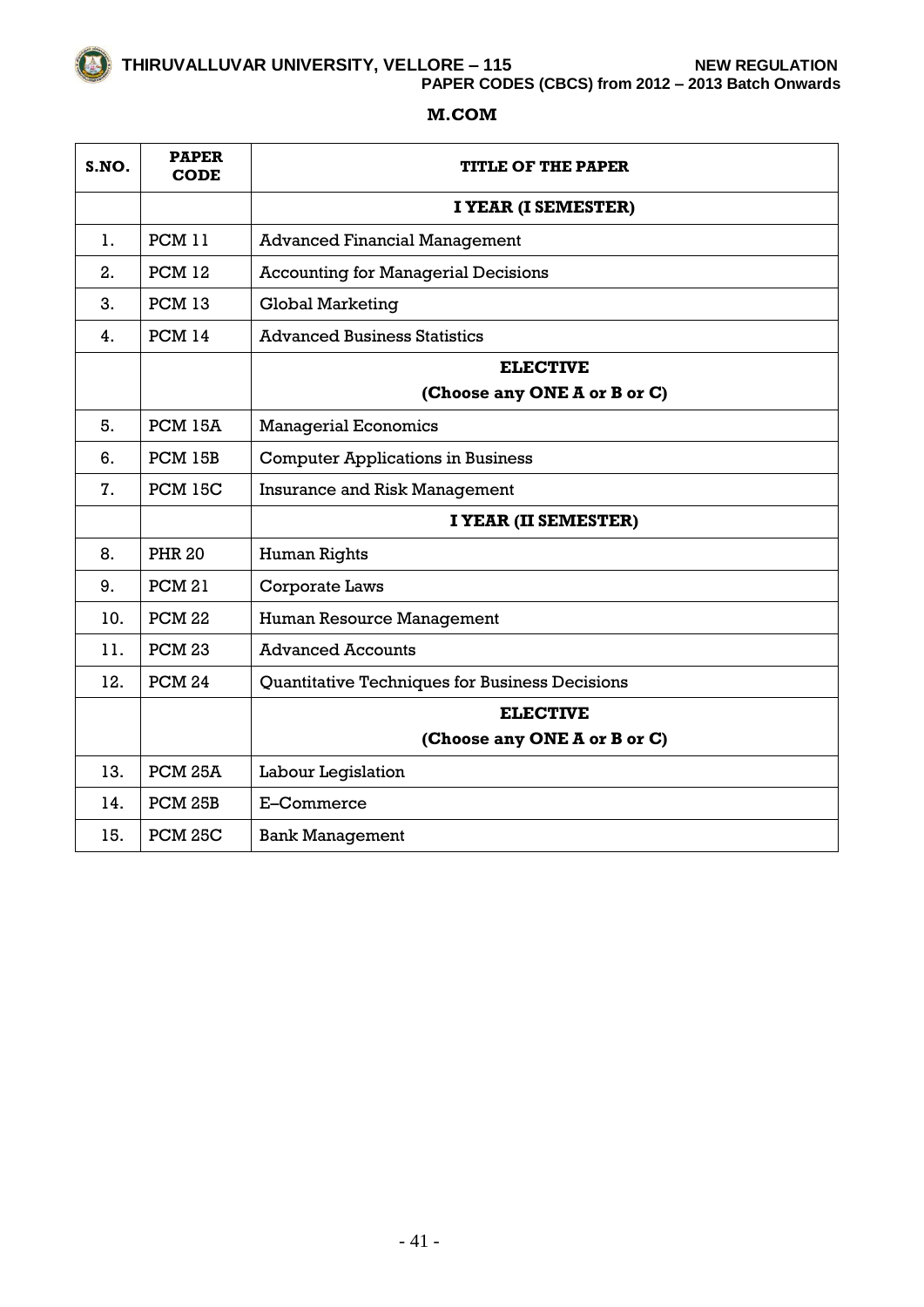**M.SC. APPLIED MICROBIOLOGY**

| S.NO. | <b>PAPER</b><br><b>CODE</b> | <b>TITLE OF THE PAPER</b>                        |
|-------|-----------------------------|--------------------------------------------------|
|       |                             | I YEAR (I SEMESTER)                              |
| 1.    | <b>PAM 11</b>               | General Microbiology and Microbial Diversity     |
| 2.    | <b>PAM 12</b>               | Food, Agriculture and Environmental Microbiology |
| 3.    | <b>PAM 13</b>               | Immunotechnology                                 |
|       |                             | <b>ELECTIVE</b>                                  |
|       |                             | (Choose any ONE A or B or C)                     |
| 4.    | <b>PAM 14A</b>              | <b>Biofertilizer Technology</b>                  |
| 5.    | <b>PAM 14B</b>              | <b>Fundamentals in Biology</b>                   |
| 6.    | <b>PAM 14C</b>              | Microbial Biotechnology                          |
|       |                             | I YEAR (II SEMESTER)                             |
| 7.    | <b>PHR 20</b>               | Human Rights                                     |
| 8.    | <b>PAM 21</b>               | <b>Medical Microbiology</b>                      |
| 9.    | <b>PAM 22</b>               | Microbial Physiology and Biomolecules            |
| 10.   | <b>PAM 23</b>               | <b>Bioinformatics and Biostatistics</b>          |
|       |                             | <b>ELECTIVE</b>                                  |
|       |                             | (Choose any ONE A or B or C)                     |
| 11.   | <b>PAM 24A</b>              | <b>Haematology and Clinical Techniques</b>       |
| 12.   | <b>PAM 24B</b>              | <b>Genetic Engineering</b>                       |
| 13.   | <b>PAM 24C</b>              | Microbial Bionanotechnology                      |
|       |                             | <b>PRACTICAL</b>                                 |
| 14.   | <b>PAM 25</b>               | Practical - (Subject covering Paper 1, 2 and 3)  |
| 15.   | <b>PAM 26</b>               | Practical - (Subject covering Paper 4, 5 and 6)  |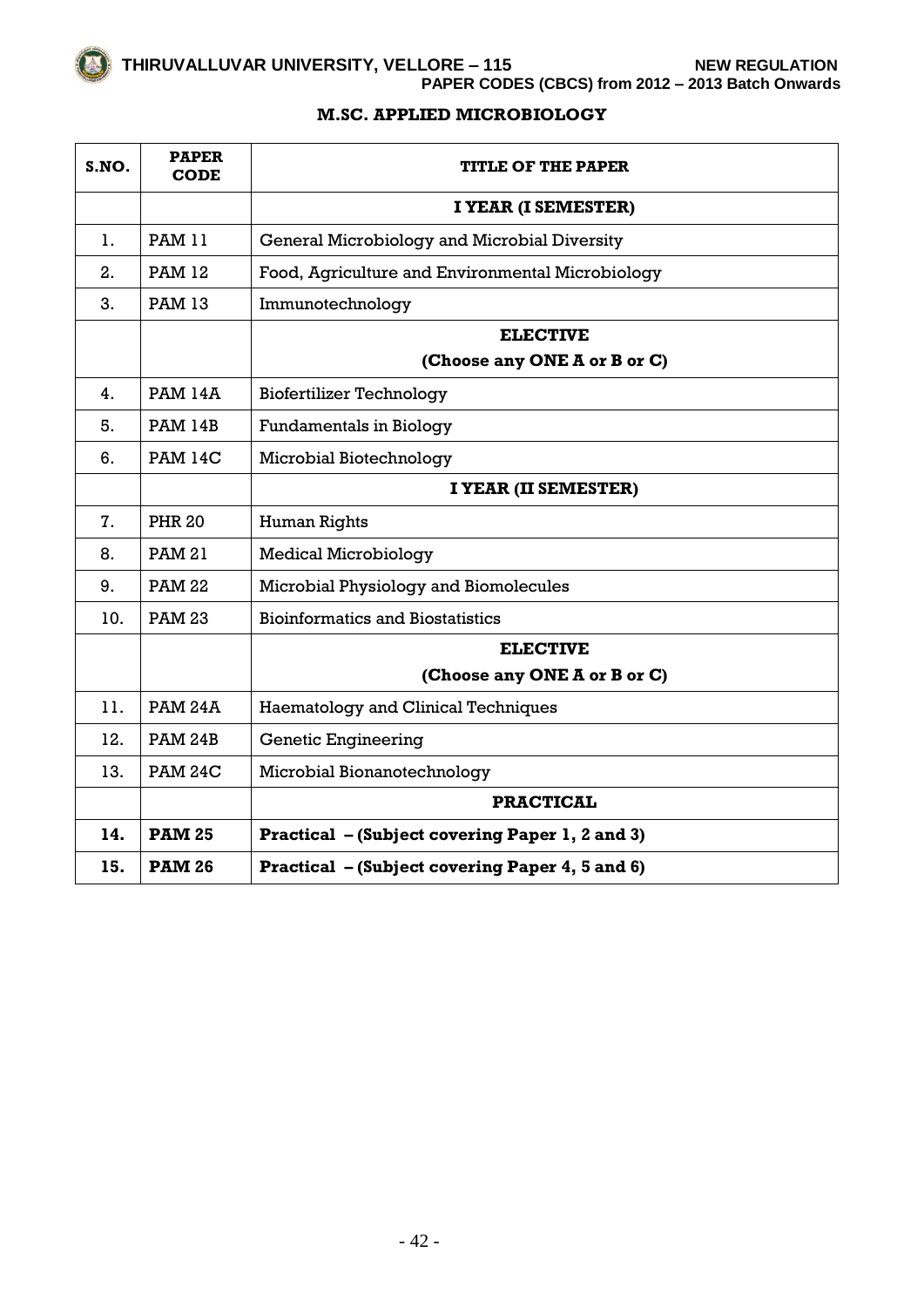**PAPER CODES (CBCS) from 2012 – 2013 Batch Onwards**

# **M.SC. BIO INFORMATICS**

| S.NO. | <b>PAPER</b><br><b>CODE</b> | <b>TITLE OF THE PAPER</b>                             |
|-------|-----------------------------|-------------------------------------------------------|
|       |                             | I YEAR (I SEMESTER)                                   |
| 1.    | <b>PBI 11</b>               | <b>Introduction to Bioinformatics</b>                 |
| 2.    | <b>PBI 12</b>               | <b>Biochemistry and Bio-Physics</b>                   |
| 3.    | <b>PBI 13</b>               | Computer Programming using C                          |
|       |                             | <b>ELECTIVE</b>                                       |
|       |                             | (Choose any ONE A or B or C)                          |
| 4.    | <b>PBI 14A</b>              | Cytogenetics                                          |
| 5.    | <b>PBI 14B</b>              | Cell Biology                                          |
| 6.    | <b>PBI 14C</b>              | Bioinstrumentation                                    |
|       |                             | I YEAR (II SEMESTER)                                  |
| 7.    | <b>PHR 20</b>               | Human Rights                                          |
| 8.    | PBI 21                      | <b>Genomics and Proteomics</b>                        |
| 9.    | <b>PBI 22</b>               | <b>Statistical Bioinformatics</b>                     |
|       |                             | <b>ELECTIVE</b>                                       |
|       |                             | (Choose any ONE A or B or C)                          |
| 10.   | <b>PBI 23A</b>              | Molecular Biology and Biotechnology                   |
| 11.   | <b>PBI 23B</b>              | <b>Genetic Engineering</b>                            |
| 12.   | <b>PBI 23C</b>              | <b>Relational Database Management Systems</b>         |
|       |                             | <b>PRACTICAL</b>                                      |
| 13.   | <b>PBI 24</b>               | <b>Practical – Statistical Bioinformatics</b>         |
| 14.   | <b>PBI 25</b>               | <b>Practical - Biochemistry and Molecular Biology</b> |
| 15.   | <b>PBI 26</b>               | <b>Practical - Computational Biology</b>              |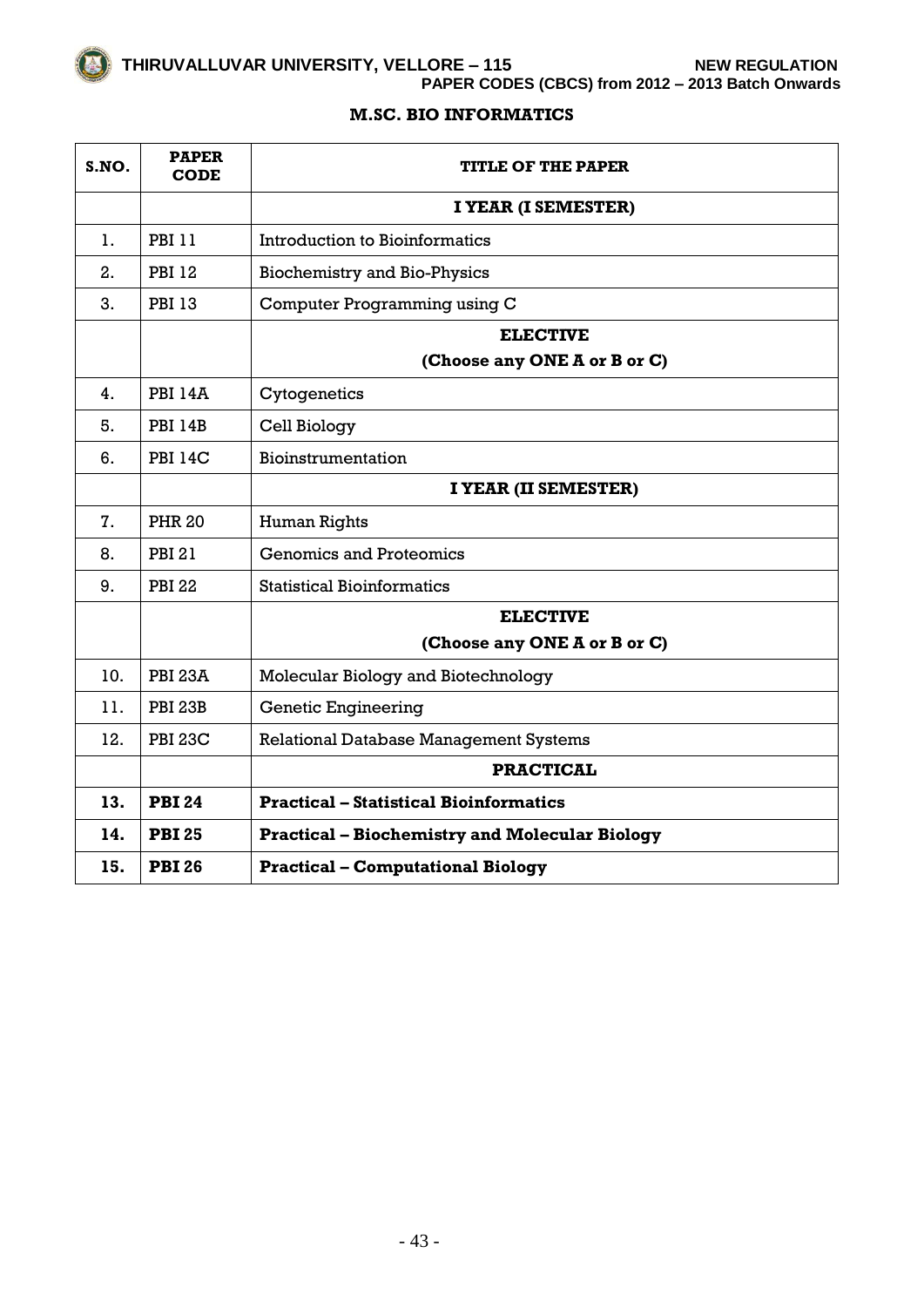**PAPER CODES (CBCS) from 2012 – 2013 Batch Onwards**

# **M.SC. BIOCHEMISTRY**

| S.NO. | <b>PAPER</b><br><b>CODE</b> | TITLE OF THE PAPER                                                                                     |
|-------|-----------------------------|--------------------------------------------------------------------------------------------------------|
|       |                             | I YEAR (I SEMESTER)                                                                                    |
| 1.    | <b>PBC 11</b>               | <b>Cell Dynamics</b>                                                                                   |
| 2.    | <b>PBC 12</b>               | <b>Biomolecules</b>                                                                                    |
| 3.    | <b>PBC 13</b>               | Human Physiology and Nutrition                                                                         |
|       |                             | <b>ELECTIVE</b>                                                                                        |
|       |                             | (Choose any ONE A or B or C)                                                                           |
| 4.    | <b>PBC 14A</b>              | <b>Biophysical and Bioorganic Chemistry</b>                                                            |
| 5.    | <b>PBC 14B</b>              | <b>Pharmaceutical Biochemistry</b>                                                                     |
| 6.    | <b>PBC 14C</b>              | <b>Stem Cell Technology</b>                                                                            |
|       |                             | I YEAR (II SEMESTER)                                                                                   |
| 7.    | <b>PHR 20</b>               | Human Rights                                                                                           |
| 8.    | <b>PBC 21</b>               | <b>Analytical Biochemistry</b>                                                                         |
| 9.    | <b>PBC 22</b>               | <b>Advanced Enzymology</b>                                                                             |
| 10.   | <b>PBC 23</b>               | <b>Intermediary Metabolism</b>                                                                         |
|       |                             | <b>ELECTIVE</b>                                                                                        |
|       |                             | (Choose any ONE A or B or C)                                                                           |
| 11.   | <b>PBC 24A</b>              | Microbiology                                                                                           |
| 12.   | <b>PBC 24B</b>              | Proteomics                                                                                             |
| 13.   | <b>PBC 24C</b>              | <b>Biochemical and Environmental Toxicology</b>                                                        |
|       |                             | <b>PRACTICAL</b>                                                                                       |
| 14.   | <b>PBC 25</b>               | <b>Practical - Isolation and Characterization Studies, Quantitative</b><br><b>Analysis, Techniques</b> |
| 15.   | <b>PBC 26</b>               | Practical - Enzymology - Purification and Kinetic Studies,<br><b>Microbial Biochemistry</b>            |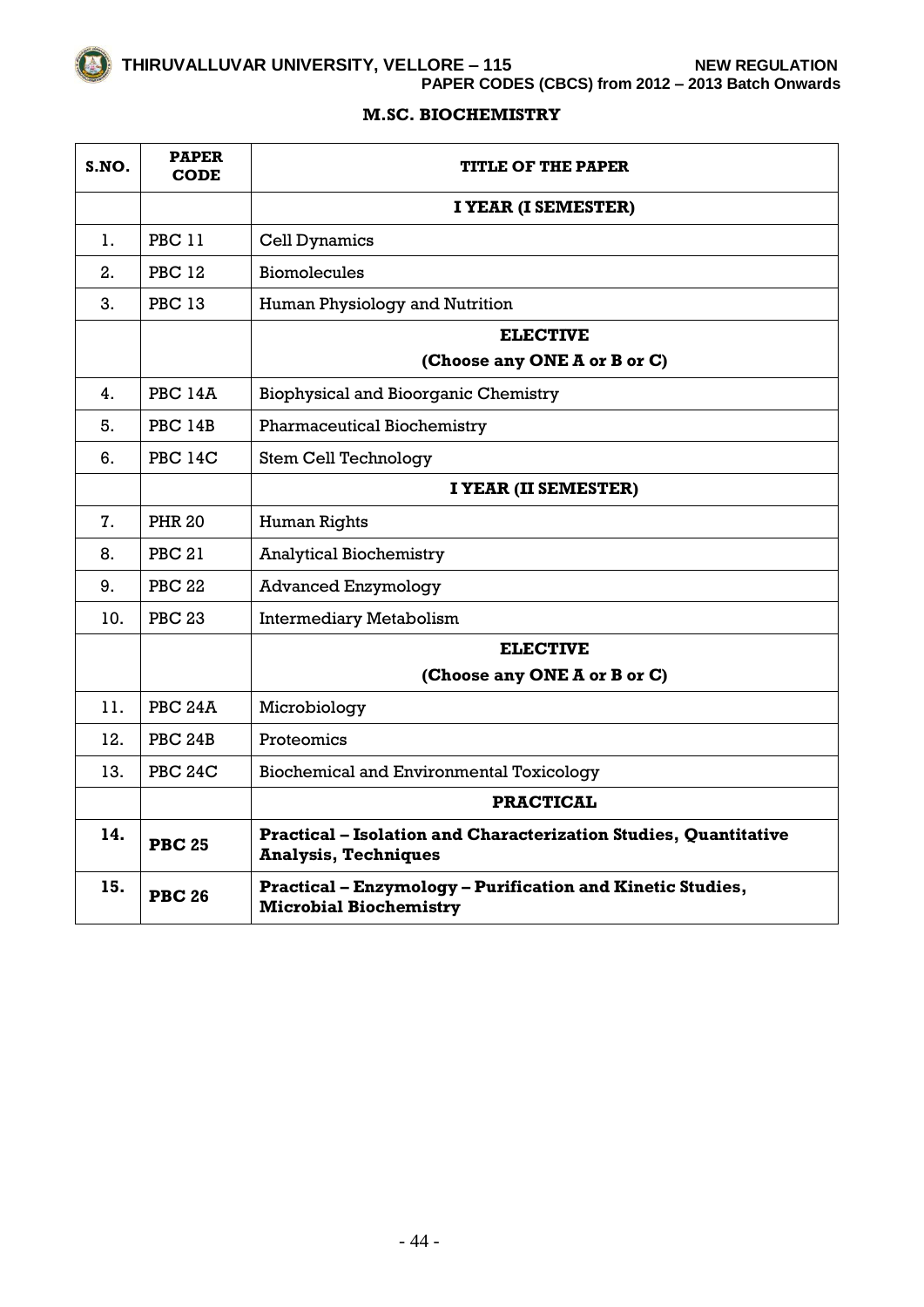**PAPER CODES (CBCS) from 2012 – 2013 Batch Onwards**

# **M.SC. BIOTECHNOLOGY**

| S.NO. | <b>PAPER</b><br><b>CODE</b> | <b>TITLE OF THE PAPER</b>                            |
|-------|-----------------------------|------------------------------------------------------|
|       |                             | I YEAR (I SEMESTER)                                  |
| 1.    | <b>PBT 11</b>               | Cell and Molecular Biology                           |
| 2.    | <b>PBT 12</b>               | Microbiology and Microbial Technology                |
| 3.    | <b>PBT 13</b>               | <b>Advanced Biochemistry</b>                         |
| 4.    | <b>PBT 14</b>               | Bio Processing Technology (Elective)                 |
|       |                             | I YEAR (II SEMESTER)                                 |
| 5.    | <b>PHR 20</b>               | Human Rights                                         |
| 6.    | <b>PBT 21</b>               | Biophysics, Bio-statistics and Computer Applications |
| 7.    | <b>PBT 22</b>               | <b>Plant Molecular Biotechnology</b>                 |
| 8.    | <b>PBT 23</b>               | Animal Biotechnology                                 |
| 9.    | <b>PBT 24</b>               | <b>Bioinformatics (Elective)</b>                     |
|       |                             | <b>PRACTICAL</b>                                     |
| 10.   | <b>PBT 25</b>               | Practical – (Out of Papers 1, 2 and 3)               |
| 11.   | <b>PBT 26</b>               | Practical – (Out of Papers 4, 5 and 6)               |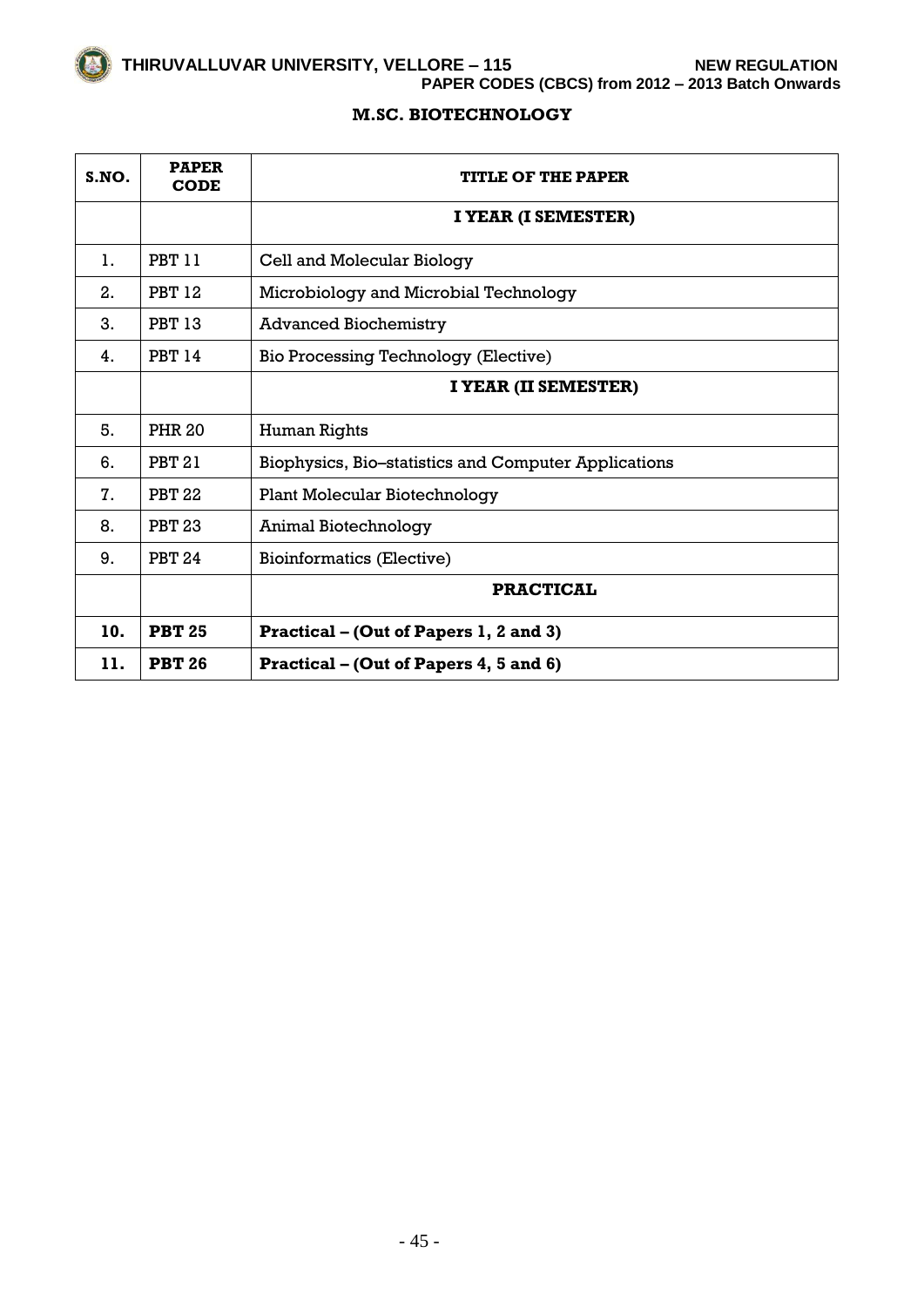**PAPER CODES (CBCS) from 2012 – 2013 Batch Onwards**

# **M.SC. BOTANY**

| S.NO. | <b>PAPER</b><br><b>CODE</b> | <b>TITLE OF THE PAPER</b>                                |
|-------|-----------------------------|----------------------------------------------------------|
|       |                             | I YEAR (I SEMESTER)                                      |
| 1.    | <b>PBO 11</b>               | Phycology and Bryology                                   |
| 2.    | <b>PBO 12</b>               | Mycology, Bacteriology, Licheniology and Plant Pathology |
| 3.    | <b>PBO 13</b>               | Pteridophytes, Gymnosperms and Palaeobotany              |
|       |                             | <b>ELECTIVE</b>                                          |
|       |                             | (Choose any ONE A or B or C)                             |
| 4.    | <b>PBO 14A</b>              | Seed Technology                                          |
| 5.    | <b>PBO 14B</b>              | Microbiology                                             |
| 6.    | <b>PBO 14C</b>              | Pharmacognosy                                            |
|       |                             | I YEAR (II SEMESTER)                                     |
| 7.    | <b>PHR 20</b>               | <b>Human Rights</b>                                      |
| 8.    | <b>PBO 21</b>               | Anatomy and Embryology of Angiosperms                    |
| 9.    | <b>PBO 22</b>               | Cell and Molecular Biology                               |
| 10.   | <b>PBO 23</b>               | <b>Genetics and Plant Breeding</b>                       |
|       |                             | <b>ELECTIVE</b>                                          |
|       |                             | (Choose any ONE A or B or C)                             |
| 11.   | PBO <sub>24</sub> A         | Herbal Botany                                            |
| 12.   | PBO <sub>24</sub> B         | <b>Techniques in Botany</b>                              |
| 13.   | <b>PBO 24C</b>              | <b>Industrial Microbiology</b>                           |
|       |                             | <b>PRACTICAL</b>                                         |
| 14.   | <b>PBO 25</b>               | <b>Practical I-Covering Papers I, II &amp; III</b>       |
| 15.   | <b>PBO 26</b>               | <b>Practical II - Covering Papers IV, V &amp; VI</b>     |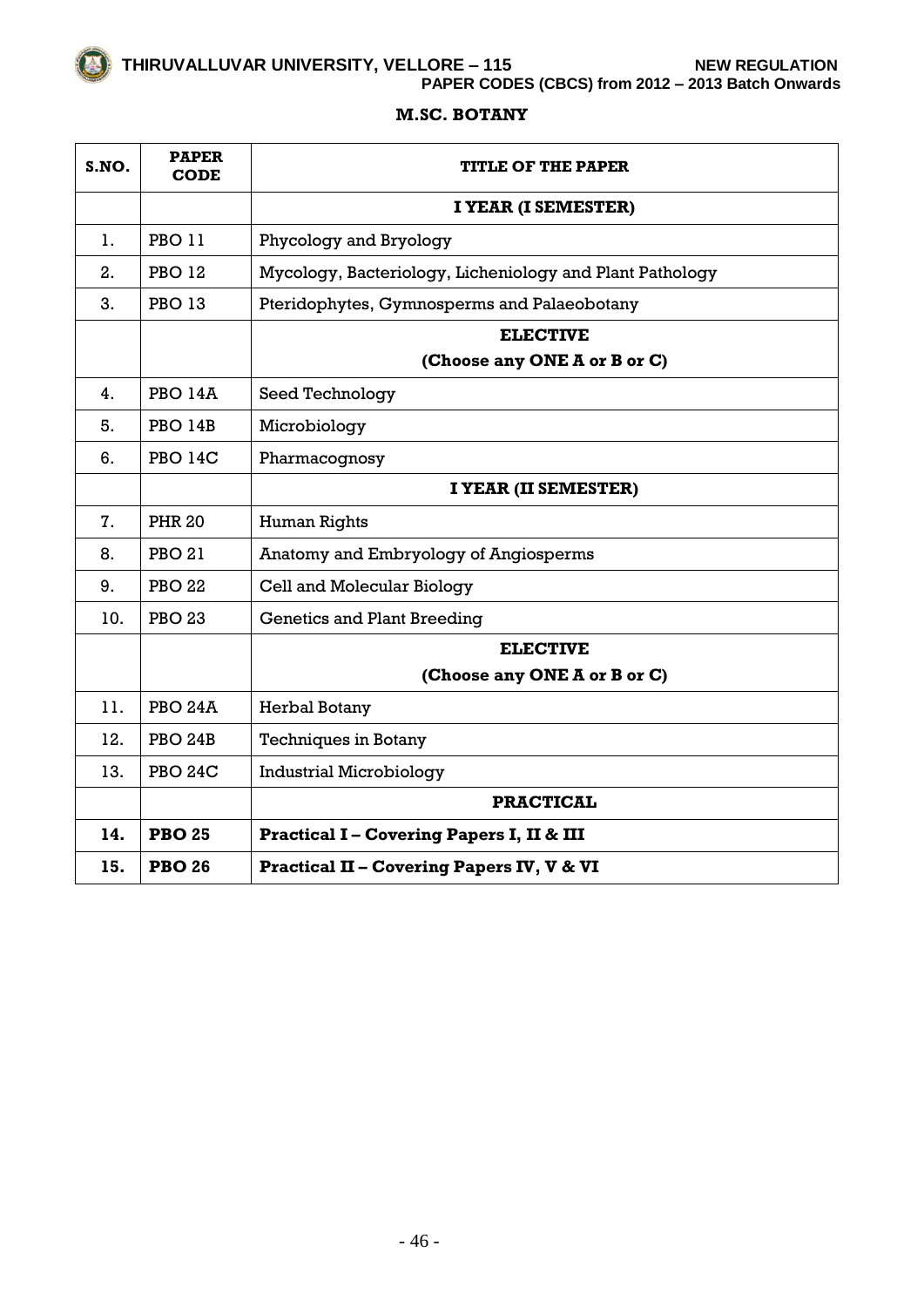**PAPER CODES (CBCS) from 2012 – 2013 Batch Onwards**

# **M.SC. CHEMISTRY**

| S.NO. | <b>PAPER</b><br><b>CODE</b> | TITLE OF THE PAPER                              |
|-------|-----------------------------|-------------------------------------------------|
|       |                             | I YEAR (I SEMESTER)                             |
| 1.    | <b>PCH 11</b>               | Organic Chemistry I                             |
| 2.    | <b>PCH 12</b>               | <b>Inorganic Chemistry I</b>                    |
| 3.    | <b>PCH 13</b>               | <b>Physical Chemistry I</b>                     |
|       |                             | <b>ELECTIVE</b><br>(Choose any ONE A or B or C) |
| 4.    | <b>PCH 14A</b>              | <b>Polymer Chemistry</b>                        |
| 5.    | PCH 14B                     | <b>Heterocyclic Chemistry</b>                   |
| 6.    | <b>PCH 14C</b>              | <b>Inorganic Photochemistry</b>                 |
|       |                             | I YEAR (II SEMESTER)                            |
| 7.    | <b>PHR 20</b>               | Human Rights                                    |
| 8.    | <b>PCH 21</b>               | <b>Organic Chemistry II</b>                     |
| 9.    | <b>PCH 22</b>               | <b>Inorganic Chemistry II</b>                   |
| 10.   | <b>PCH 23</b>               | <b>Physical Chemistry II</b>                    |
|       |                             | <b>ELECTIVE</b>                                 |
|       |                             | (Choose any ONE A or B or C)                    |
| 11.   | PCH <sub>24</sub> A         | <b>Green Chemistry</b>                          |
| 12.   | PCH <sub>24B</sub>          | <b>Material Science</b>                         |
| 13.   | PCH <sub>24</sub> C         | <b>Applied Electrochemistry</b>                 |
|       |                             | <b>PRACTICAL</b>                                |
| 14.   | <b>PCH 25</b>               | <b>Practical - Organic Chemistry I</b>          |
| 15.   | <b>PCH 26</b>               | <b>Practical - Inorganic Chemistry I</b>        |
| 16.   | <b>PCH 27</b>               | <b>Practical - Physical Chemistry I</b>         |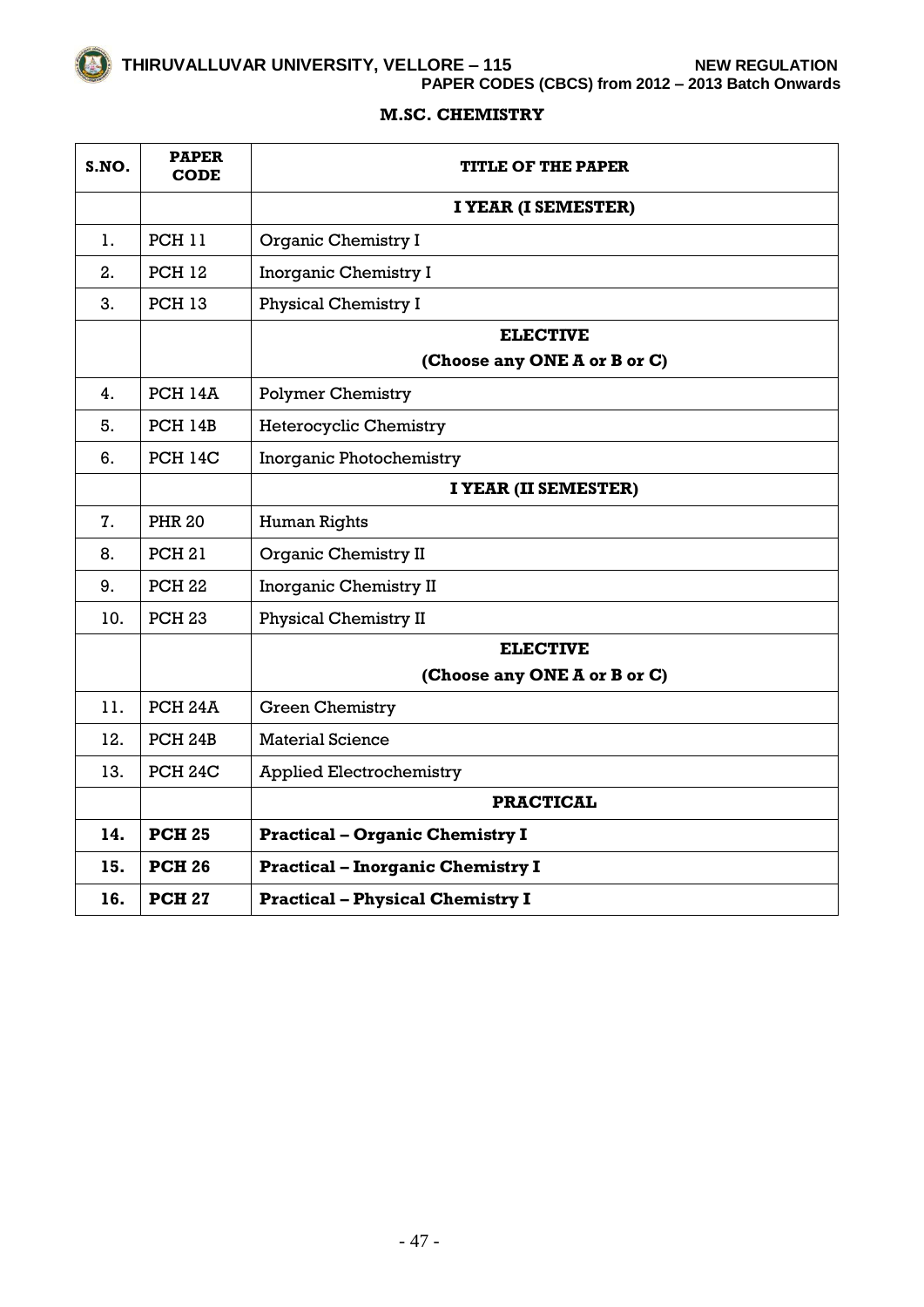$\overline{\phantom{0}}$ 

 $\mathbf{r}$ 

 $\overline{\phantom{0}}$ 

**PAPER CODES (CBCS) from 2012 – 2013 Batch Onwards**

#### **M.SC. COMPUTER SCIENCE**

| S.NO. | <b>PAPER</b><br><b>CODE</b> | <b>TITLE OF THE PAPER</b>                            |
|-------|-----------------------------|------------------------------------------------------|
|       |                             | I YEAR (I SEMESTER)                                  |
| 1.    | <b>PCS 11</b>               | <b>Advanced Java Programming</b>                     |
| 2.    | <b>PCS 12</b>               | <b>Computer Architecture and Parallel Processing</b> |
| 3.    | <b>PCS 13</b>               | Advanced Relational Data Base Management Systems     |
|       |                             | <b>ELECTIVE</b>                                      |
|       |                             | (Choose any ONE A or B or C)                         |
| 4.    | <b>PCS 14A</b>              | <b>Distributed Operating System</b>                  |
| 5.    | <b>PCS 14B</b>              | <b>Object Oriented Analysis and Design</b>           |
| 6.    | <b>PCS 14C</b>              | Principles of Programming Languages                  |
|       |                             | I YEAR (II SEMESTER)                                 |
| 7.    | <b>PHR 20</b>               | Human Rights                                         |
| 8.    | <b>PCS 21</b>               | <b>ASP .NET Programming</b>                          |
| 9.    | <b>PCS 22</b>               | <b>Unix Network Programming</b>                      |
| 10.   | <b>PCS 23</b>               | <b>Advanced Data Structures and Algorithms</b>       |
|       |                             | <b>ELECTIVE</b>                                      |
|       |                             | (Choose any ONE A or B or C)                         |
| 11.   | PCS <sub>24</sub> A         | <b>Mobile Communications</b>                         |
| 12.   | PCS <sub>24B</sub>          | <b>Embedded Systems</b>                              |
| 13.   | PCS <sub>24</sub> C         | <b>Multimedia and Animation</b>                      |
|       |                             | <b>PRACTICAL</b>                                     |
| 14.   | <b>PCS 25</b>               | <b>Practical - ASP .NET Programming Lab</b>          |
| 15.   | <b>PCS 26</b>               | <b>Practical - UNIX Programming Lab</b>              |
| 16.   | <b>PCS 27</b>               | <b>Practical - PHP Programming Lab</b>               |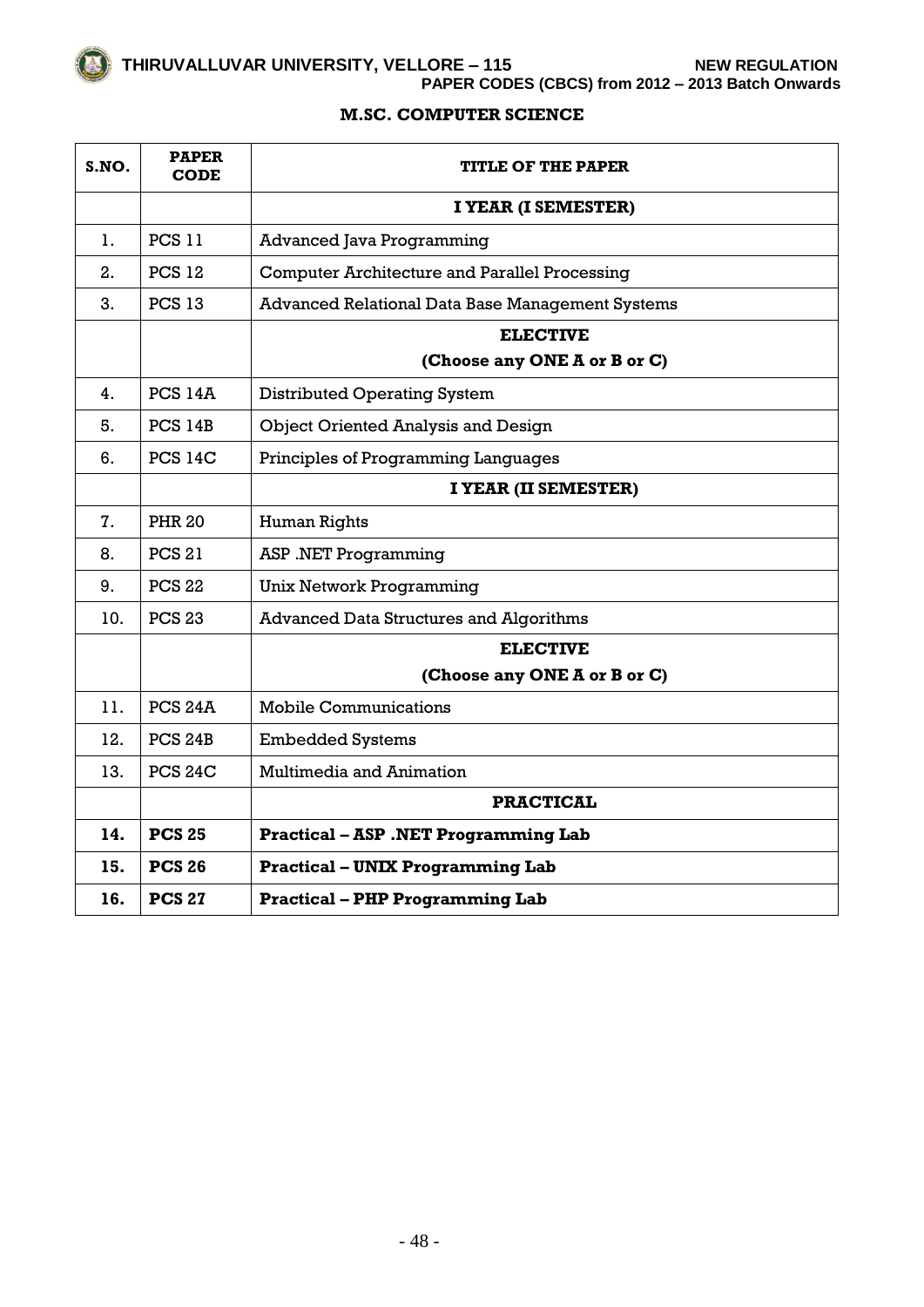**PAPER CODES (CBCS) from 2012 – 2013 Batch Onwards**

# **M.SC. FOODS AND NUTRITION**

| S.NO. | <b>PAPER</b><br><b>CODE</b> | <b>TITLE OF THE PAPER</b>                 |
|-------|-----------------------------|-------------------------------------------|
|       |                             | I YEAR (I SEMESTER)                       |
| 1.    | <b>PFN 11</b>               | <b>Advanced Physiology</b>                |
| 2.    | <b>PFN 12</b>               | Advanced Food Science                     |
| 3.    | <b>PFN 13</b>               | <b>Essential of Macro Nutrients</b>       |
| 4.    | <b>PFN 14</b>               | Health and Fitness (Elective)             |
|       |                             | I YEAR (II SEMESTER)                      |
| 5.    | <b>PHR 20</b>               | Human Rights                              |
| 6.    | <b>PFN 21</b>               | <b>Essentials of Micro Nutrients</b>      |
| 7.    | <b>PFN 22</b>               | Nutrition Through Life Cycle              |
| 8.    | <b>PFN 23</b>               | Food Microbiology                         |
| 9.    | <b>PFN 24</b>               | Food STDS and Quality Control (Elective)  |
|       |                             | <b>PRACTICAL</b>                          |
| 10.   | <b>PFN 25</b>               | Practical I – Out of Papers I, II and III |
| 11.   | <b>PFN 26</b>               | Practical II – Out of Papers IV, V and VI |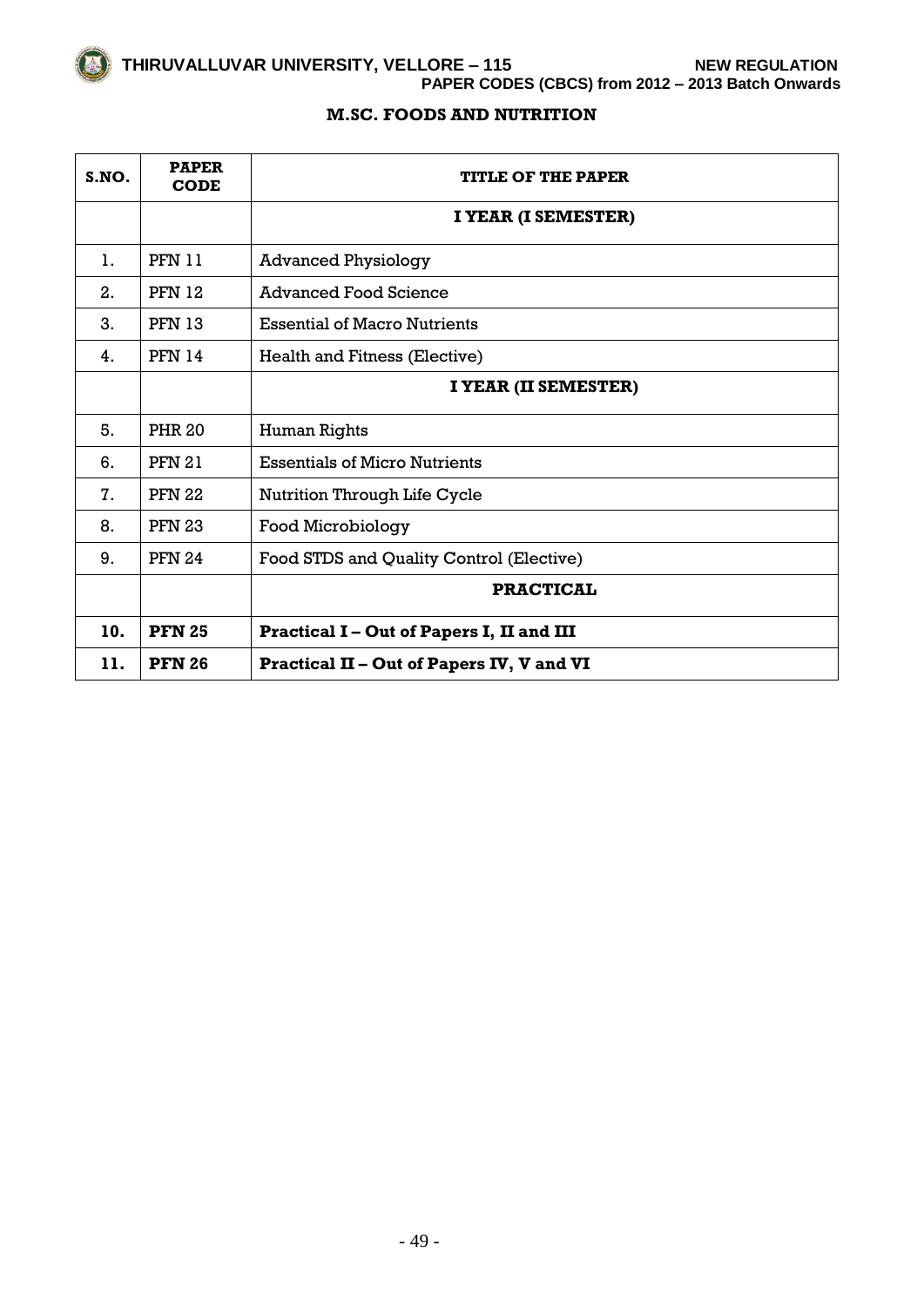**PAPER CODES (CBCS) from 2012 – 2013 Batch Onwards**

# **M.SC. INFORMATION TECHNOLOGY**

| S.NO. | <b>PAPER</b><br><b>CODE</b> | <b>TITLE OF THE PAPER</b>                          |
|-------|-----------------------------|----------------------------------------------------|
|       |                             | I YEAR (I SEMESTER)                                |
| 1.    | <b>PIT 11</b>               | Principles of Communication System                 |
| 2.    | <b>PIT 12</b>               | <b>Object Oriented Programming</b>                 |
| 3.    | <b>PIT 13</b>               | Data base Management System                        |
|       |                             | <b>ELECTIVE</b>                                    |
|       |                             | (Choose any ONE A or B or C)                       |
| 4.    | <b>PIT 14A</b>              | <b>Computer Architecture</b>                       |
| 5.    | <b>PIT 14B</b>              | <b>Discrete Mathematics</b>                        |
| 6.    | <b>PIT 14C</b>              | <b>Operating System</b>                            |
|       |                             | I YEAR (II SEMESTER)                               |
| 7.    | <b>PHR 20</b>               | Human Rights                                       |
| 8.    | <b>PIT 21</b>               | <b>Visual Programming</b>                          |
| 9.    | <b>PIT 22</b>               | <b>Computer Networks</b>                           |
|       |                             | <b>ELECTIVE</b>                                    |
|       |                             | (Choose any ONE A or B or C)                       |
| 10.   | <b>PIT 23A</b>              | Software Engineering                               |
| 11.   | <b>PIT 23B</b>              | E-Commerce                                         |
| 12.   | <b>PIT 23C</b>              | <b>Telecommunication Switching Techniques</b>      |
|       |                             | <b>PRACTICAL</b>                                   |
| 13.   | <b>PIT 24</b>               | <b>Practical - Object Oriented Programming Lab</b> |
| 14.   | <b>PIT 25</b>               | <b>Practical - RDBMS Lab</b>                       |
| 15.   | <b>PIT 26</b>               | <b>Practical - Visual Programming Lab</b>          |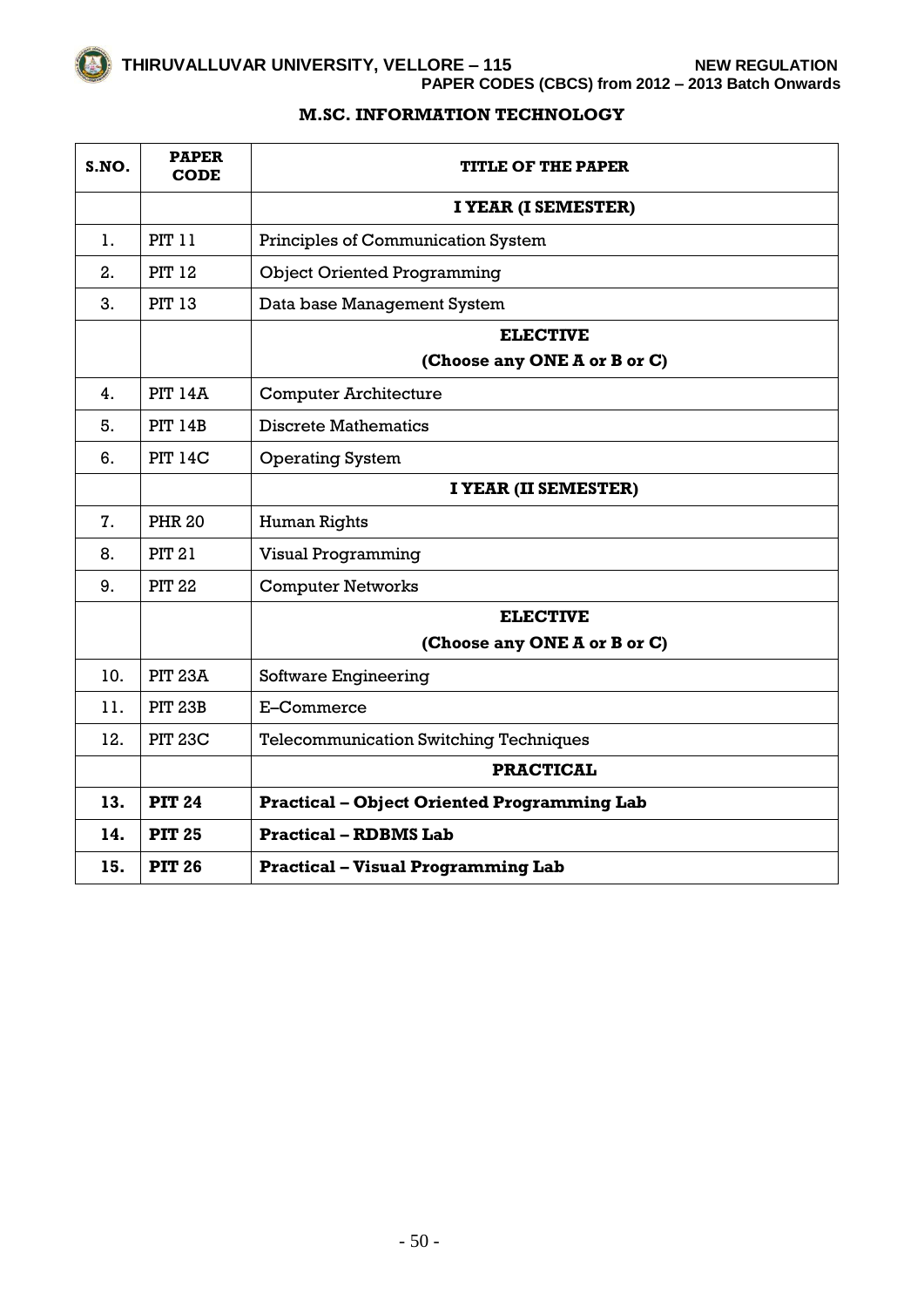**PAPER CODES (CBCS) from 2012 – 2013 Batch Onwards**

# **M.SC. MATHEMATICS**

| S.NO. | <b>PAPER</b><br><b>CODE</b> | <b>TITLE OF THE PAPER</b>                        |
|-------|-----------------------------|--------------------------------------------------|
|       |                             | I YEAR (I SEMESTER)                              |
| 1.    | <b>PMA 11</b>               | Algebra I                                        |
| 2.    | <b>PMA 12</b>               | Real Analysis I                                  |
| 3.    | <b>PMA 13</b>               | <b>Ordinary Differential Equations</b>           |
| 4.    | <b>PMA 14</b>               | <b>Mechanics</b>                                 |
|       |                             | <b>ELECTIVE</b>                                  |
|       |                             | (Choose any ONE A or B or C or D)                |
| 5.    | <b>PMA 15A</b>              | Probability Theory                               |
| 6.    | PMA 15B                     | <b>Mathematical Programming</b>                  |
| 7.    | <b>PMA 15C</b>              | <b>Graph Theory</b>                              |
| 8.    | <b>PMA 15D</b>              | Reliability and Queueing Theory                  |
|       |                             | I YEAR (II SEMESTER)                             |
| 9.    | <b>PHR 20</b>               | Human Rights                                     |
| 10.   | <b>PMA 21</b>               | Algebra II                                       |
| 11.   | <b>PMA 22</b>               | Real Analysis II                                 |
| 12.   | <b>PMA 23</b>               | <b>Partial Differential Equations</b>            |
| 13.   | <b>PMA 24</b>               | Calculus of Variations and Integral Equations    |
|       |                             | <b>ELECTIVE</b>                                  |
|       |                             | (Choose any ONE A or B or C or D)                |
| 14.   | <b>PMA 25A</b>              | Programming in C++ with Practical                |
| 15.   | <b>PMA 25B</b>              | <b>Algebraic Number Theory</b>                   |
| 16.   | <b>PMA 25C</b>              | <b>Operations Research</b>                       |
| 17.   | <b>PMA 25D</b>              | <b>Elasticity and Plasticity</b>                 |
|       |                             | <b>PRACTICAL</b>                                 |
| 18.   | <b>PMA 26A</b>              | <b>Practical - Programming in C++ (Elective)</b> |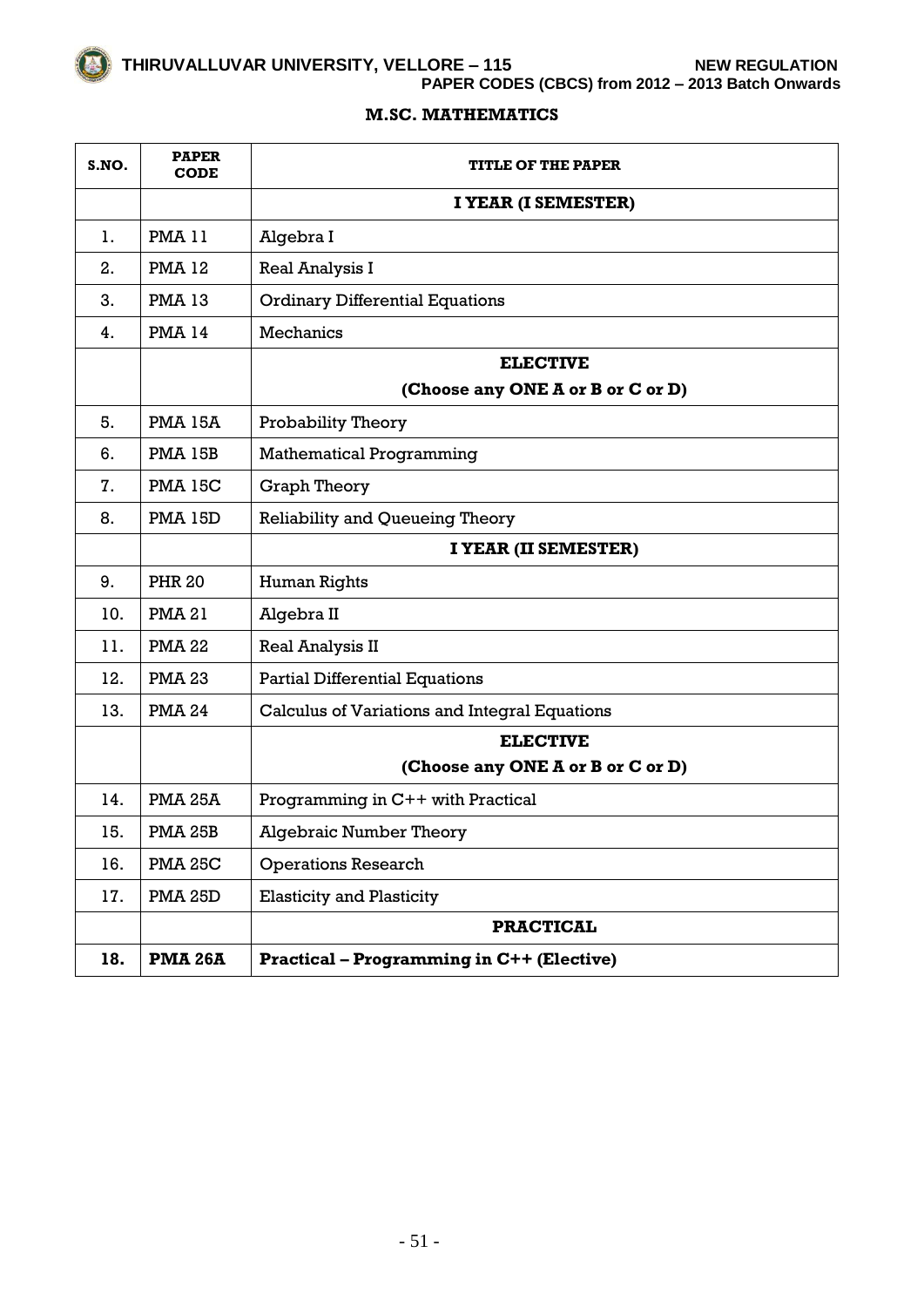**PAPER CODES (CBCS) from 2012 – 2013 Batch Onwards**

# **M.SC. PHYSICS**

| S.NO. | <b>PAPER</b><br>CODE | <b>TITLE OF THE PAPER</b>                  |
|-------|----------------------|--------------------------------------------|
|       |                      | I YEAR (I SEMESTER)                        |
| 1.    | <b>PPH 11</b>        | <b>Mathematical Physics I</b>              |
| 2.    | <b>PPH 12</b>        | <b>Classical and Statistical Mechanics</b> |
| 3.    | <b>PPH 13</b>        | <b>Ouantum Mechanics I</b>                 |
|       |                      | <b>ELECTIVE</b>                            |
|       |                      | (Choose any ONE A or B or C)               |
| 4.    | <b>PPH 14A</b>       | <b>Electronic Devices and Applications</b> |
| 5.    | <b>PPH 14B</b>       | <b>Electronics Instrumentation</b>         |
| 6.    | <b>PPH 14C</b>       | <b>Electronics Communication Systems</b>   |
|       |                      | I YEAR (II SEMESTER)                       |
| 7.    | <b>PHR 20</b>        | Human Rights                               |
| 8.    | <b>PPH 21</b>        | <b>Mathematical Physics II</b>             |
| 9.    | <b>PPH 22</b>        | Electromagnetic Theory and Plasma Physics  |
| 10.   | <b>PPH 23</b>        | <b>Ouantum Mechanics II</b>                |
|       |                      | <b>ELECTIVE</b>                            |
|       |                      | (Choose any ONE A or B or C)               |
| 11.   | <b>PPH 24A</b>       | Nano Science                               |
| 12.   | PPH 24B              | <b>Fibre Optics</b>                        |
| 13.   | PPH <sub>24C</sub>   | Non Linear Optics                          |
|       |                      | <b>PRACTICAL</b>                           |
| 14.   | <b>PPH 25</b>        | <b>Practical - General Experiments</b>     |
| 15.   | <b>PPH 26</b>        | <b>Practical - Electronics Experiments</b> |